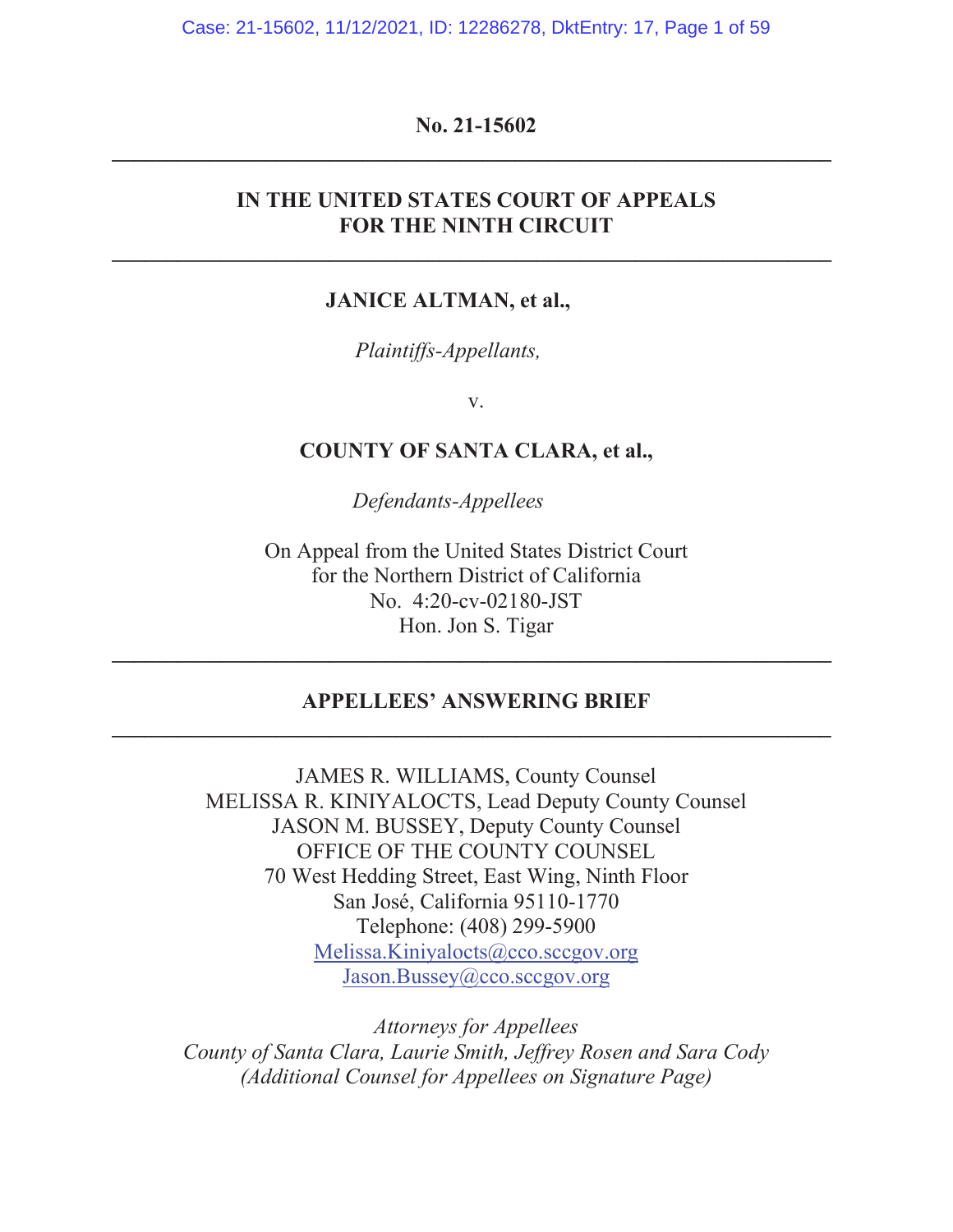# **TABLE OF CONTENTS**

|                       |           |    |                                                                 | Page |
|-----------------------|-----------|----|-----------------------------------------------------------------|------|
| I.                    |           |    |                                                                 |      |
| Π.                    |           |    |                                                                 |      |
| III.                  |           |    |                                                                 |      |
|                       | A.        |    | The Counties Issue Shelter-in-Place Orders; Plaintiffs Sue3     |      |
|                       | <b>B.</b> |    | The Parties Brief Mootness; Plaintiffs Do Not Raise Nominal     |      |
| $\mathcal{C}$ .<br>D. |           |    |                                                                 |      |
|                       |           |    | Plaintiffs Litigate Against, Then Settle with, Alameda County 8 |      |
|                       | Ε.        |    | Despite COVID-19 Surges, the Counties Refrain from Closing      |      |
| IV.                   |           |    |                                                                 |      |
| V.                    |           |    |                                                                 |      |
|                       | A.        |    | Plaintiffs' Requests for Prospective Relief Are Moot 17         |      |
|                       | <b>B.</b> |    | No Exception to Mootness Saves Plaintiffs' Injunctive Claims18  |      |
|                       |           |    | 1. The Voluntary Cessation Exception Does Not Apply18           |      |
|                       |           | 2. | If Voluntary Cessation Does Apply, Defendants                   |      |
|                       |           | 3. | The Repetition-Review Exception Does Not Apply 30               |      |
|                       |           | 4. | Roman Catholic, Tandon, and Brach Are Not to the                |      |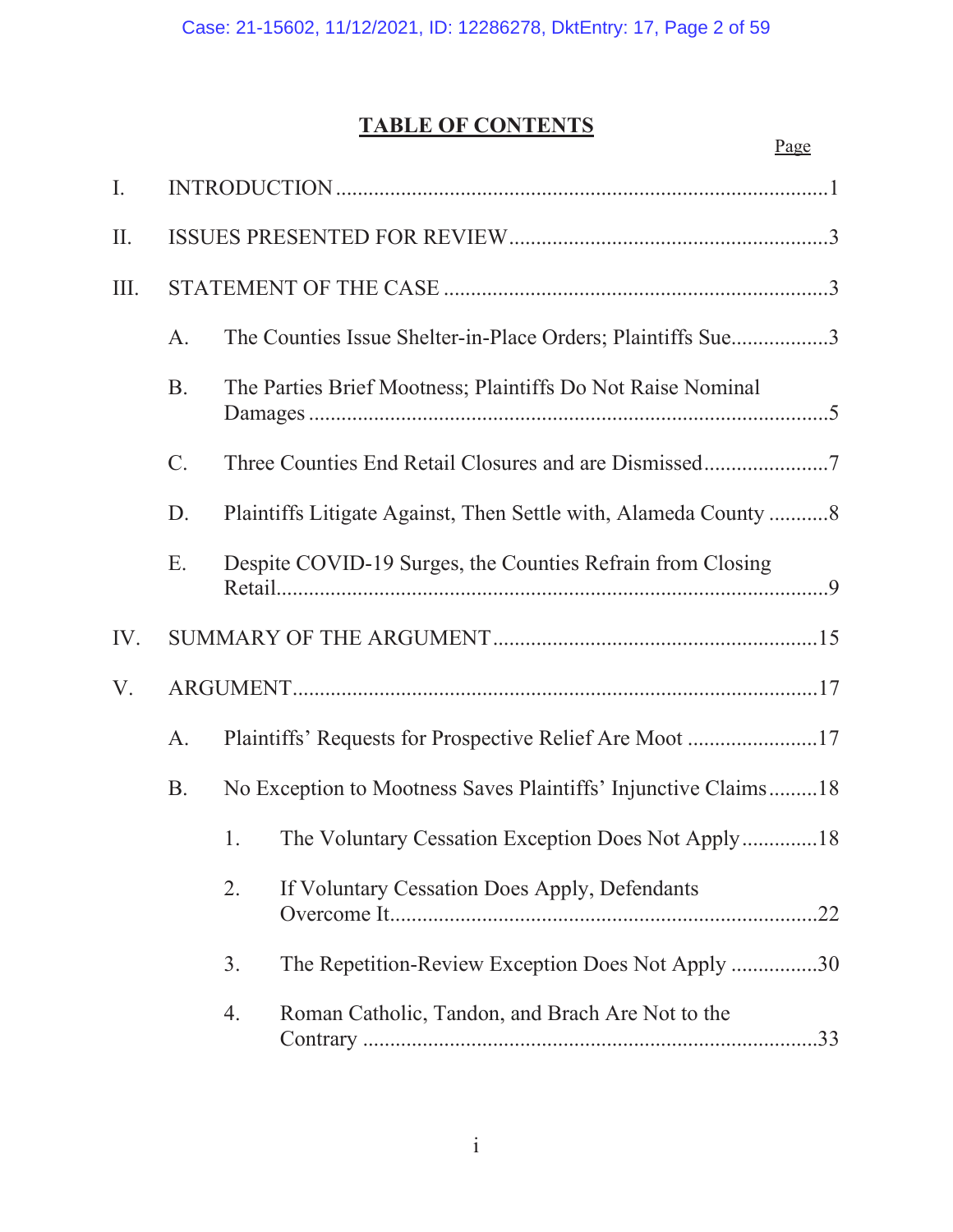# **TABLE OF CONTENTS (Con't)**

|     | Plaintiffs' Nominal Damages Request is No Longer Live 37 |    |                                                        |  |
|-----|----------------------------------------------------------|----|--------------------------------------------------------|--|
|     |                                                          | 1. | Plaintiffs Can, and Did, Forfeit Their Nominal Damages |  |
|     |                                                          | 2. | Plaintiffs Had Ample Opportunity to Argue Nominal      |  |
| VI. |                                                          |    |                                                        |  |
|     |                                                          |    |                                                        |  |
|     |                                                          |    | STATEMENT OF RELATED CASES PURSUANT                    |  |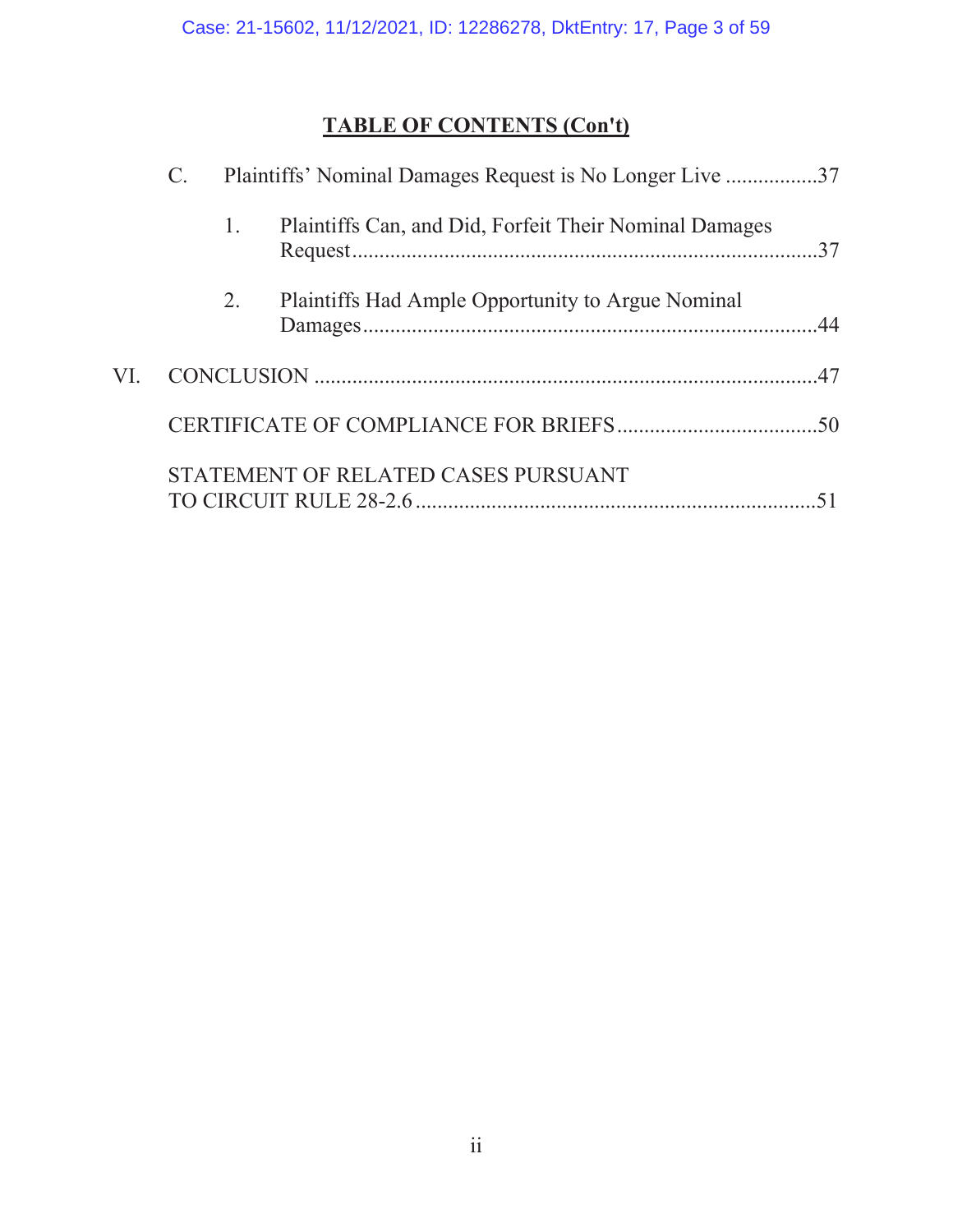# **TABLE OF AUTHORITIES**

# **Cases**

| Alpha Painting & Constr. Co., Inc. v. Delaware River Port Auth. of<br>Pennsylvania New Jersey, |
|------------------------------------------------------------------------------------------------|
| Already, LLC $\nu$ . Nike, Inc.,                                                               |
| Am. Cargo Transp., Inc. v. United States,                                                      |
| AMA Multimedia, LLC v. Wanat,                                                                  |
| American Diabetes Association v. United States Department of the Army,                         |
| Arizonans for Off. Eng. v. Arizona,                                                            |
| Bd. of Trustees of Glazing Health & Welfare Tr. v. Chambers,<br>.24                            |
| Bernhardt v. Cty. of Los Angeles,                                                              |
| Brach v. Newsom,                                                                               |
| California Diversified Promotions, Inc. v. Musick,                                             |
| Cardona v. Shinseki,                                                                           |
| Carvalho v. Equifax Info. Servs., LLC,                                                         |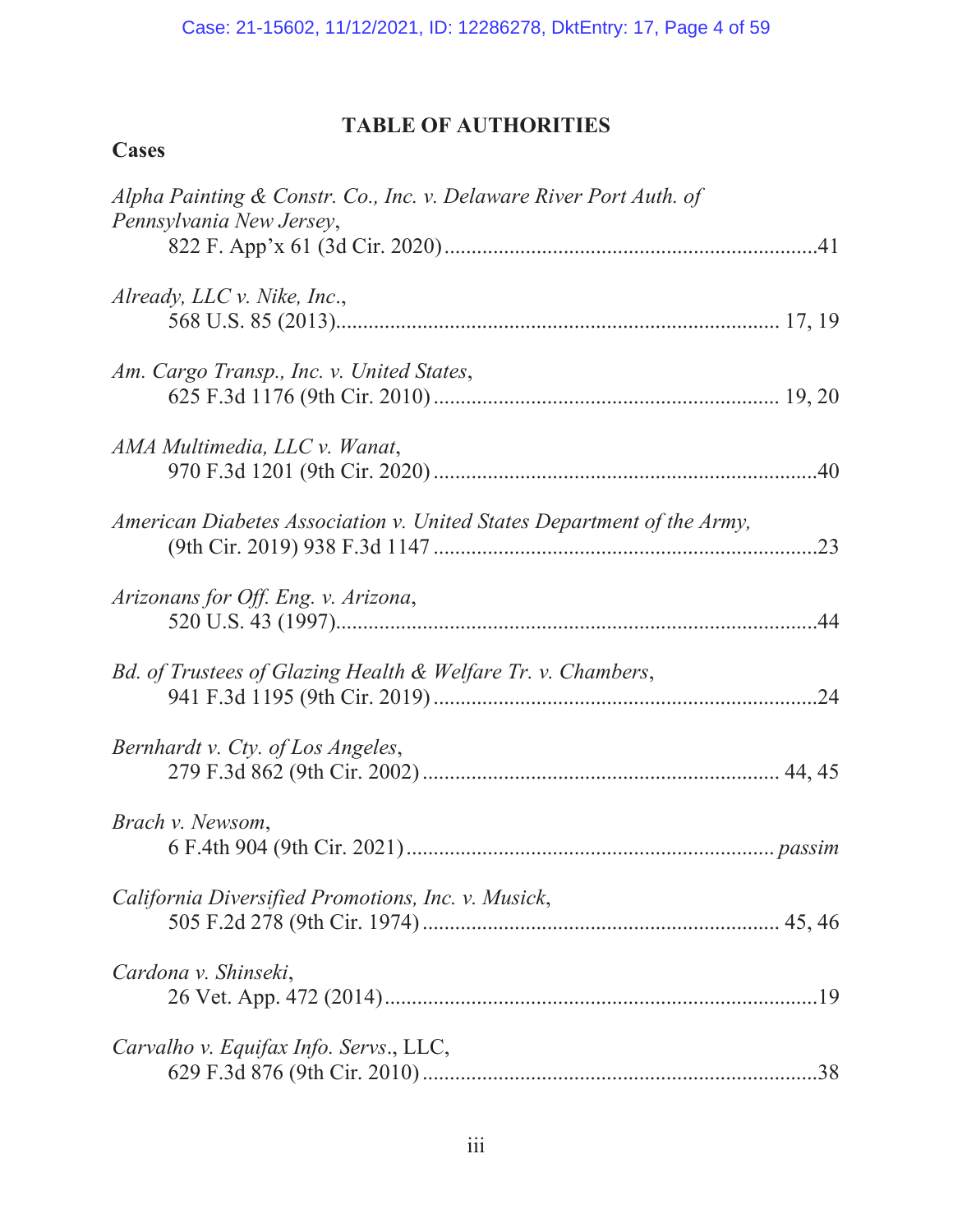# **TABLE OF AUTHORITIES (Cont.)**

| Charter Co. v. United States,                                   |
|-----------------------------------------------------------------|
| City News & Novelty, Inc. v. City of Waukesha,                  |
| Club One Casino, Inc. v. Bernhardt,                             |
| CMM Cable Rep., Inc. v. Ocean Coast Properties, Inc.,<br>.29    |
| County Motors, Inc. v. Gen. Motors Corp.,                       |
| Cripps v. Life Ins. Co. of N. Am.,                              |
| Ctr. For Biological Diversity v. Lohn,                          |
| Dream Palace v. Cty. of Maricopa,                               |
| Espinosa v. Dzurenda,                                           |
| Fikre v. Fed. Bureau of Investigation,                          |
| Fitzgerald v. Century Park, Inc.,                               |
| Friends of the Earth, Inc. v. Laidlaw Env't Servs. (TOC), Inc., |
| Gwaltney of Smithfield, Ltd. v. Chesapeake Bay Found., Inc.,    |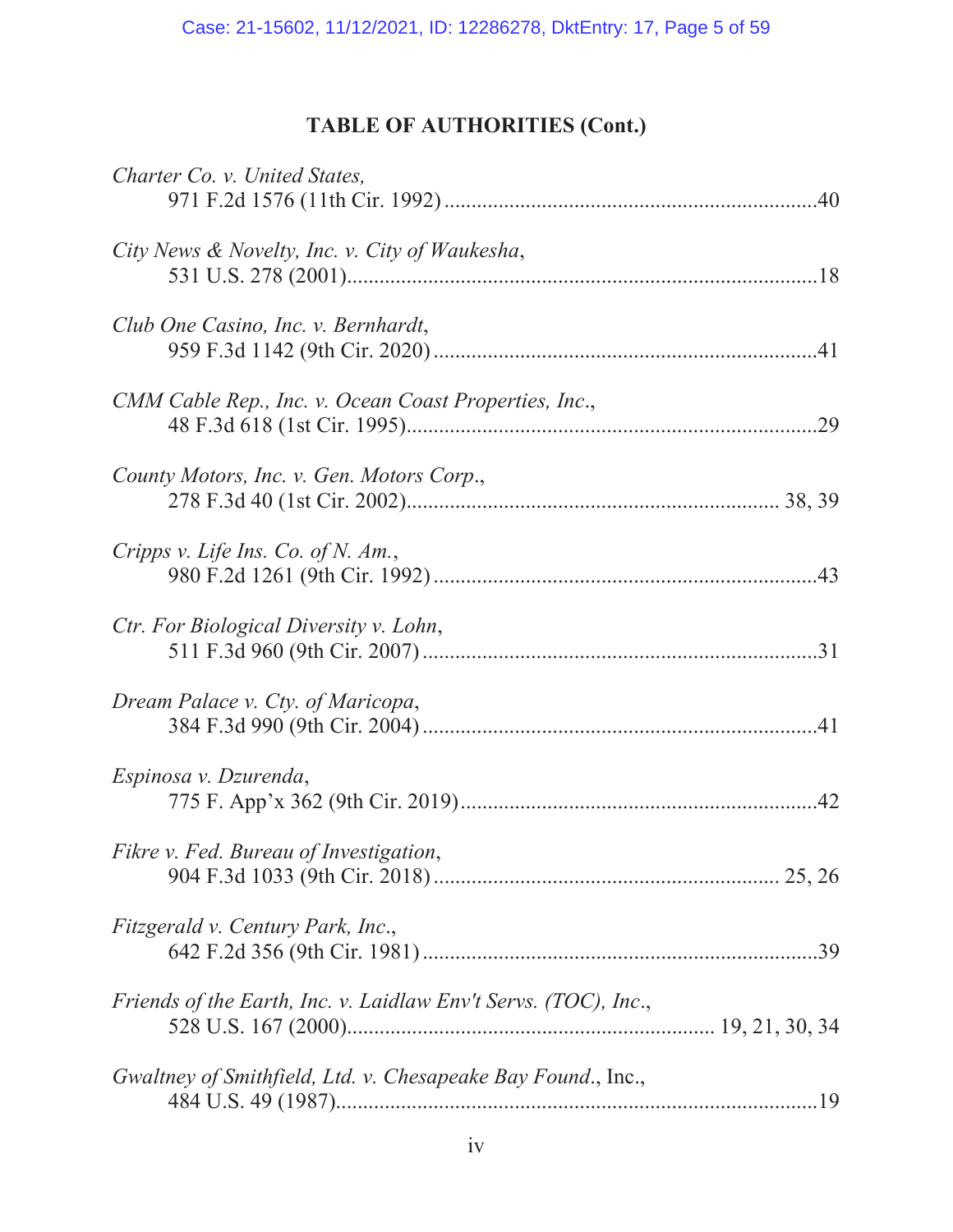# **TABLE OF AUTHORITIES (Cont.)**

| Hajro v. U.S. Citizenship & Immigr. Servs.,                                                            |
|--------------------------------------------------------------------------------------------------------|
| Halvonik v. Reagan,                                                                                    |
| Hill v. Blind Indus. & Servs. of Maryland,                                                             |
| Idaho Dep't of Fish & Game v. Nat'l Marine Fisheries Serv.,                                            |
| Jacobus v. Alaska,                                                                                     |
| Lee v. Schmidt-Wenzel,                                                                                 |
| Los Angeles County v. Davis,                                                                           |
| Native Vill. of Nuiqsut v. Bureau of Land Mgmt.,                                                       |
| New York State Rifle & Pistol Ass'n, Inc. v. City of New York,                                         |
| Oppenheimer v. Sw. Airlines Co.,<br>No. 13-CV-260-IEG BGS, 2013 WL 3149483 (S.D. Cal. June 17, 2013)41 |
| Pub. Utilities Comm'n of State of Cal. v. F.E.R.C.,                                                    |
| Ramsey v. Kantor,                                                                                      |
| Roman Catholic Diocese of Brooklyn v. Cuomo,                                                           |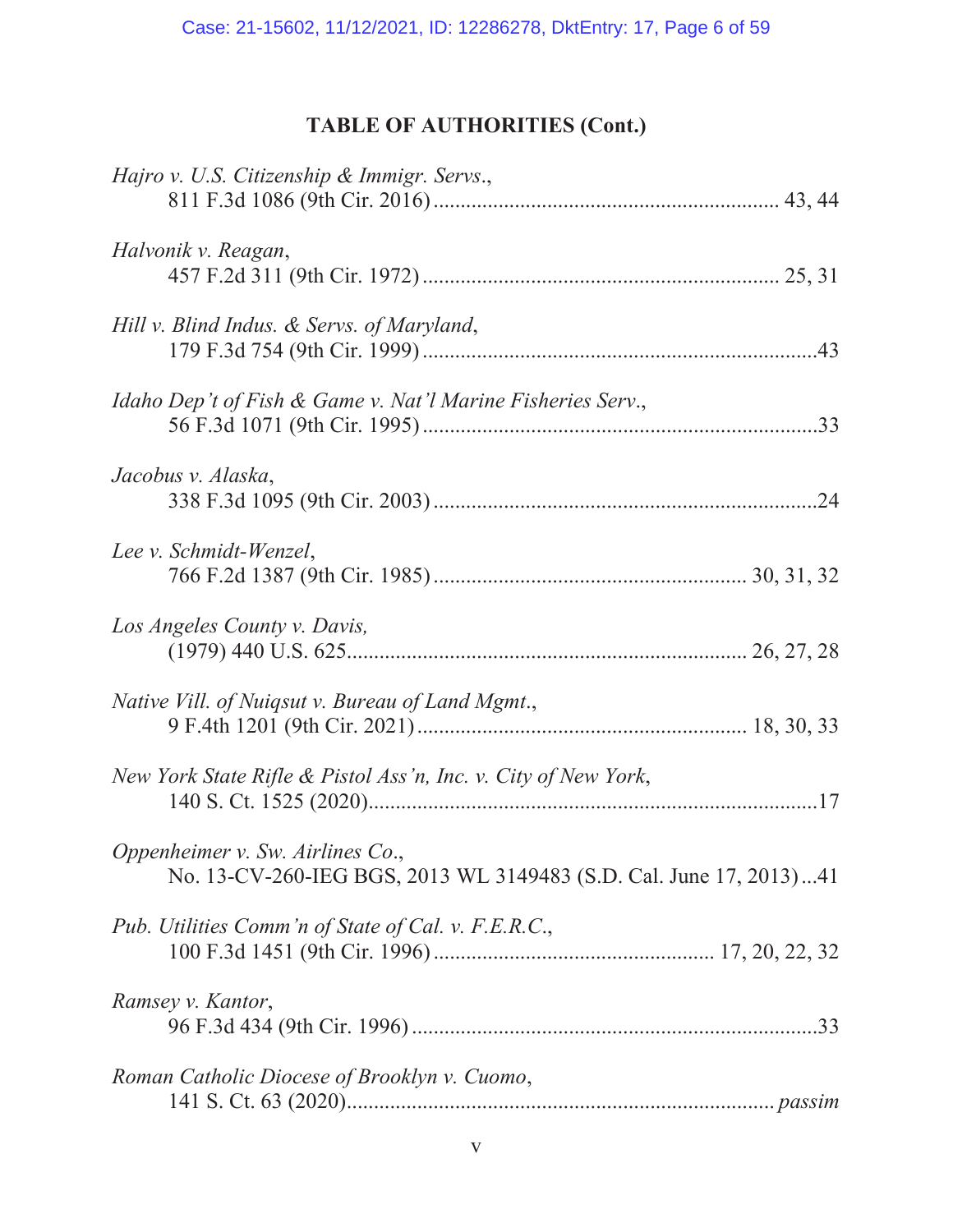# **TABLE OF AUTHORITIES (Cont.)**

| Rosebrock v. Mathis,                                                                  |  |
|---------------------------------------------------------------------------------------|--|
| Rosemere Neighborhood Ass'n v. U.S. Env't Prot. Agency,                               |  |
| Sample v. Johnson,                                                                    |  |
| Seven Words LLC v. Network, Sols.,                                                    |  |
| Shoshone-Bannock Tribes v. Fish & Game Comm'n, Idaho,                                 |  |
| State of Cal. Dep't of Educ. v. Bennett,                                              |  |
| $S$ <i>ze</i> $v$ . <i>I.N.S.</i> ,                                                   |  |
| Tandon v. Newsom,                                                                     |  |
| Unified Sch. Dist. No. 259, Sedgwick Cty., Kan. v. Disability Rts.<br>Ctr. of Kansas, |  |
| United States v. Hovsepian,                                                           |  |
| Walsh v. Nev. Dep't of Human, Res.,                                                   |  |
| White <i>v</i> . Lee,                                                                 |  |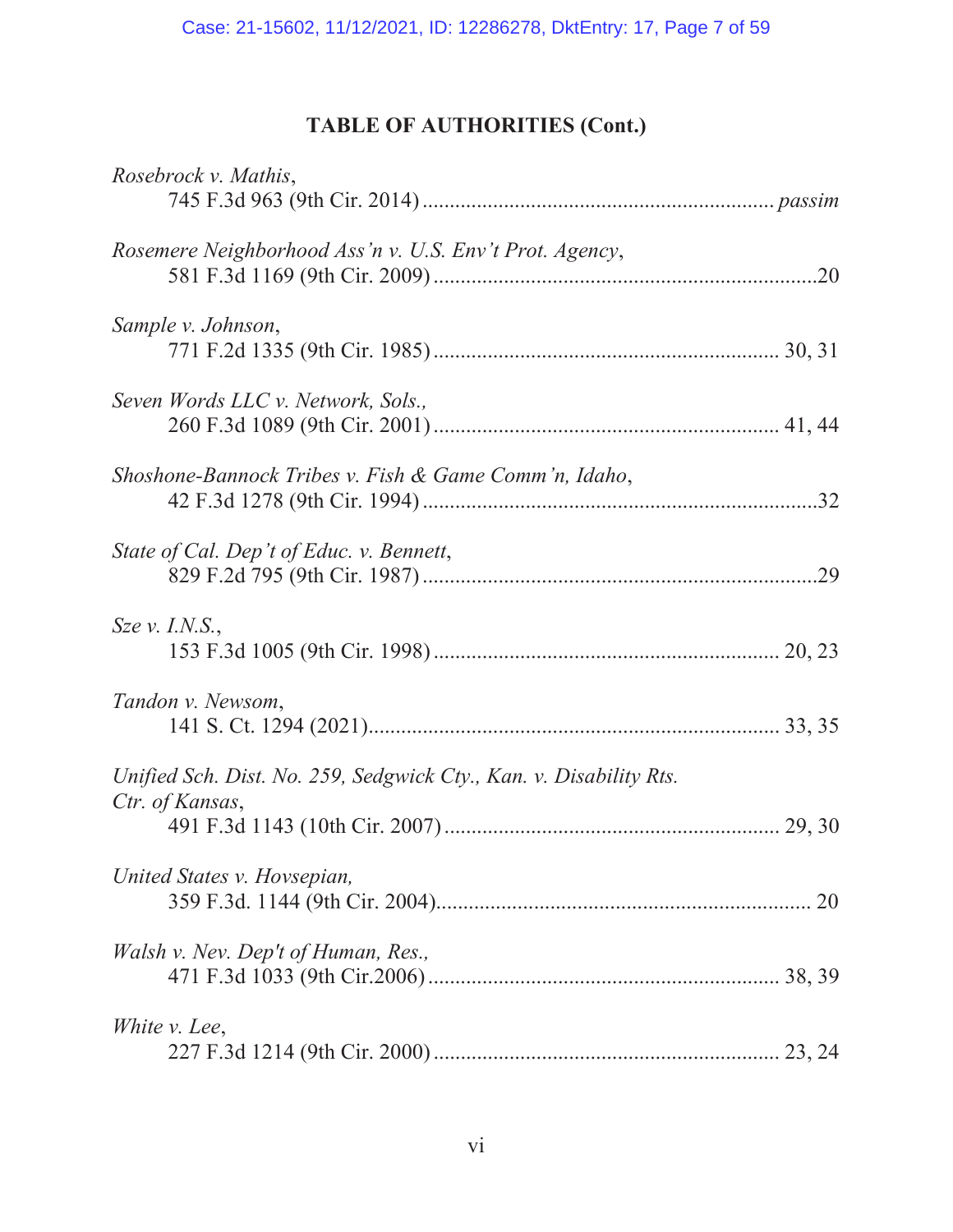# Case: 21-15602, 11/12/2021, ID: 12286278, DktEntry: 17, Page 8 of 59

| Wis. Right to Life Inc., |  |
|--------------------------|--|
| Young v. Hawaii,         |  |
| Younger v. Harris,       |  |

# **STATUTES**

| U.S. Constitution |  |  |
|-------------------|--|--|
|                   |  |  |

# **RULES**

| Federal Rules of Civil Procedure |  |
|----------------------------------|--|
|                                  |  |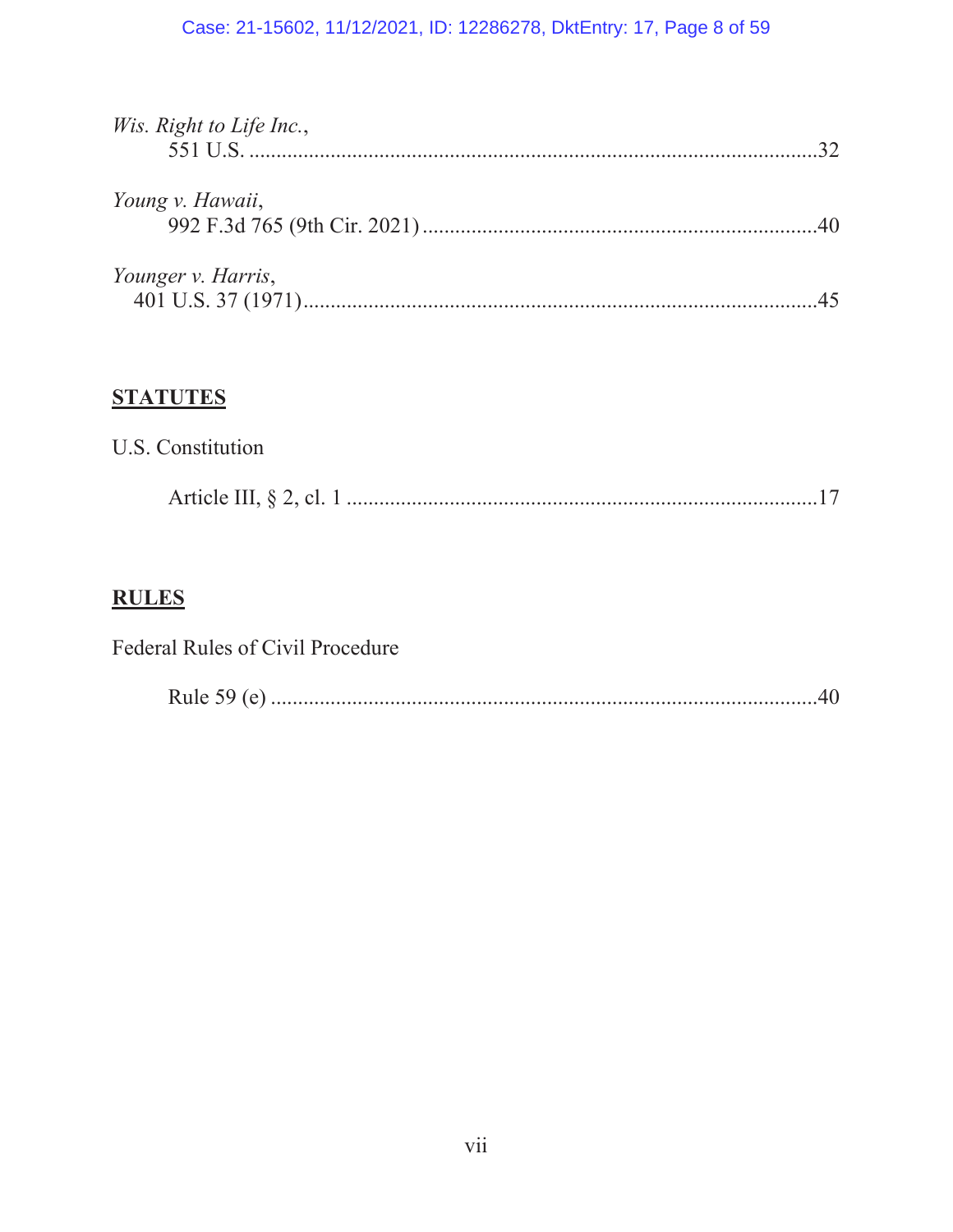### **I. INTRODUCTION**

This case involves COVID-19 orders that the counties of Santa Clara, San Mateo, and Contra Costa issued between March and May 2020. Plaintiffs claim the orders, by incidentally and temporarily closing shooting ranges and gun retailers—along with virtually every other business in the region—infringed on their Second Amendment rights. The gravamen of their claim is that, because some businesses (*i.e.*, those offering the goods and services that enabled residents *to* shelter in place) were allowed to remain open during the pandemic's early weeks, those entities must somehow be "government favored." Op. Br. at 1. Correspondingly, they speculate that "[p]erhaps" ranges and firearms retailers lacked similar dispensations due to "animus"—though the only evidence Plaintiffs cite is a comment about "panic buying" they attribute to a city official not involved in preparing the county-issued orders. *Id.*

This appeal, at any rate, focuses on the longevity rather than the merits of Plaintiffs' claims. It presents two central questions. First, and relevant to Plaintiffs' requests for injunctive and declaratory relief: Are restrictions similar to those from early 2020 likely to recur? The answer, for four reasons, is "no": (i) the challenged orders issued during the pandemic's opening days, when little was known about the disease; (ii) those orders, which lasted just 8-10 weeks, have been a dead letter for roughly 18 months now; (iii) since ending retail closures, the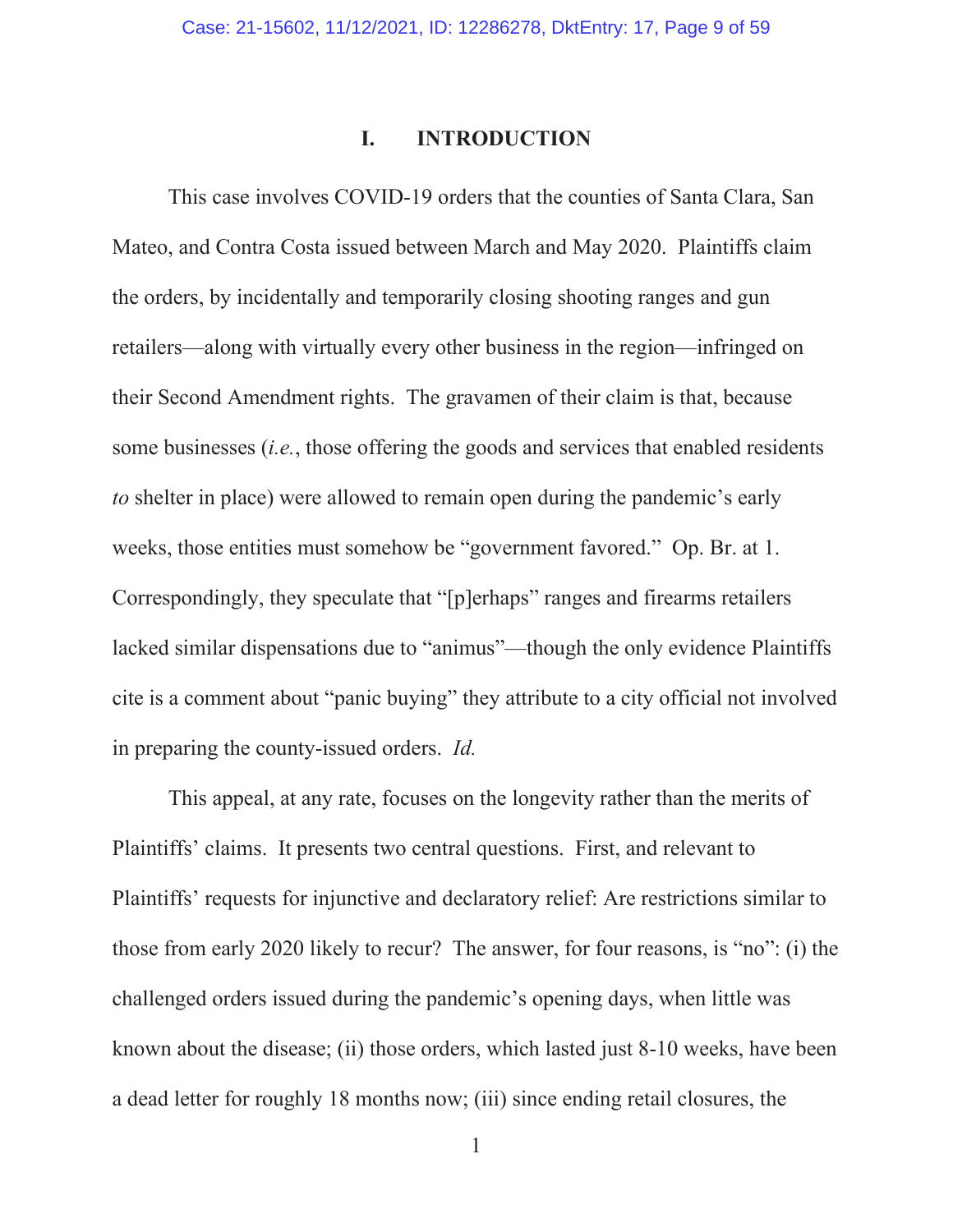### Case: 21-15602, 11/12/2021, ID: 12286278, DktEntry: 17, Page 10 of 59

counties have faced materially worse epidemiological conditions three times but refrained in each case—including during the most recent Delta variant surge from reimposing similar restrictions; and (iv) each county has achieved vaccination rates of 85-91%, among the highest statewide.

The second question is whether Plaintiffs' demand for nominal damages keeps the case alive, at least insofar as they seek retrospective relief. The answer, again, is "no," this time because Plaintiffs forfeited the right to argue otherwise. The district court dismissed Plaintiffs' claims after oral argument and briefing dedicated to the subject of mootness. Plaintiffs did not argue at either juncture that their request for nominal damages prevented dismissal. Conspicuously, their opening brief is silent about the reason for those omissions. The district court was not required to raise and address arguments Plaintiffs did not present, and Plaintiffs have given this Court no reason to depart from the rule against considering arguments for the first time on appeal.

Because Plaintiffs' request for prospective relief is moot, and their bid for nominal damages forfeited, their challenge to these long-expired orders no longer presents a live case or controversy. The district court's order dismissing their claims should, accordingly, be affirmed.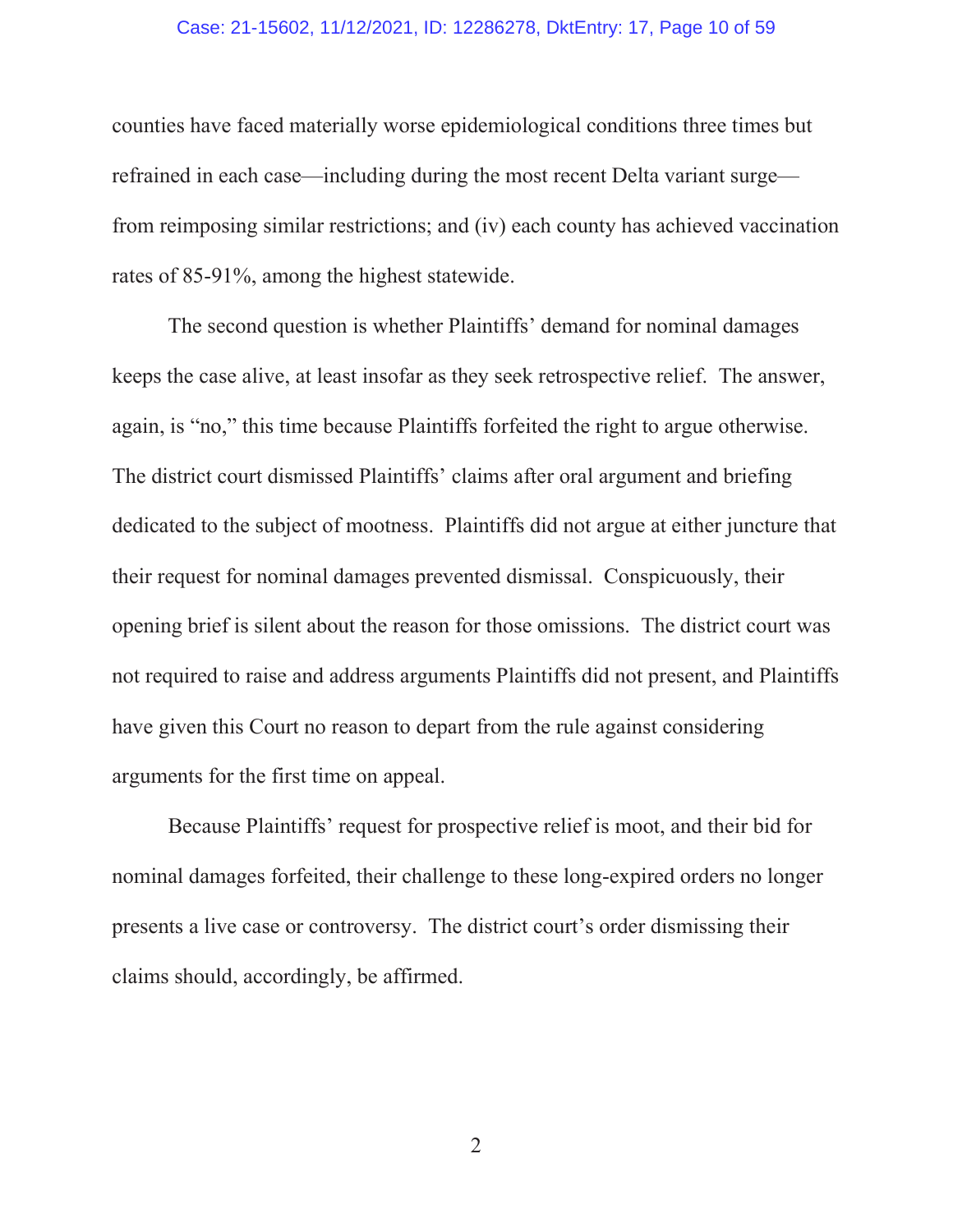### **II. ISSUES PRESENTED FOR REVIEW**

(1) Whether Plaintiffs' requests for prospective relief are moot given that Defendants superseded all of the orders Plaintiffs challenge by early June 2020.

(2) Whether any exception to mootness applies given that Defendants have both refrained from issuing similar orders despite three subsequent surges of COVID-19 and achieved vaccination rates of 85-91%.

(3) Whether the district court erred by finding the claims against Defendants moot—notwithstanding Plaintiffs' request for nominal damages given that Plaintiffs did not argue in briefing specifically dedicated to mootness that the request preserved their claims.

## **III. STATEMENT OF THE CASE**

### **A. The Counties Issue Shelter-in-Place Orders; Plaintiffs Sue**

On March 16, 2020, the Public Health Officers of seven Bay Area jurisdictions, including Santa Clara, San Mateo, Alameda, and Contra Costa counties, issued substantially similar orders ("Public Health Orders" or "Health Orders") designed "to slow the spread of COVID-19." *See* 4-ER-781 (Santa Clara County Order); 5-ER-1096 (San Mateo); 5-ER-1104 (Contra Costa); 5-ER-1061 (Alameda). Effective March 17, 2020 (*see, e.g.,* 4-ER-787 ¶12), those orders permitted residents to leave their homes only for specified purposes, including to operate or patronize "Essential Businesses (*see, e.g.,* 4-ER-781-82 at ¶¶ 2-3). The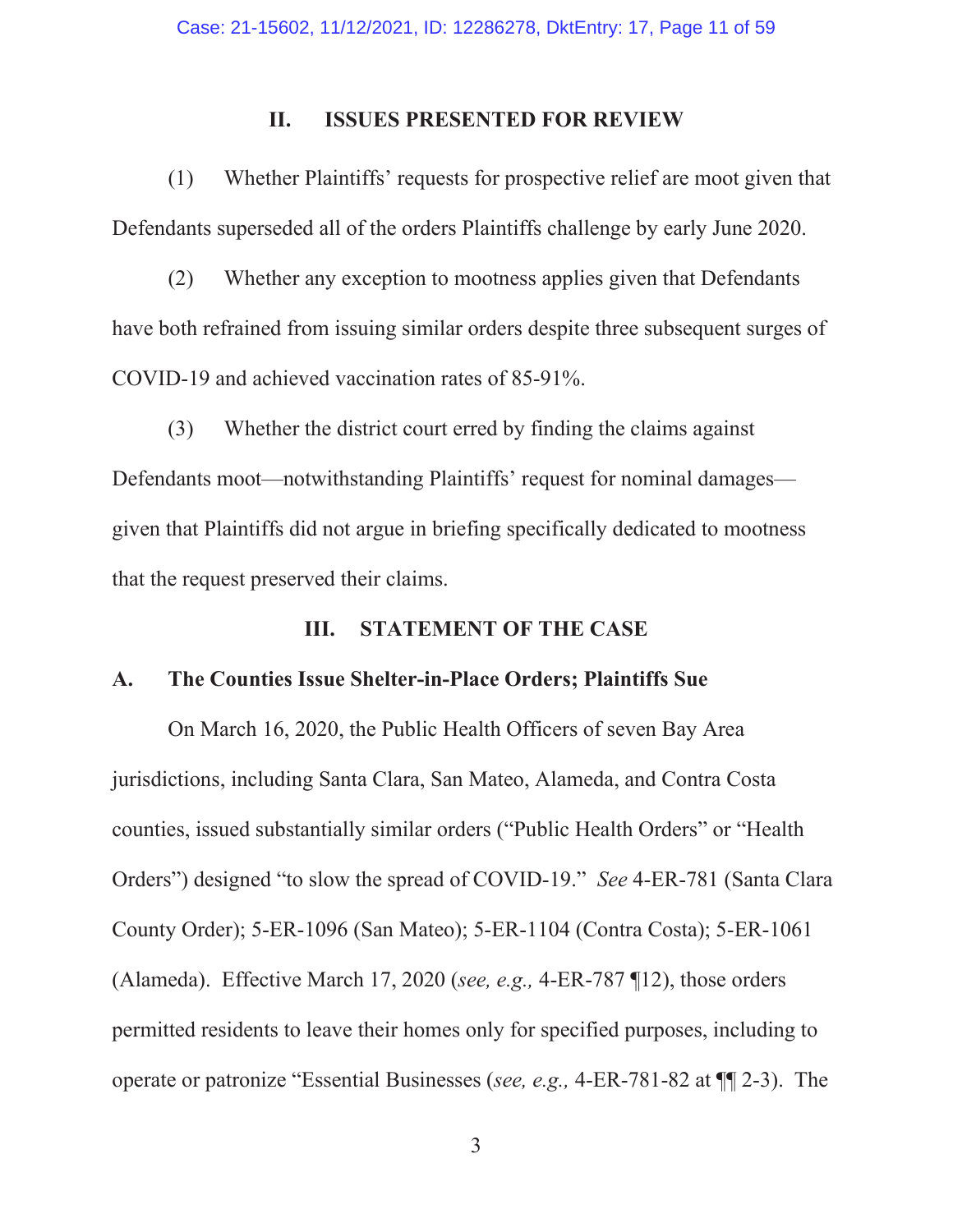#### Case: 21-15602, 11/12/2021, ID: 12286278, DktEntry: 17, Page 12 of 59

Public Health Orders identified 21 types of such businesses, most providing goods and services related to healthcare, food, medicine, hygiene, housing, transportation, and infrastructure. *See, e.g.,* 4-ER-785-86 at ¶ 10.f. By requiring *all* other business to suspend operations, the Health Orders incidentally and temporarily caused firearms retailers and shooting ranges to close.

On March 31, 2020, the same day officials issued revised Health Orders with minor modifications (*see, e.g.,* 4-ER-789 (Santa Clara County)), the plaintiffs in this case filed their initial Complaint for Injunctive and Declaratory Relief (5- ER-1204-34). Plaintiffs, three retailers, eight individuals, and five gun-advocacy organizations (5-ER-1207-14), asserted a single claim for a Second Amendment violation (5-ER-1230-32); they named as Defendants the four counties identified above as well as their respective Sheriffs, Public Health Officers and, in the case of Santa Clara County, its District Attorney (5-ER-1214-18). Plaintiffs also sued the cities of San José, Mountain View, Pacifica, and Pleasant Hill, their respective Police Chiefs, and the Mayor of San José due to roles each played in enforcing the county-issued Public Health Orders. 5-ER-1222-30. Plaintiffs did not allege that the latter group of Defendants enforced the Health Orders in a discriminatory manner or targeted ranges or firearms retailers.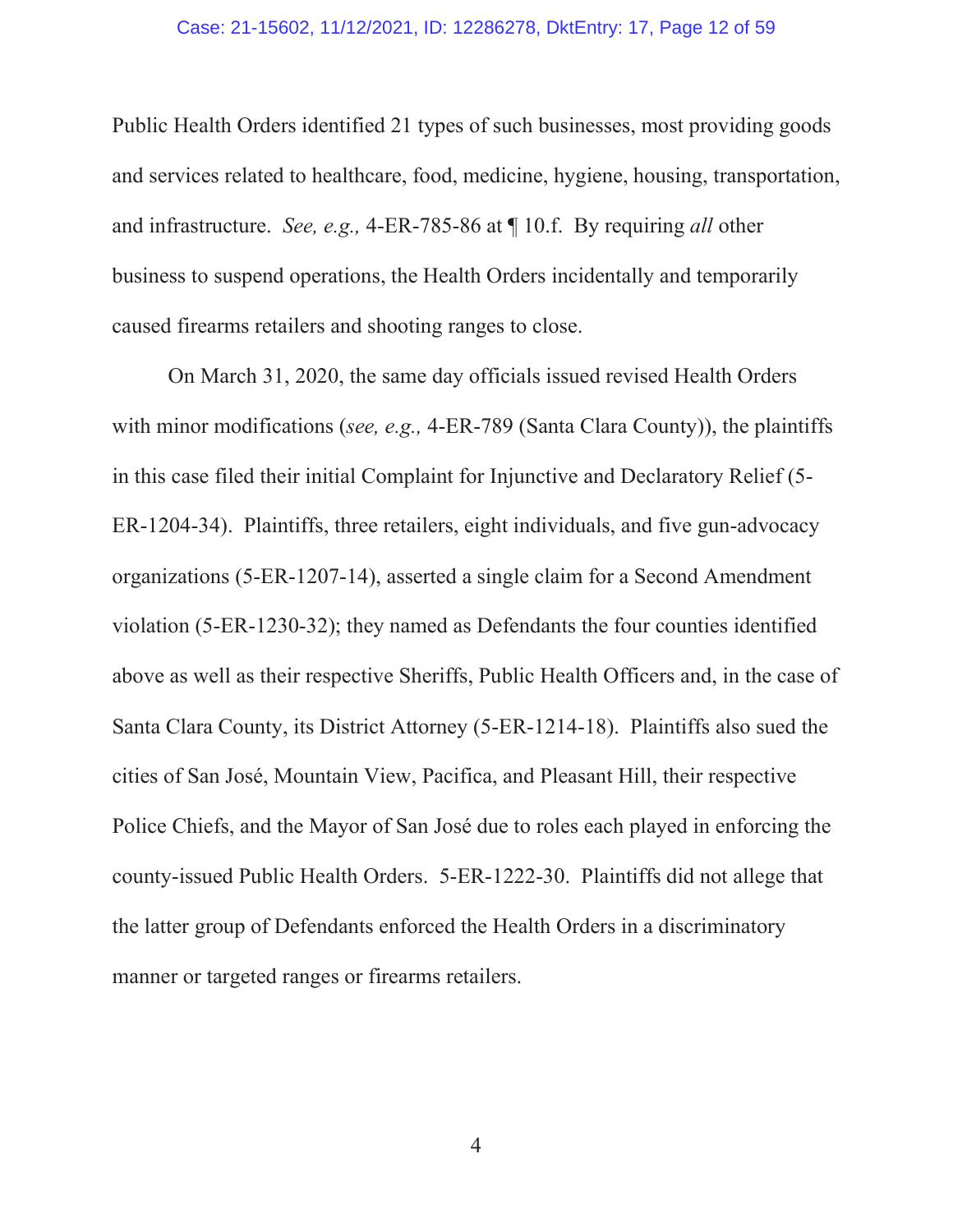On April 10, 2020, Plaintiffs filed a First Amended Complaint (FAC) for Injunctive and Declaratory Relief. 5-ER-1167-1203. In addition to the Second Amendment claim, Plaintiffs asserted a due process violation under the Fifth and Fourteenth Amendments (5-ER-1196-1201) against the same defendants named in the initial complaint (5-ER-1176-79). The FAC alleged that some defendants acted with "clear animus" towards firearm retailers and their customers but pleaded no supporting facts. 5-ER-1186. Plaintiffs concurrently moved for a temporary restraining order or, in the alternative, a preliminary injunction. 5-ER-1132-66. The district court denied the former request and set a briefing schedule and hearing date to consider the latter. 5-ER-944-45.

### **B. The Parties Brief Mootness; Plaintiffs Do Not Raise Nominal Damages**

On May 19, 2020, one day before the scheduled hearing date, the four county defendants asked the district court to judicially notice revised Public Health Orders that each county had issued between May 15-18. 3-ER-582-4-ER-661. Those orders allowed retail and other businesses to operate outdoors, including curbside; they also permitted outdoor recreational activity, including at "shooting and archery ranges." 3-ER-633 ¶15aii3; 3-ER-641-42 (Contra Costa); *see also* 3- ER-588-99 ¶¶ 3,5,15aiii, 15l (Santa Clara) (similarly allowing outdoor recreation and operation of "[b]usinesses primarily operated outdoors"); 4-ER-645-661 ¶¶ 3, 5, 15aiii, 15l (San Mateo) (same); *see also* 3-ER-487-96 (webpage captures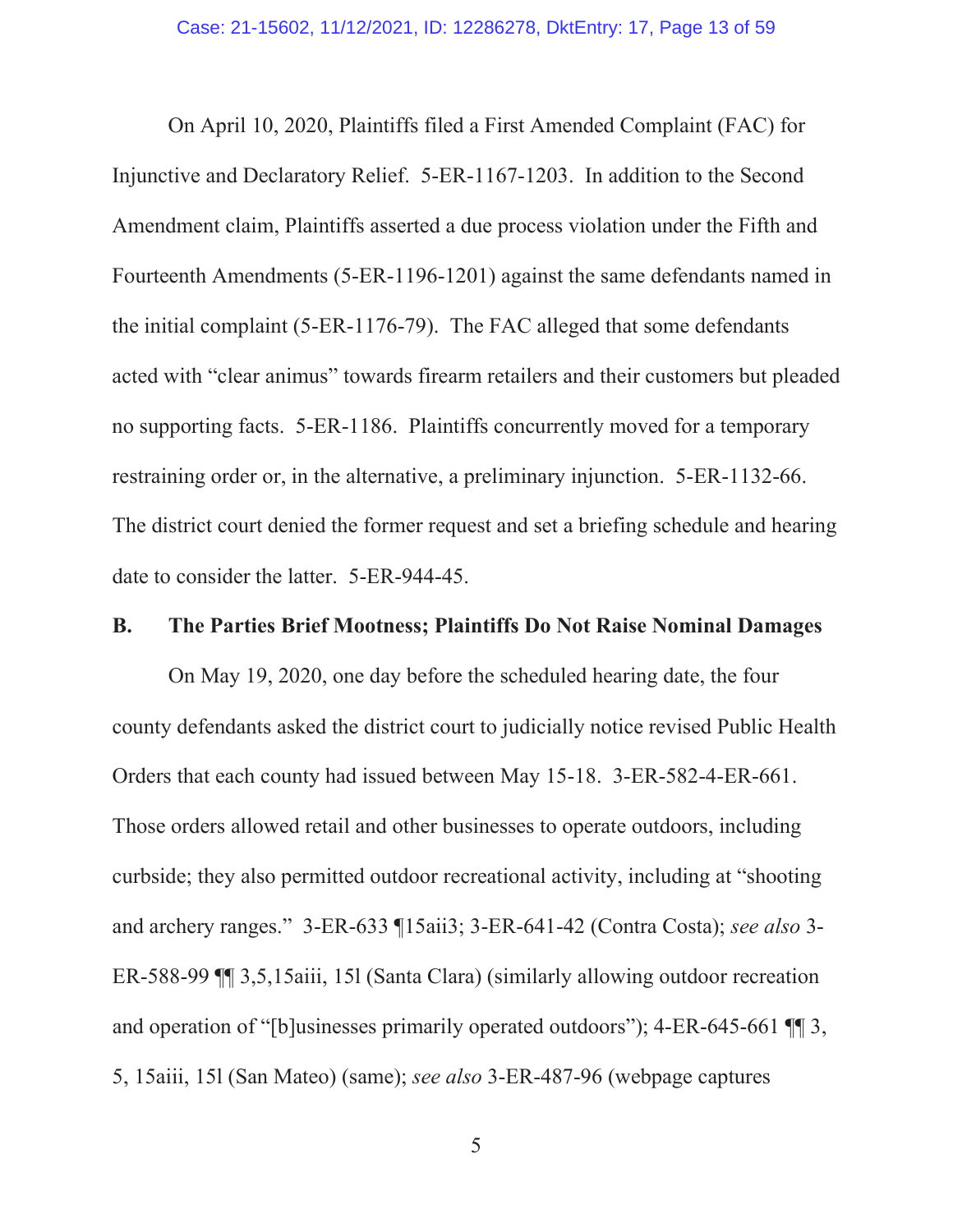announcing reopening of outdoor ranges).

At the hearing on May 20, 2020, as Plaintiffs concede, "the first and primary topic of discussion" was mootness. Op. Br. at 11. Plaintiffs did not make any arguments about nominal damages during those proceedings, which lasted nearly one-and-one-half hours. 3-ER-525 (noting start time of 2:00 p.m.); 3-ER-580 ("Proceedings adjourned at 3:25 p.m."). After hearing argument, the district court set a schedule—agreed to by Plaintiffs—for supplemental briefing to address mootness. 3-ER-569-578. It explained that it wanted Plaintiffs to argue in their submissions: "Here is why the case is not moot" (3-ER-570) and, again, "This case is not moot and here's why" (3-ER-576).

Plaintiffs then filed briefs on May 22 (3-ER-510-19) and May 29, 2020 (3- ER 462-68), in which they argued not only that their request for injunctive relief remained live but that intervening events had not "render[ed] the *claims* moot." 3- ER-517 (emphasis added). They specifically argued that "the voluntary cessation doctrine … preserve[d] this Court's jurisdiction over *the controversy*" because "[a] case is not easily mooted where the government" can easily reenact offending provisions (3-ER-517) and that "mootness would not deprive this Court of jurisdiction because the controversy is … 'capable of repetition, yet evading review'" (3-ER- 519) (emphasis added). Plaintiffs' submissions did not mention their request for nominal damages.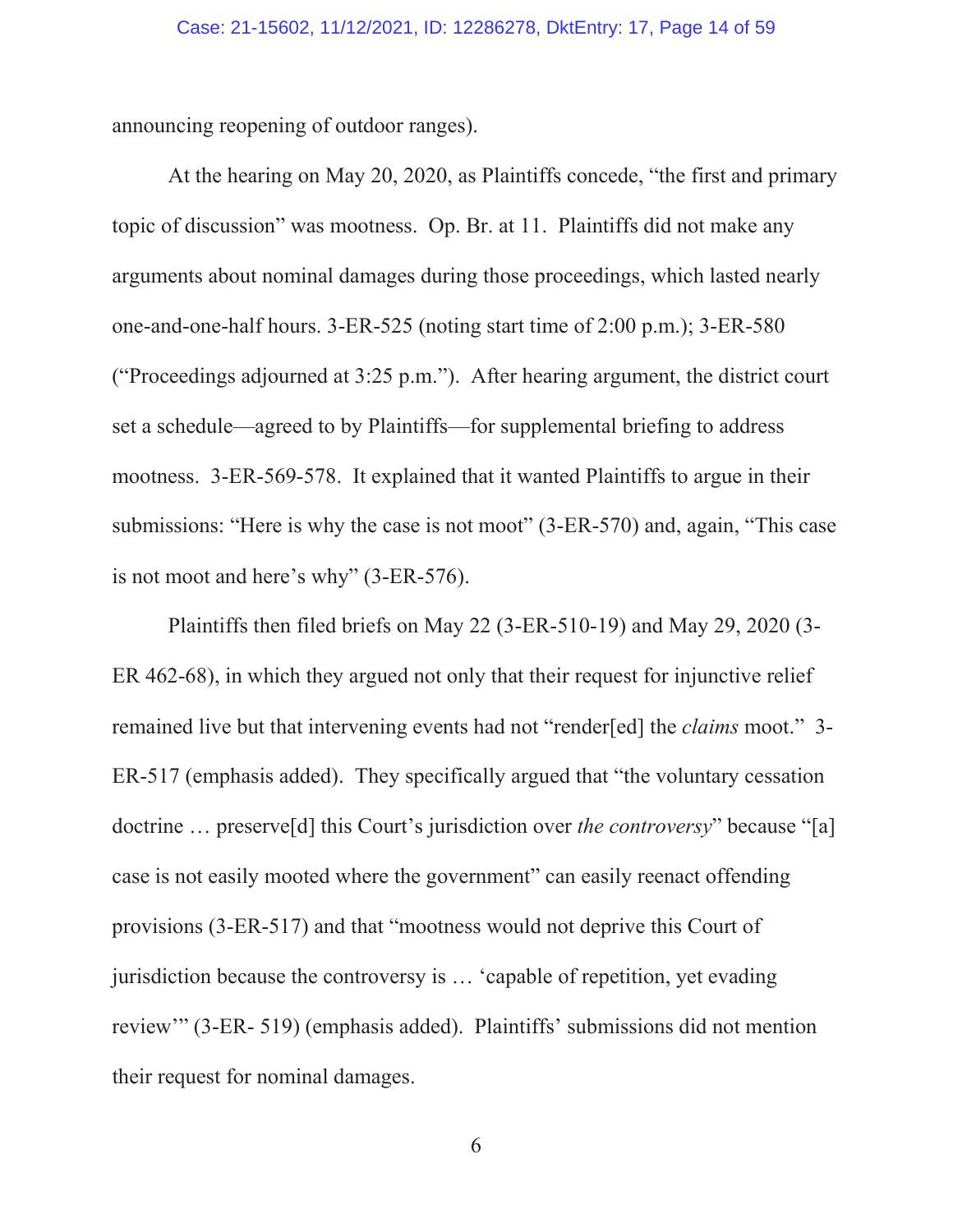### **C. Three Counties End Retail Closures and are Dismissed**

Between May 29 and June 2, Santa Clara, San Mateo, and Contra Costa counties asked the trial court to judicially notice revised Public Health Orders that had then recently issued. 3-ER-425-57. Effective June 1 (3-ER-454) to June 5 (3-ER-428), those revised orders permitted "[a]ll retail businesses" to reopen indoors subject to social distancing limitations, *see* 3-ER-431 at ¶(1)(b) (Santa Clara); 3- ER-455 ¶(1)(b) (San Mateo); 3-ER-426 (Contra Costa). Thus, as of early June 2020, the three counties allowed gun retailers to sell, and their customers to buy, firearms, ammunition, and related accessories.

On June 2, 2020, the district court denied Plaintiffs' request for a preliminary injunction. 1-ER-7-40. It held that Plaintiffs were unlikely to succeed on the merits of either claim they had asserted (1-ER-31-38) and that the balance of equities and public interest also weighed against preliminary injunctive relief (1- ER-38-40). It further concluded as follows: "Because Plaintiffs in San Mateo, Santa Clara, and Contra Costa Counties are now clearly able to purchase firearms and ammunition (or will be once the Orders go into effect), the Court holds that the case is moot as to those Defendants. The San Mateo, Santa Clara, and Contra Costa Defendants are hereby dismissed." 1-ER-14.

Plaintiffs did not ask the trial court to reconsider or grant them relief from the June 2 order under Federal Rules of Civil Procedure 59 or 60. Instead, on June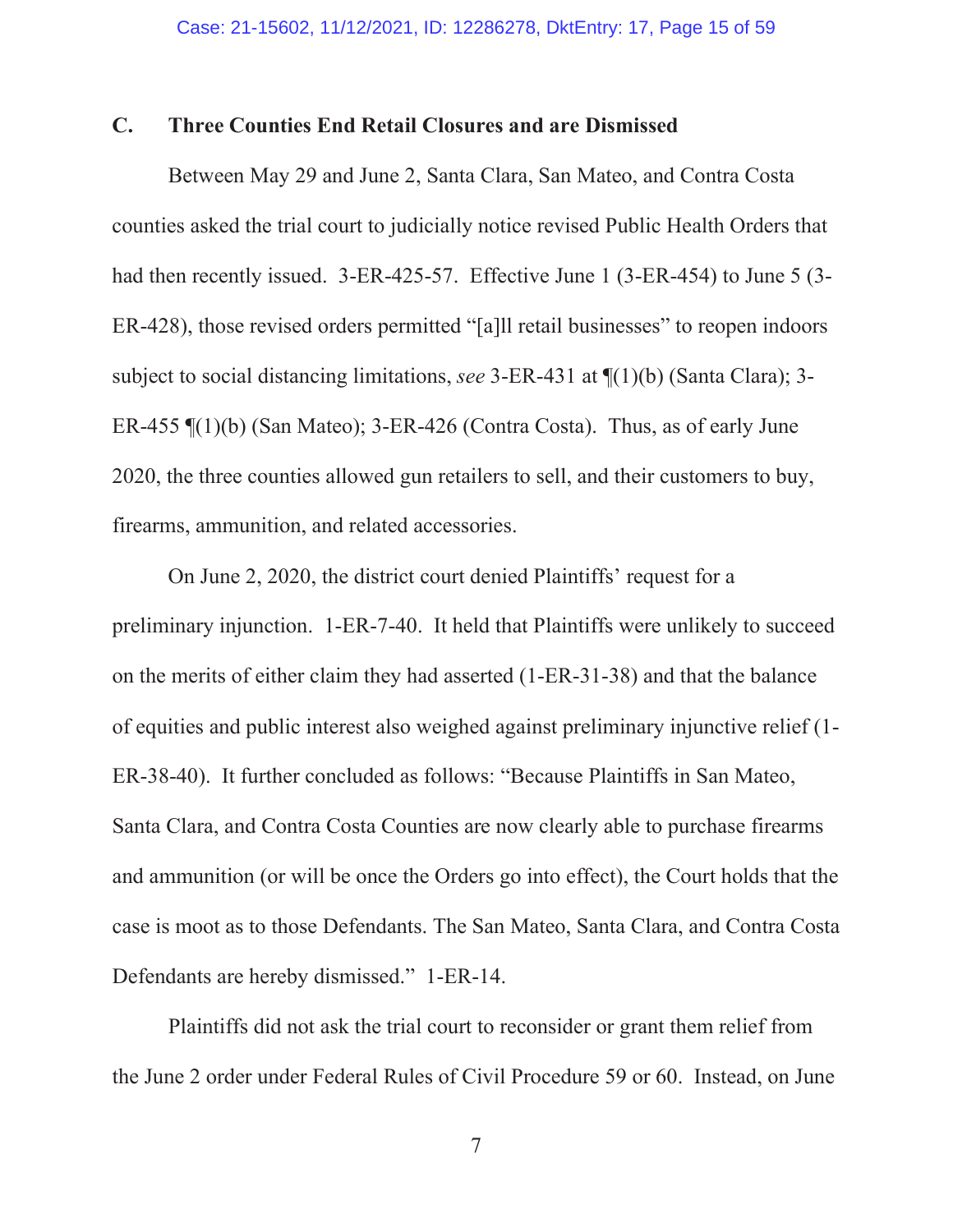12, 2020, they asked the district court to clarify whether it had intended to dismiss only the three counties mentioned or also the officials associated with those entities and the cities within their boundaries. 3-ER-420-24. On June 18, 2020, the court entered an Order of Dismissal specifying that the broader group was "dismissed from this case with prejudice." 1-ER-6.

### **D. Plaintiffs Litigate Against, Then Settle with, Alameda County**

Plaintiffs continued to litigate against Alameda County, which did not reopen indoor retail until after the court issued its preliminary injunction order. *See* 3-ER-396-97; *see also* Op. Br. at 13, n.5. In July 2020, Alameda County moved to dismiss the FAC on several grounds, including mootness. 3-ER-407-16. In their opposition (2-ER-53-83), Plaintiffs repeated the two arguments they made previously—that the voluntary cessation and capable-of-repetition, yet-evadingreview exceptions kept the case live (2-ER-62-64). This time, however, they also made a third argument: that their "claim for nominal damages precludes mootness." 2-ER-64. The court in November 2020 agreed that the request for nominal damages was "live" and, on that basis, declined to dismiss Plaintiffs' complaint. 2-ER-46. It also observed that "Plaintiffs did not make a nominal damages argument in the supplemental briefing the Court ordered on the mootness question during the preliminary injunction proceedings" and that the Plaintiffs had therefore "waived this argument." 2-ER-46, n.3.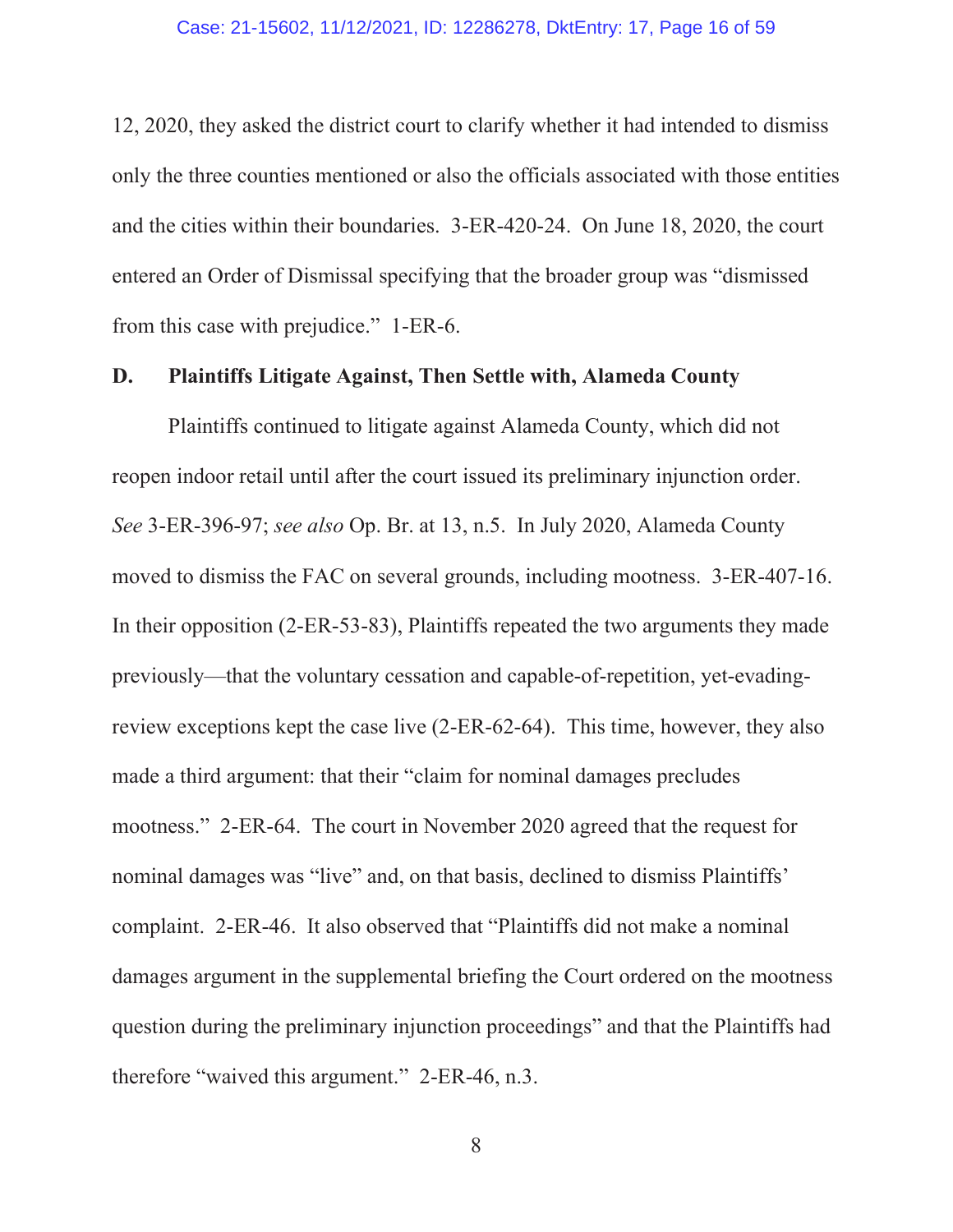Finally, the court rejected Alameda County's argument that Plaintiffs' request for prospective relief was moot, even though it agreed that several factors supported a finding of mootness. 2-ER-46-51. At the time, "Alameda County's policy permitting indoor retail ha[d] been in effect for only six months." 2-ER-50. Plaintiffs later settled with Alameda County, its Sheriff, and its Public Health Officer for  $$10,000$ ,<sup>1</sup> all of whom the trial court dismissed from the action (1-ER-2-5), leaving as Appellees here only Santa Clara, San Mateo, and Contra Costa counties (the "Counties" or "County Defendants"), the four cities previously dismissed, and officials associated with each public entity (collectively, with the County Defendants, "Defendants").

## **E. Despite COVID-19 Surges, the Counties Refrain from Closing Retail**

Many circumstances relevant to mootness have changed since the district court considered the issue. In the roughly 18 months since retail reopened, epidemiological conditions have materially deteriorated three times: in July-August 2020, November 2020-January 2021, and July-September 2021. Each such COVID-19 surge involved case counts far greater than the region experienced during the opening days of the pandemic. As Santa Clara County's COVID-19

<sup>&</sup>lt;sup>1</sup> Defendants' Motion for Judicial Notice, Ex. A. Further exhibit citations refer to Defendants' Motion for Judicial Notice.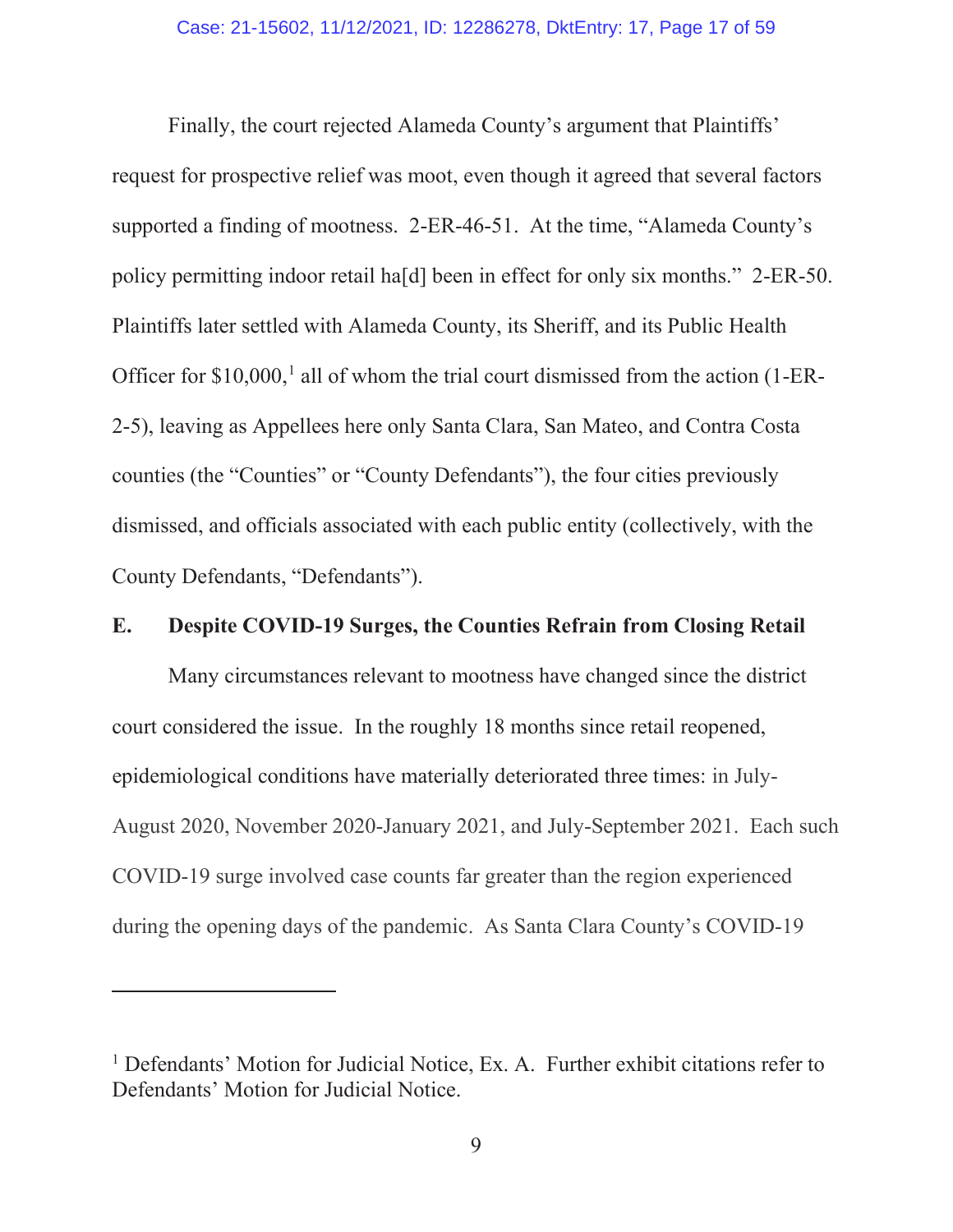Case Dashboard illustrates, cases peaked at 2,249 and 497 daily, respectively, in January 2021 and September 2021, much higher (even accounting for lower initial testing capacity) than the high of 64 daily cases recorded before June 2020.





Death rates during subsequent surges—particularly in November 2020- January 2021—also exceeded those extant when the initial shelter-in-place orders issued in early 2020. Data from Santa Clara County again illustrates the difference. Before June 2020, weekly in-county deaths peaked at 21. That figure increased more than sevenfold, to 151 in January 2021, and again exceeded preopening levels, at 25, last September.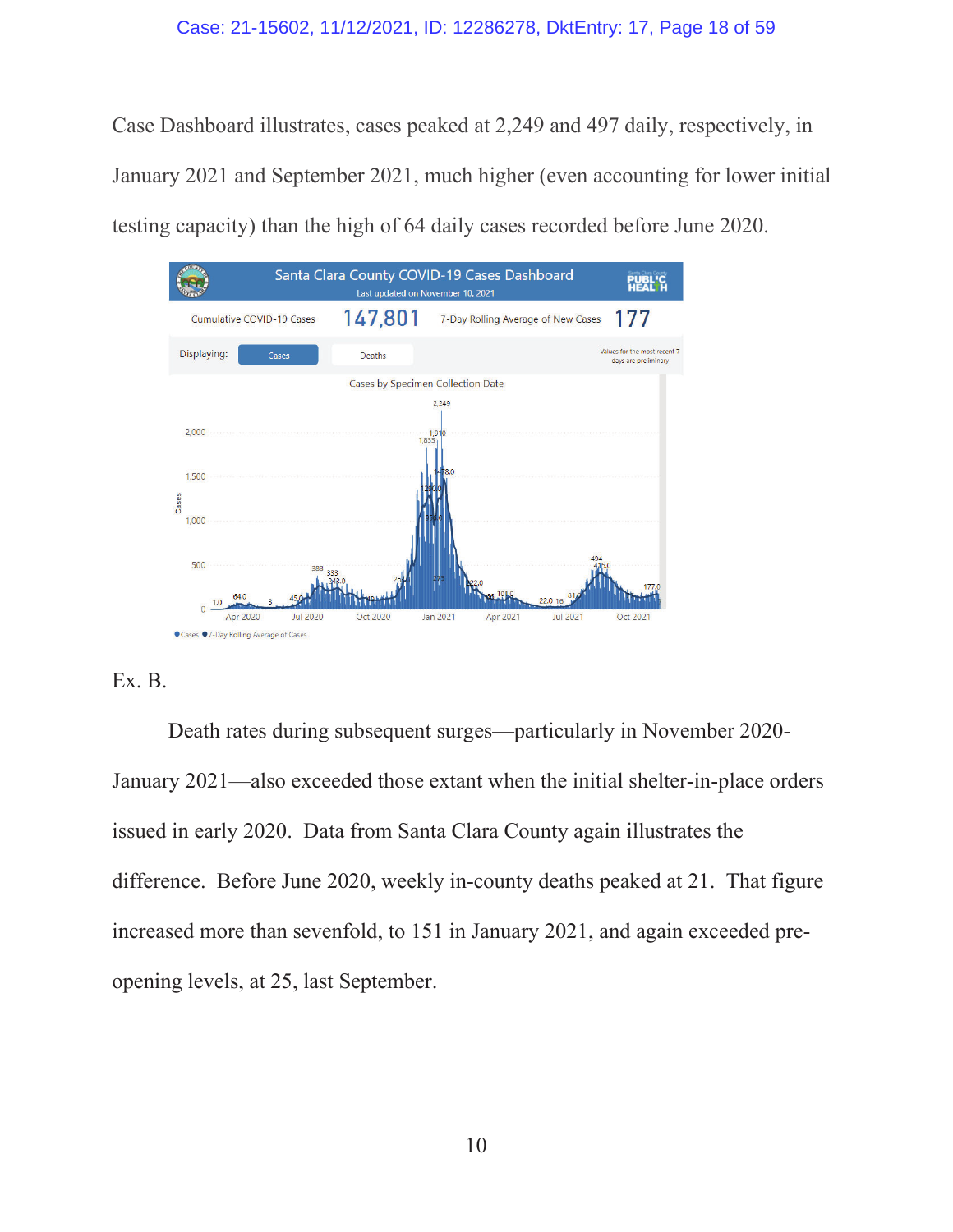### Case: 21-15602, 11/12/2021, ID: 12286278, DktEntry: 17, Page 19 of 59



*Id*.

Finally, since June 2020, the number of people hospitalized with COVID-19 cases has exceeded early levels three times. Data provided by the California Department of Public Health shows that, in Santa Clara County, more than 700 patients were hospitalized in January 2021, about four times the number from the pandemic's first three months. Hospitalization rates also exceeded early highs in July-September 2021 and July-August 2020.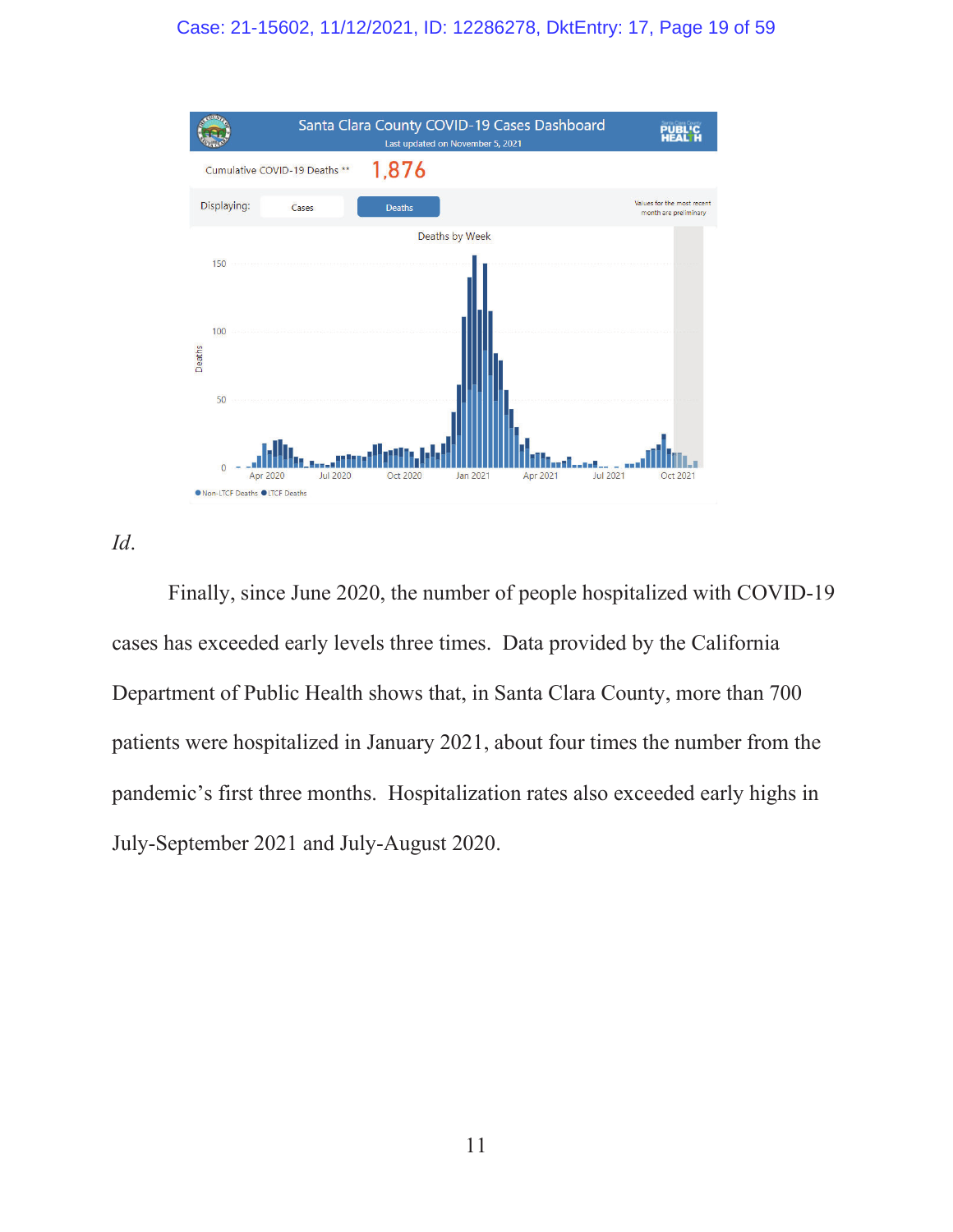#### Case: 21-15602, 11/12/2021, ID: 12286278, DktEntry: 17, Page 20 of 59



Ex. C.

Despite repeatedly facing epidemiological conditions worse than those from the pandemic's early months, no County Defendant has reinstated orders closing retail, barring outdoor recreation, or requiring residents to shelter in place. Several facts explain their forbearance. Public health authorities now better understand how the virus is transmitted and its spread mitigated, and they have more experience preparing for and meeting surging demand for health care resources. Medical providers have also developed better treatments for individuals stricken with COVID-19.

One development, however, stands out: the development and distribution of highly effective, Food and Drug Administration (FDA)-approved vaccines. Each County Defendant has been a leader in vaccinating its residents. Statewide, as of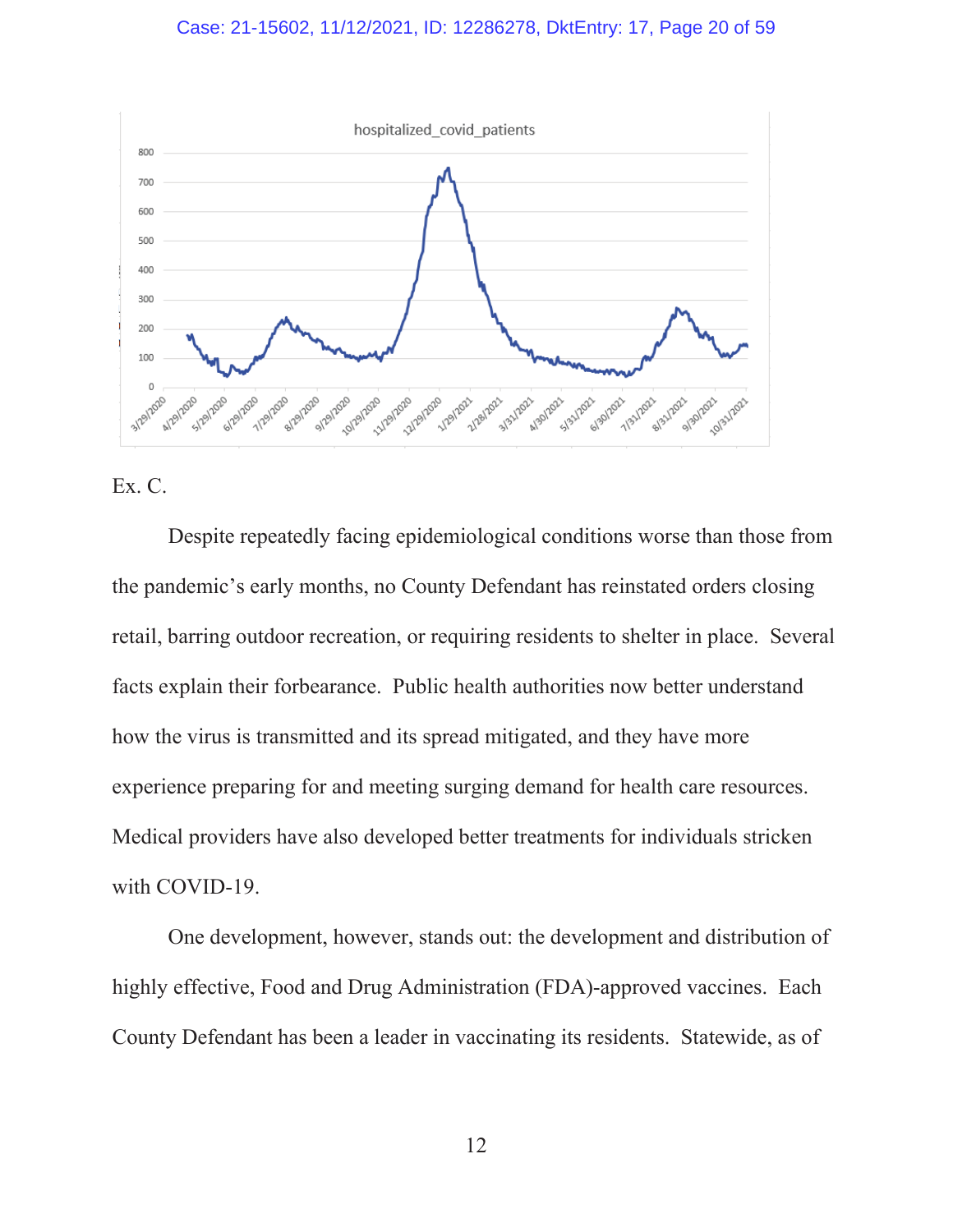### Case: 21-15602, 11/12/2021, ID: 12286278, DktEntry: 17, Page 21 of 59

early November 2021, only 73% of California residents at least 12-years old (Ex. D), and 66.4% of residents 5 years and older (Ex. E), are fully vaccinated. By comparison, in San Mateo and Santa Clara counties, respectively, 91% (Ex. F) and 85.6% (Ex. G) of residents 12-years old and over are vaccinated—12-18% higher than the State. In Contra Costa, which now reports data only for residents 5 and older, the percentage of vaccinated residents in that cohort is 77.6% (Ex. H)—more than 11% above the corresponding State figure.

Although they protect recipients against infection, vaccines are particularly effective at preventing death and hospitalization—the main concerns that drove early shutdowns. In late 2021, for example, unvaccinated individuals were 9.5 times more likely to be hospitalized with, and 16.9 more times likely to die from, COVID-19 than their vaccinated peers:



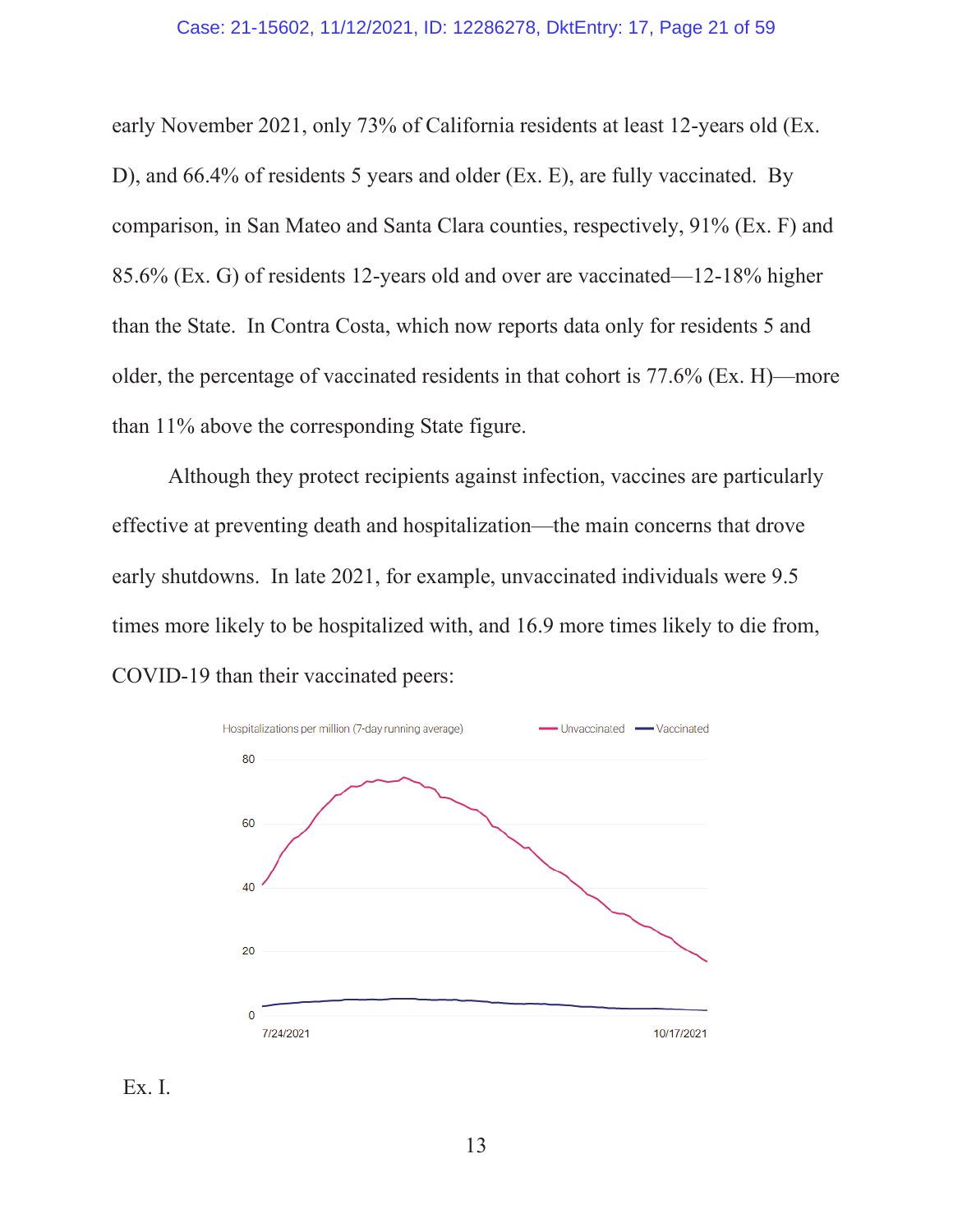### Case: 21-15602, 11/12/2021, ID: 12286278, DktEntry: 17, Page 22 of 59



## Ex. J.

Residents of the County Defendants will be even better protected in the future than they are now for several reasons. First, in a manner of weeks the Counties have administered hundreds of thousands of booster shots, efforts that continue apace. Exs. G, H. Second, the Counties are now delivering vaccines to children 5-11 years old following the FDA's recent approval of the Pfizer-BioNTech COVID-19 Vaccine for that cohort. Ex. K. Third, recent news suggests an antiviral pill that cuts hospitalization and death rates by nearly 90% may be available by year-end. Ex. L. For each reason, residents are unlikely to again face circumstances as dire as those from the pre-vaccine surge of November 2020- January 2021—which did *not* produce orders similar to those from early 2020—let alone materially worse conditions.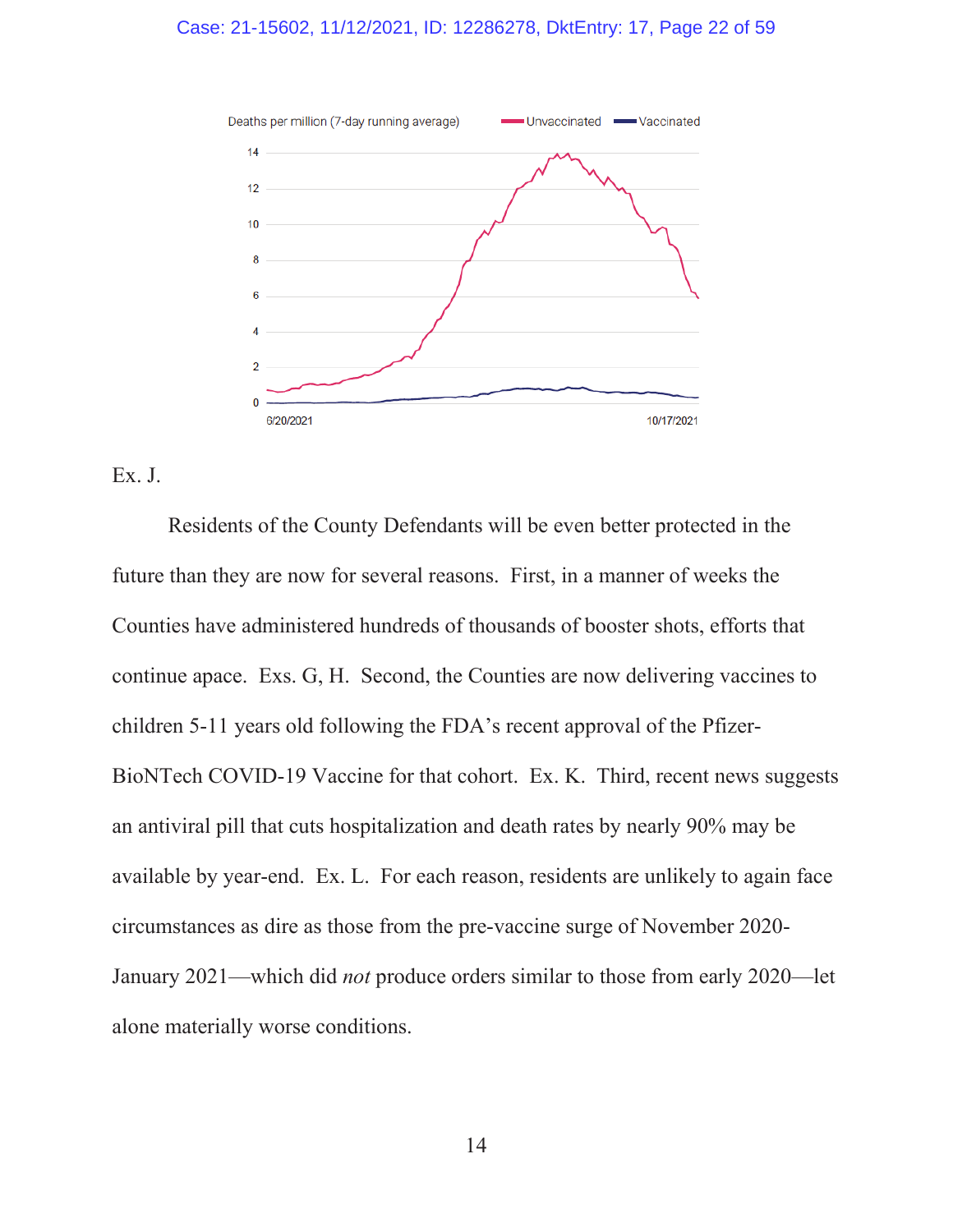### **IV. SUMMARY OF THE ARGUMENT**

Plaintiffs' request for prospective relief is moot because the orders they challenge were superseded by early June 2020.

The voluntary cessation exception to mootness does not apply because the County Defendants did not supersede the challenged orders to avoid judicial review, and there is no other reason—such as a track record by the Counties of closing, opening, and re-closing retail—to be skeptical that cessation of conduct means cessation of a live dispute.

Even if the voluntary cessation doctrine did apply, its requirements would not be met here because it is absolutely clear that the orders Plaintiffs challenge are not *reasonably likely* to recur. Those orders issued at the beginning of the pandemic when little was known about COVID-19, and they remained in effect for only 8-10 weeks. In contrast, by the time this appeal is fully briefed, the County Defendants will have refrained from issuing similar orders for over 18 months despite three later surges involving worse conditions. Moreover, 85-91% of eligible residents in the Defendant counties are now vaccinated, far more than in California as a whole. Finally, the Counties expressly declare here that they do not intend, based on currently foreseeable conditions, to issue orders similar to those Plaintiffs challenge in this case.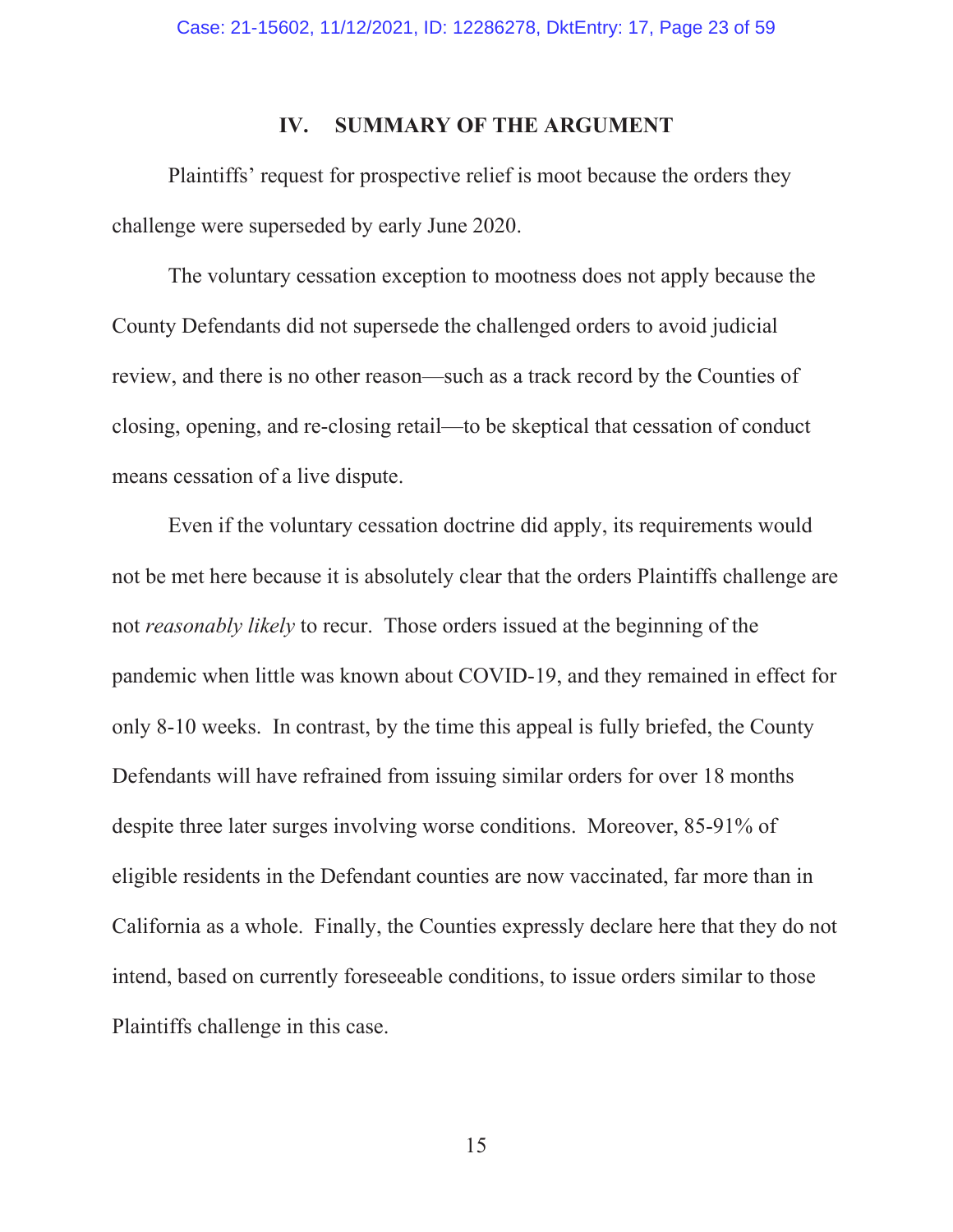The capable-of-repetition, yet-evading-review exception does not apply either. The challenged orders are not likely to recur for the same reasons detailed above—better knowledge of and treatments for COVID-19, a history of consistent forbearance through multiple surges, record high rates of FDA-approved vaccinations, and express disavowal of an intent to reinstitute similar closures. If closures did recur, it would be in response to epidemiological conditions materially worse than the region has experienced since the beginning of the pandemic. In the unlikely event that happens, those materially different circumstances would present a new controversy, not a repetition of this one.

Plaintiffs' pursuit of nominal damages does not keep the retrospective aspect of their case alive either. Requests for relief, including nominal damages, can be waived. Here, the parties orally argued and separately briefed the subject of mootness below. Plaintiffs failed both times to argue nominal damages preserved their claim. Their Opening Brief provides no explanation for those omissions. Plaintiffs instead argue that requests for nominal damages cannot be forfeited and focus on the *sua sponte* nature of their dismissal. The first point is incorrect; the second elides the fact that dismissal followed briefing on mootness. Plaintiffs forfeited their nominal damages request.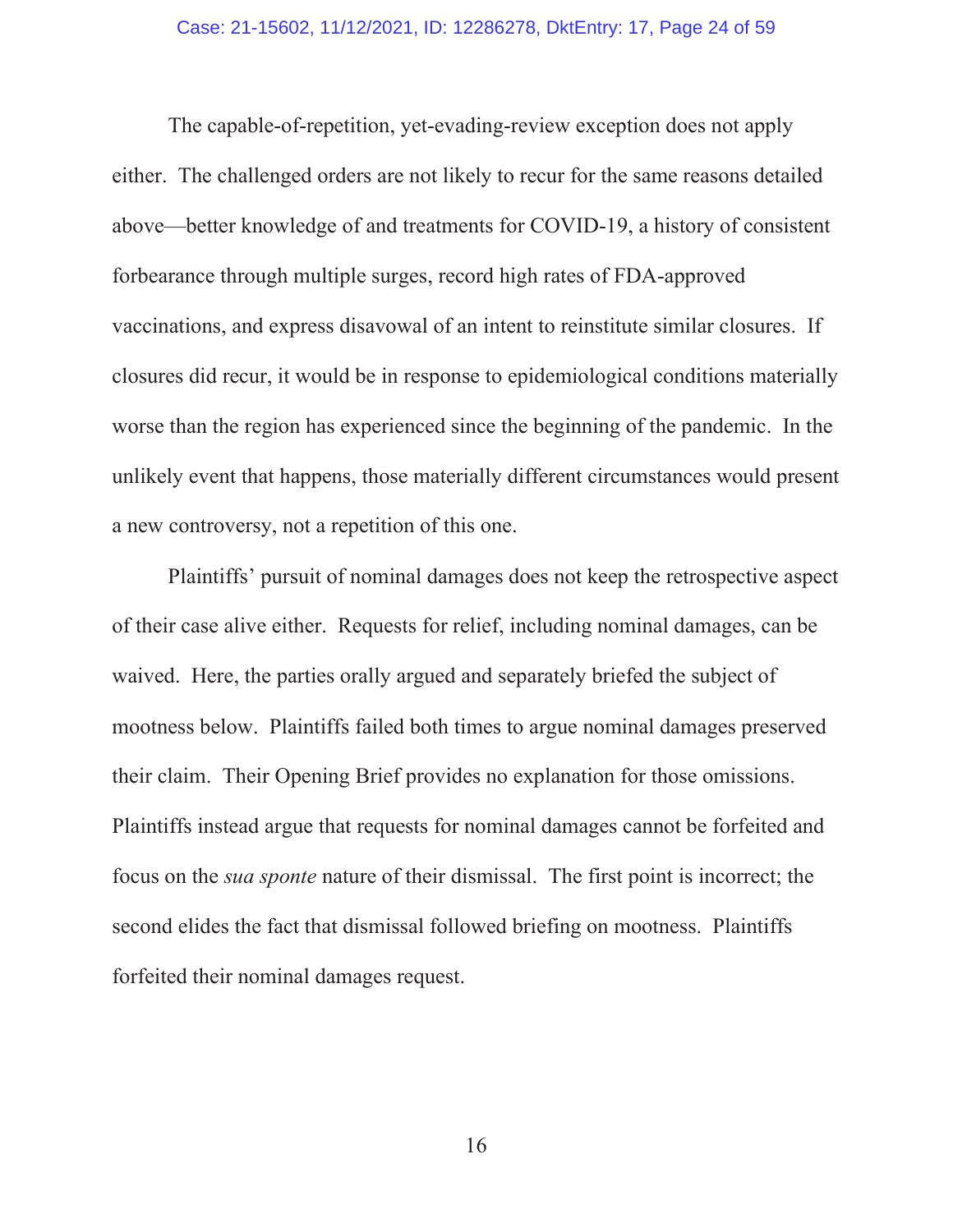### **V. ARGUMENT**

## **A. Plaintiffs' Requests for Prospective Relief Are Moot**

The Constitution extends "[t]he judicial Power" only to actual "Cases" and "Controversies." U.S. Const. art. III, § 2, cl. 1. And it does so only for as long as the parties maintain "a legally cognizable interest in the outcome" of their dispute. *Already, LLC v. Nike, Inc*., 568 U.S. 85, 91 (2013). If post-filing events prevent a court from granting injunctive relief, a plaintiff no longer has an interest in obtaining that relief, even if other aspects of its case survive. *See New York State Rifle & Pistol Ass'n, Inc. v. City of New York*, 140 S. Ct. 1525, 1526 (2020) (holding that "claim for declaratory and injunctive relief" was moot but remanding for consideration of damages). In particular, a request for "declaratory and injunctive relief ... is [rendered]... moot" if a plaintiff has obtained that "precise" relief" outside of the litigation. *Id.*; *see also Pub. Utilities Comm'n of State of Cal. v. F.E.R.C*., 100 F.3d 1451, 1458 (9th Cir. 1996) (finding case moot where "[t]he only relief … requested is that [administrative] orders be vacated," which the agency had "already done").

Plaintiffs do not—and cannot—dispute that this standard is met here. They sought an order enjoining the Counties from enforcing March 16, 2020 directives that, by virtue of closing virtually all businesses, temporarily and incidentally closed "retail firearm and ammunition businesses and shooting ranges." Op. Br. at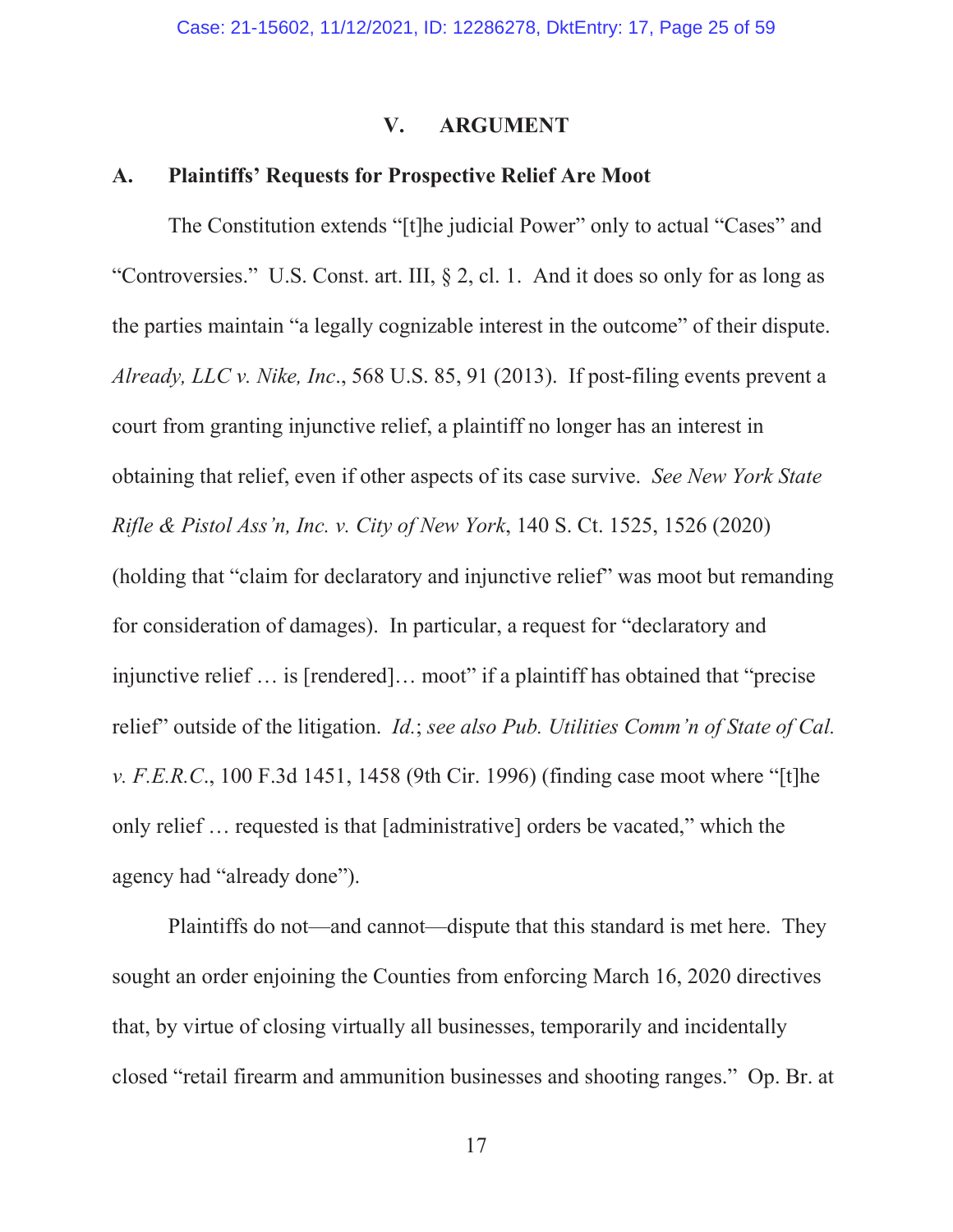9-10; *see also* 5-ER-1201-1202 (FAC). But by May 18, 2020, the Defendant Counties had allowed outdoor recreational activity, including at "shooting and archery ranges," to resume. *See, e.g.,* 3-ER-633 ¶15aii3. And by June 5, 2020, "[a]ll retail businesses" in each County were allowed to open. 3-ER-431 at  $\P(1)(b)$ ; *see also* 3-ER-455  $\P(1)(b)$ ; 3-ER-426. The June orders, Plaintiffs concede, marked a "general reopening of retail" (Op. Br. at 32), from which they do not claim to have been excluded. Indeed, by exclusively "arguing that…*exception*[*s*] to mootness" apply, Plaintiffs "implicitly acknowledge that the case"—insofar as it requests prospective relief—"is moot." *Native Vill. of Nuiqsut v. Bureau of Land Mgmt*., 9 F.4th 1201, 1209 (9th Cir. 2021).

# **B. No Exception to Mootness Saves Plaintiffs' Injunctive Claims**

The only question, then, is whether an exception to mootness applies. Plaintiffs urge the Court to apply two: the (i) voluntary cessation and (ii) capableof-repetition, evading-review doctrines. Neither resurrects their bid to prevent enforcement of long-expired orders.

### **1. The Voluntary Cessation Exception Does Not Apply**

The voluntary cessation doctrine "traces to the principle that a party should not be able to evade judicial review, or to defeat a judgment, by temporarily altering questionable behavior." *City News & Novelty, Inc. v. City of Waukesha*, 531 U.S. 278, 284, n.1 (2001). It is "based on the concern that a party … might be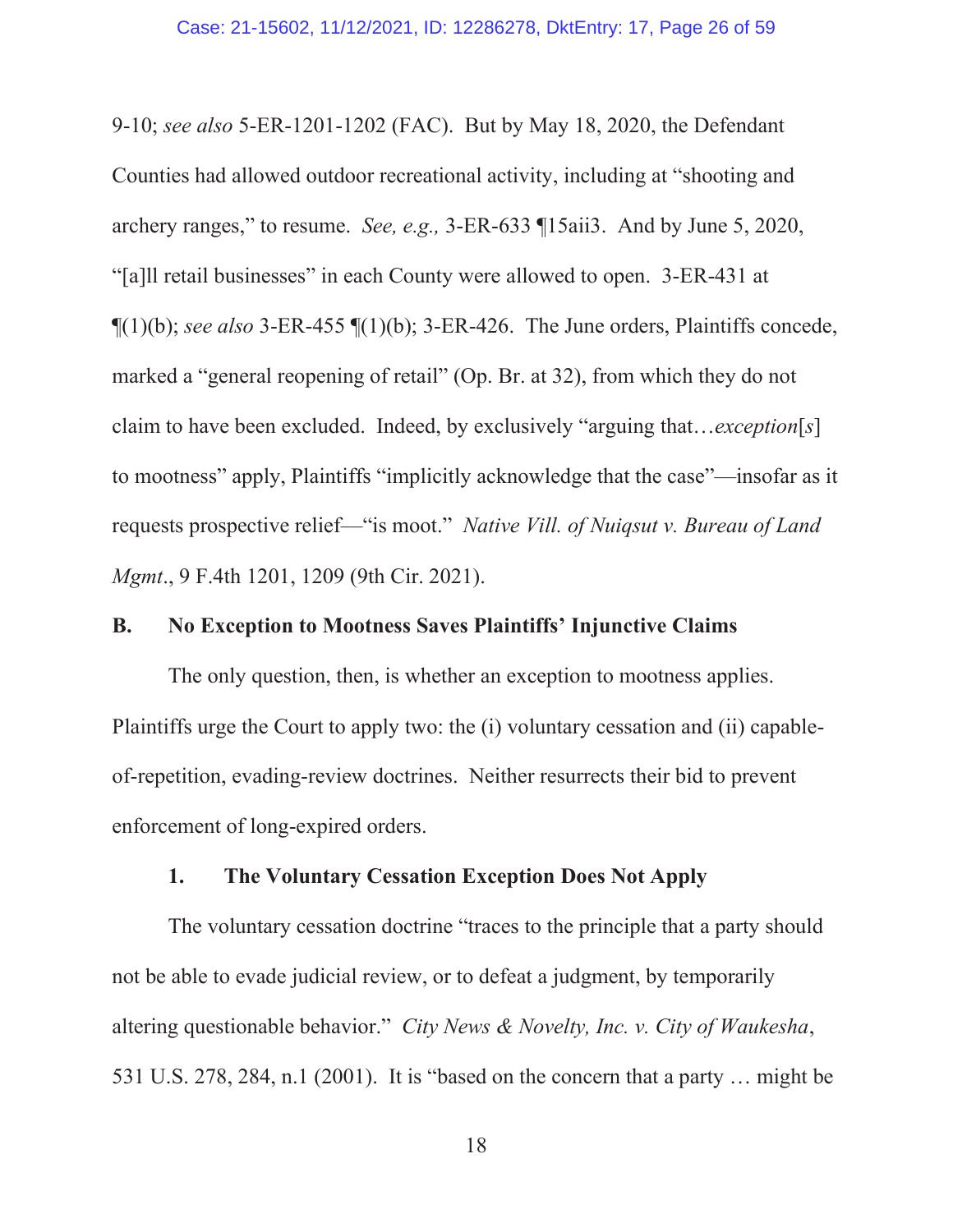### Case: 21-15602, 11/12/2021, ID: 12286278, DktEntry: 17, Page 27 of 59

attempting to manipulate court proceedings and evade judicial review" by temporarily changing course mid-litigation. *Cardona v. Shinseki*, 26 Vet. App. 472, 476 (2014) (citing *Already*, 568 U.S. at 91). If claims against all such defendants were deemed moot, bad-faith actors could offer "protestations of repentance and reform" (*Gwaltney of Smithfield, Ltd. v. Chesapeake Bay Found*., Inc., 484 U.S. 49, 67 (1987)), then "return to [their] old ways" (*Friends of the Earth, Inc. v. Laidlaw Env't Servs. (TOC), Inc*., 528 U.S. 167, 189 (2000)) after the claims against them were dismissed.

It is "*[g]iven this concern*" of bad-faith manipulation that the voluntary cessation doctrine requires a defendant to establish "that it is absolutely clear the allegedly wrongful behavior could not reasonably be expected to recur." *Already*, 568 U.S. at 91 (emphasis added). That standard, significantly, is "*not* the threshold showing required for mootness"; it represents a "heightened" burden that applies only "where [courts] have sensibly concluded that there is reason to be skeptical that cessation of violation means cessation of live controversy." *Friends,* 528 U.S. at 214 (Scalia, J., dissenting).

Not every case involving a mid-stream change in conduct warrants that skepticism or the heightened burdens it brings. For one, "unlike in the case of a private party, [courts] presume the government is acting in good faith." *Am. Cargo Transp., Inc. v. United States*, 625 F.3d 1176, 1180 (9th Cir. 2010). Thus, the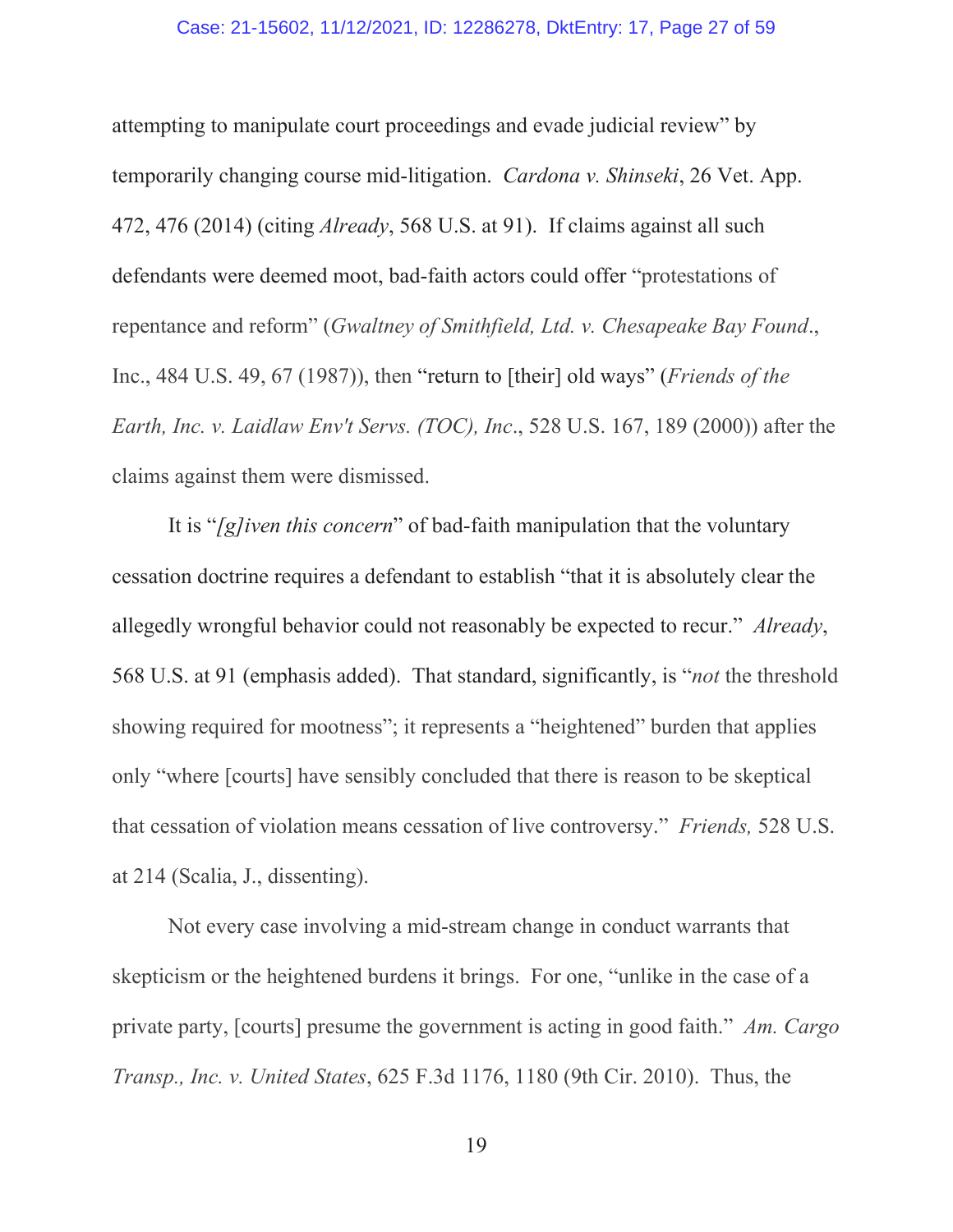#### Case: 21-15602, 11/12/2021, ID: 12286278, DktEntry: 17, Page 28 of 59

voluntary cessation of challenged conduct by government officials "has been treated with more solicitude…than similar action by private parties." *Id.* More important, if a defendant changes its conduct for reasons unrelated to litigation, concerns that it is manipulating the system do not arise. Thus, "[f]or the exception to apply … the … voluntary cessation must have arisen *because of* the litigation." *Sze v. I.N.S.*, 153 F.3d 1005, 1008 (9th Cir. 1998), *overruled on other grounds by United States v. Hovsepian*, 359 F.3d 1144 (9th Cir. 2004); *see also Rosemere Neighborhood Ass'n v. U.S. Env't Prot. Agency*, 581 F.3d 1169, 1173 (9th Cir. 2009) (stating that "cessation … *in response to pending litigation* does not moot a case" unless heightened burden is met) (emphasis added).

*Sze* involved allegations that the Immigration and Naturalization Service (INS) took too long to process naturalization applications. This Court initially determined that the plaintiffs' request for orders requiring the INS "to grant or deny" their applications became moot after that agency naturalized them. *Id.* at 1007-08. It then held that the voluntary cessation exception did not apply because the INS processed the plaintiffs' "applications in due course," not "because of the litigation." *Id.* at 1008. Accordingly, the Court concluded that it "lack[ed] jurisdiction under Article III to consider this appeal," which it dismissed as moot. *Id.* at 1010; *see also F.E.R.C*., 100 F.3d at 1460 (deeming case moot and declining to apply voluntary cessation exception where "economic/business considerations,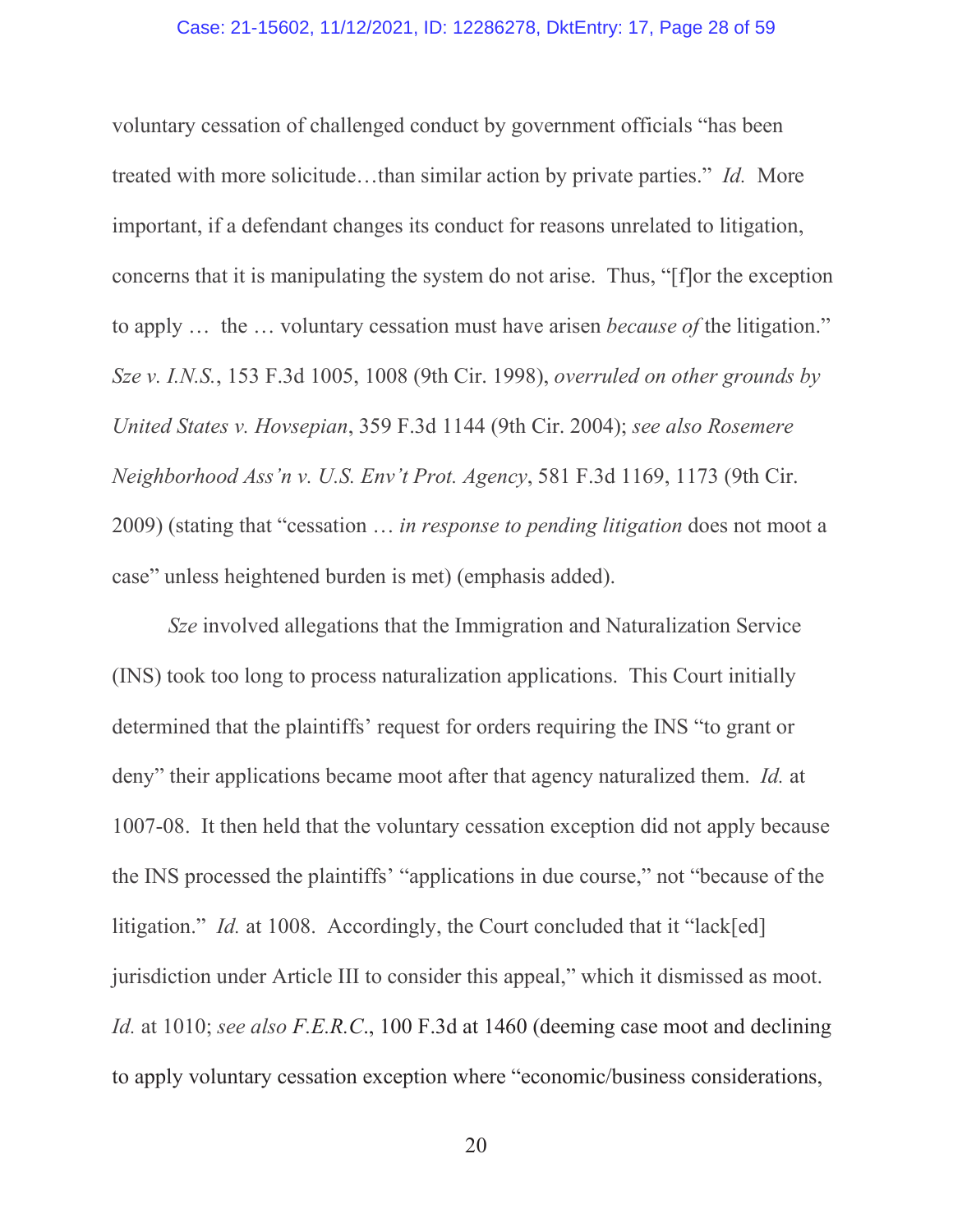not this litigation," motivated change in position).

So too here. The orders from May and June 2020 that allowed ranges and retailers to reopen identify why they issued: "progress achieved in slowing the spread of COVID-19." 3-ER-587 ¶1; *see also, e.g.,* 3-ER-439 ¶1. Plaintiffs do not argue that rationale was pretextual or that the changes were actually prompted by this case. Any such claim would be highly implausible given that the orders, by opening "all retail" and "outdoor recreation," affected millions of individuals and businesses not parties to this case.

Nor do Plaintiffs identify any other reason "to be skeptical that cessation of violation means cessation of live controversy." *Friends,* 528 U.S. at 214 (Scalia, J., dissenting). For example, although Plaintiffs claim the Counties have a "track record of 'moving the goalposts'" (Op. Br. at 25) and a "demonstrated history of reimposing restrictions" (*id.* at 28) after relaxing them, they cite just a single press release for support. *Id.* at 26, n.10. That document announces that "*Gov. Gavin Newsom*"—not any County—ordered various businesses to close, and the businesses it identifies as being affected by that State order—such as "movie theaters," "tasting rooms," and "dine-in restaurants"—do not even include gun stores or shooting ranges. *Id.* It is undisputed that *the Counties* have not forced any of Plaintiffs' businesses to close since early June 2020; nor do Plaintiffs establish that the Counties "moved the goalposts" in any other manner relevant to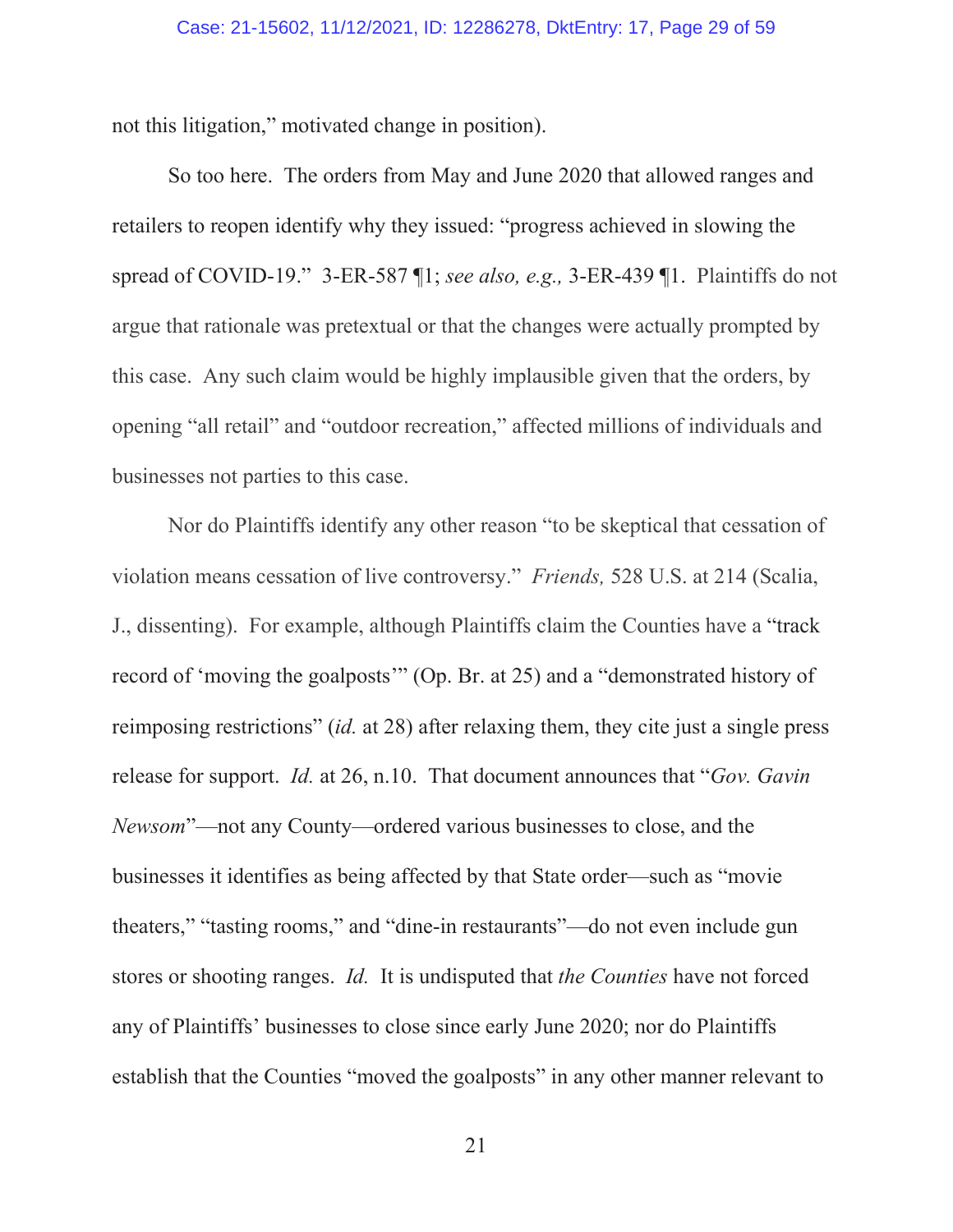this case. "Therefore, the voluntary cessation exception is inapplicable" to their claim. *F.E.R.C*., 100 F.3d at 1460.

# **2. If Voluntary Cessation Does Apply, Defendants Overcome It**

Even if the doctrine did apply, the Counties would overcome it. For, on the facts presented here, it *is* absolutely clear the allegedly wrongful behavior could not *reasonably be expected* to recur. In *Rosebrock v. Mathis*, 745 F.3d 963, 972 (9th Cir. 2014), this Court identified factors to consider when assessing whether mid-litigation decisions that are "not reflected in statutory changes or … changes in ordinances or regulations" moot a case. The list includes: (i) whether the change was "evidenced by language that is 'broad in scope and unequivocal in tone'"; and (ii) "fully addresses all of the objectionable measures that the Government officials took"; (iii) "has been in place for a long time when we consider mootness"; (iv) has prevented officials from "engag[ing] in conduct similar to that challenged by the plaintiff"; (v) "could be easily abandoned or altered"; and (vi) was prompted by "the case in question." *Id.* (cleaned up).

These factors establish the low likelihood of recurrence in this case. Three straightforwardly support the Counties. First, Plaintiffs do not dispute that, as revised in May and early June 2020, the orders "fully address[] all of the objectionable measures" (*id.*)—ranges and gun stores reopened. Second, following the revisions, officials have not engaged "in conduct similar to that challenged"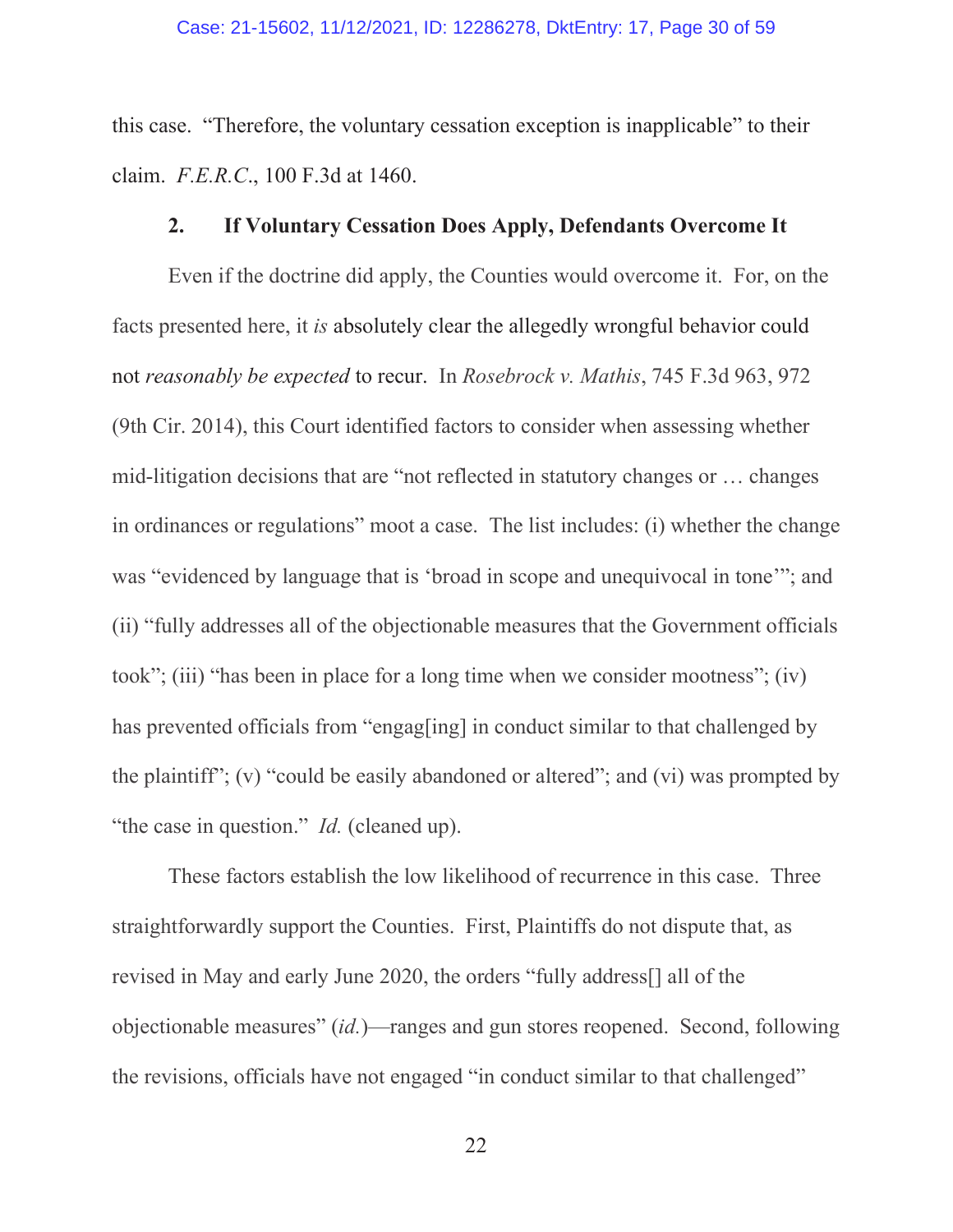### Case: 21-15602, 11/12/2021, ID: 12286278, DktEntry: 17, Page 31 of 59

(*id.*)—ranges and gun stores stayed open. Third, the changes will have "been in place for a long time" when this Court considers mootness (*id.*): 18-plus months when briefing closes and almost two years by the time an opinion likely issues. Those spans qualify as a "long time." *See American Diabetes Association v. United States Department of the Army* (9th Cir. 2019) 938 F.3d 1147, 1153 (finding that period of "over two years" qualified). The longstanding nature of the relief becomes even clearer when measured against the eight-to-ten *week* deprivation Plaintiffs experienced.

Properly considered, the remaining three factors are neutral or further demonstrate the low likelihood of recurrence. Regarding the litigation catalyst factor, *Rosebrock* suggests a case is more likely to be moot if litigation motivated the defendant's change in position. *Rosebrock*, 745 F.3d at 974. But it offers no analysis on that point and, for support, cites only *White v. Lee*, 227 F.3d 1214, 1243 (9th Cir. 2000). That case, in finding recurrence unlikely, observes that the defendant "confesse[d] that this case was the catalyst for the agency's adoption of the new policy." *Id.* The opinion does not explain the relevance of that admission. And it cannot be that a defendant's having changed its conduct "because of the litigation" is both a prerequisite *for* applying the voluntary cessation doctrine, *Sze,*  153 F.3d at 1008, and a factor that militates *against* its application, *Rosebrock*, 745 F.3d at 974. The tack taken by *Rosebrock* not only contradicts *Sze*, it ignores the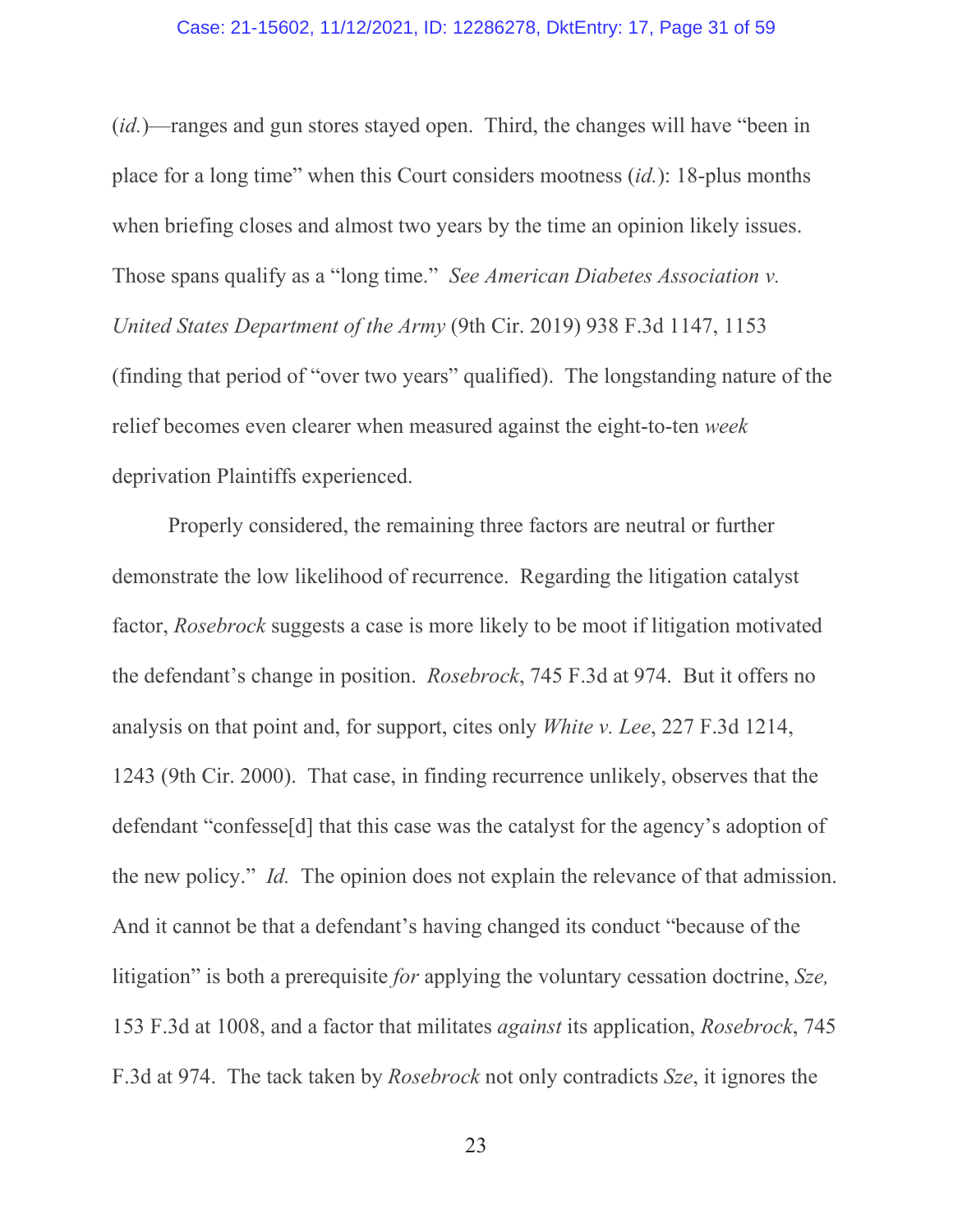### Case: 21-15602, 11/12/2021, ID: 12286278, DktEntry: 17, Page 32 of 59

gamesmanship concerns that animate the exception—concerns that have led this court to draw exactly the opposite conclusion it does. *See, e.g., Bd. of Trustees of Glazing Health & Welfare Tr. v. Chambers*, 941 F.3d 1195, 1199 (9th Cir. 2019) (noting that "mootness is *less* appropriate when repeal of legislation occurred due to the 'prodding effect' of litigation") (emphasis added) (citing *Jacobus v. Alaska*, 338 F.3d 1095, 1103 (9th Cir. 2003)).

The better read of *White* is that it interpreted the litigation-driven nature of the defendant's change not as an independent factor supporting mootness but as evidence that the change addressed all objectionable aspects of the challenged policy. Consistent with that reading, the case melded both points together, noting that the memorandum implementing the new policy "addresses all of the objectionable measures that…officials took against the plaintiffs in this case, and even confesses that this case was the catalyst for the agency's adoption of the new policy." *White*, 227 F.3d at 1243. Under that interpretation, the "litigation catalyst" factor collapses into an analysis of the scope of the change, which in this case supports mootness for reasons set forth above.

As for whether the change "could be easily abandoned" (*Rosebrock*, 745 F.3d at 972), Plaintiffs emphasize that County officials could "modify their orders … whenever and however they see fit…." Op. Br. at 20. But "the concern with policy changes that are not cemented by statute or some other inertial form" is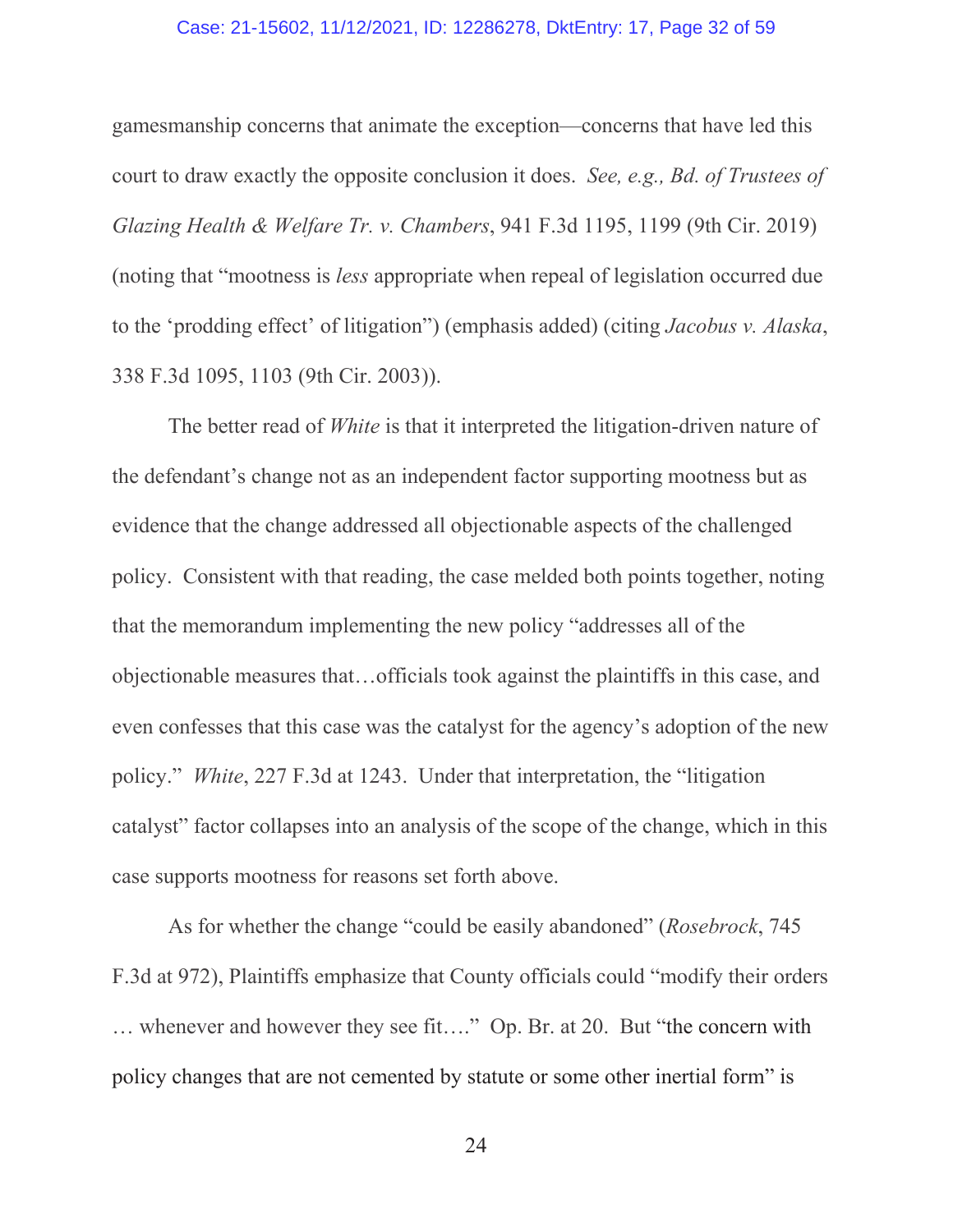### Case: 21-15602, 11/12/2021, ID: 12286278, DktEntry: 17, Page 33 of 59

"that the purported change in policy may be gamesmanship." *Rosebrock*, 745 F.3d at 973. Plaintiffs do not argue that concern exists here. Nor could they credibly make such a claim. The Counties have issued, modified, and superseded COVID-19 orders based on the changing epidemiological conditions present throughout the region, not in response to litigation generally or this case specifically. And just as *Rosebrock* found "compelling" the fact that officials there more "recommit[ted]" to "consistent[ly] enforc[ing] a longstanding policy" than implemented a "policy change," these orders were temporary, emergency departures from a status-quo without retail or other closures. *Id.; see also Halvonik v. Reagan*, 457 F.2d 311, 313 (9th Cir. 1972) (finding case moot where challenged "regulations [were] triggered by emergency and dependent upon … extraordinary events rather than arising in the normal course of regulation").

Finally, despite the absence of *procedural* obstacles to reimplementation, it defies reality to suggest there is no *practical* impediment to reinstating orders like those challenged here. This case does not involve a decision to place a single person on the "No Fly List" (*Fikre v. Fed. Bureau of Investigation*, 904 F.3d 1033, 1035 (9th Cir. 2018)) or to prevent "the posting of materials" on particular property (*Rosebrock*, 745 F.3d at 966). It involves decisions that affect millions of individuals across multiple counties. Those decisions are subject to great public scrutiny, must be coordinated with neighboring jurisdictions, and—particularly at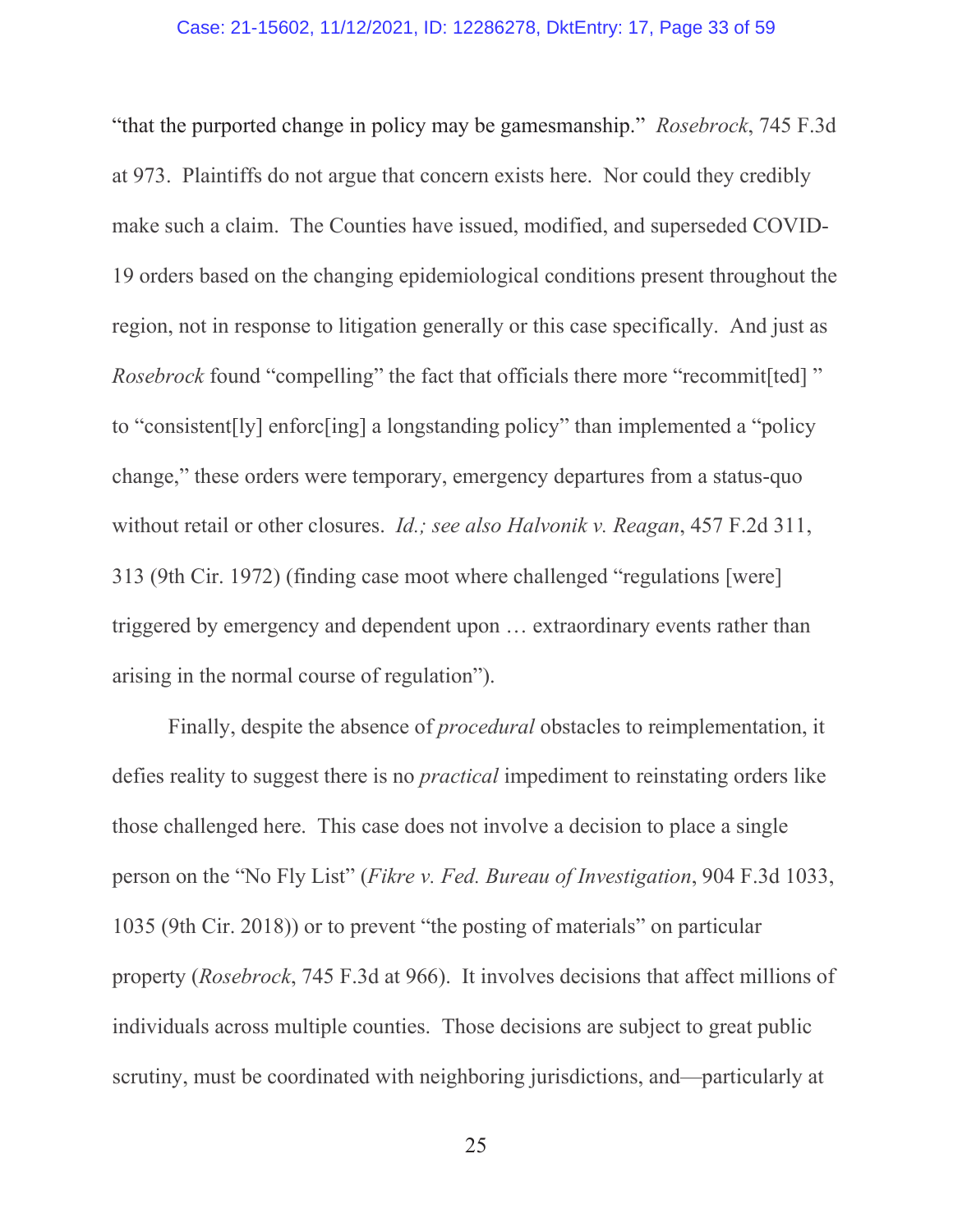### Case: 21-15602, 11/12/2021, ID: 12286278, DktEntry: 17, Page 34 of 59

this stage of the pandemic—would be accepted by residents only if truly necessary. As a practical matter, reinstating orders like those from early 2020 would involve at least as much effort as legislation, making this factor neutral. *See Fikre*, 904 F.3d at 1039 (emphasizing that government remained "*practically* and legally" free to reverse course) (emphasis added)).

Regarding the final factor, the May and June 2020 orders unequivocally state that they "supersede[]" the ones Plaintiffs challenge. *See, e.g.,* 3-ER-587 ¶1; 3-ER-439 ¶1. Although the orders also recognized that they "may be modified," they did not leave that possibility to whim or caprice. Op. Br. at 20; *see also, e.g.,*  3-ER-588 ¶1. Instead, they spell out specific "COVID Indicators"—such as case counts, hospitalization rates, and testing capacity—that would guide any such decision. 3-ER-590-91 ¶11. This is therefore not a case involving an "individualized determination untethered to any explanation or change in policy…." *Fikre*, 904 F.3d at 1039-40. The final factor thus supports a finding a mootness as well.

An additional factor courts consider when assessing the likelihood of recurrence—*Rosebrock*'s factors are not "exhaustive or definitive" (745 F.3d at 972, n.10)—is whether the challenged conduct arose from fact- and contextspecific circumstances. In *Los Angeles County v. Davis* (1979) 440 U.S. 625, 631- 32, for example, the plaintiffs claimed a process for hiring firefighters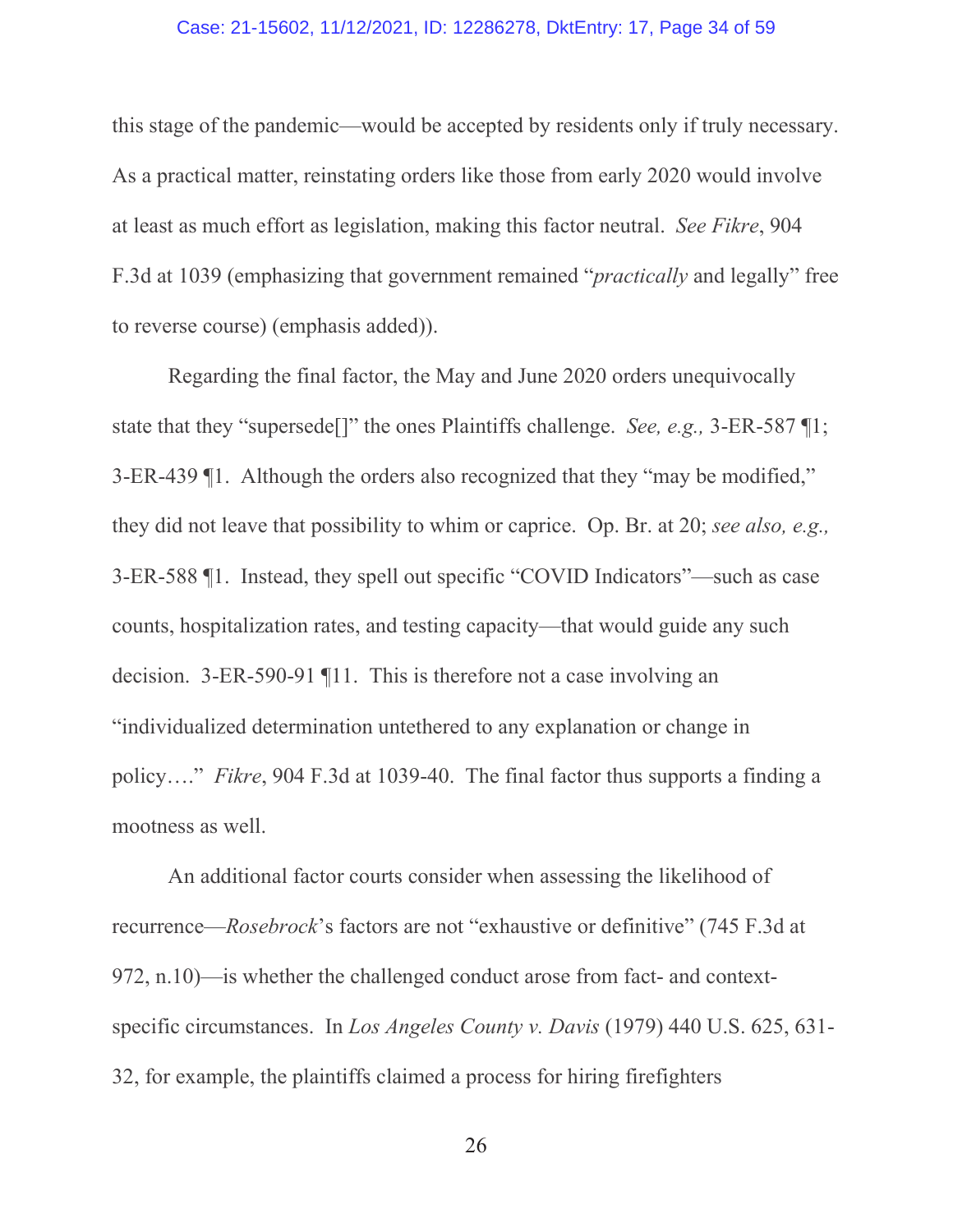### Case: 21-15602, 11/12/2021, ID: 12286278, DktEntry: 17, Page 35 of 59

discriminated against non-white applicants. The defendant modified its hiring practices during the litigation, mooting that claim. Concluding there was no "reasonable expectation that the alleged violation will recur," the Supreme Court emphasized that the defendants had employed the challenged procedure "only because of a temporary emergency shortage of firefighters and only because [they] then had no alternative means of screening job applicants." *Id.* (cleaned up). It added that "[t]hose conditions were unique, are no longer present, and are unlikely to recur" because the defendant had since implemented a new hiring process that increased "minority representation in the Fire Department." *Id.* Thus, the voluntary cessation exception did not apply.

The facts are even stronger here. As in *Los Angeles*, the Counties took the steps that aggrieved Plaintiffs due to "temporary emergency" circumstances in the very earliest stages of a pandemic. And, as in that case, in material respects those circumstances "are no longer present, and are unlikely to recur." For while COVID-19 has not been eradicated, the vast majority of eligible residents now enjoy the protection of vaccines that are highly effective at preventing death and hospitalization. Plaintiffs note that in Santa Clara County, as of June 21, "over 71% of…residents over age 12 [are] fully vaccinated…." Op. Br. at 22. That figure now exceeds 85% in Santa Clara County and 91% in San Mateo. Measures taken during the first weeks of a pandemic with little information and no vaccines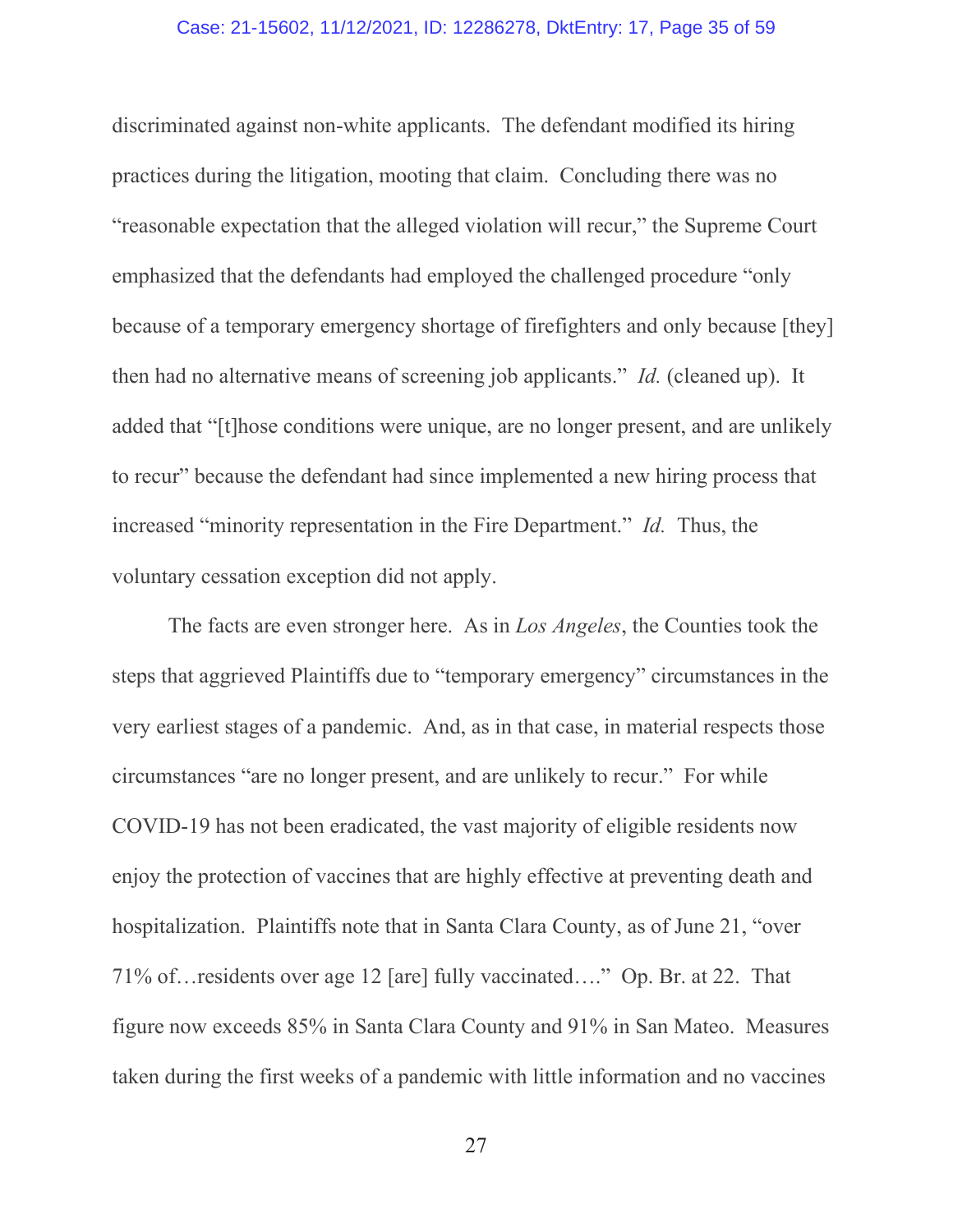### Case: 21-15602, 11/12/2021, ID: 12286278, DktEntry: 17, Page 36 of 59

are not likely to recur nearly two years later after much more is known and nearly all eligible residents are inoculated.

The Counties' actions after retail reopened in June 2020 underscore this point*.* Several surges have occurred since then—in July-August 2020, November 2020-January 2021, and July-September 2021, the last driven by the Delta variant. During each, deaths, cases, and hospitalizations exceeded those extant when the Counties issued the orders challenged here. Yet the Counties refrained in each instance from issuing shelter-in-place orders like those from early 2020. In suggesting that "the rise in Delta variant" (Op. Br. at 22) might lead to recurrent regulations, of which "restored … indoor mask mandates (Op. Br. at 25-26) are just the first step, Plaintiffs thus prove precisely the opposite point they wish to make. The Delta surge ended without relapse. And the mask mandates both apply across the board to all businesses and did not require closure of any. They are exactly the type of measure Plaintiffs argue the Counties *should* have employed at the outset. *See* Op. Br. at 2 (arguing ranges and firearm retailers "just as easily could have followed" the "simple health protocols" imposed on essential businesses in March-May 2020).

And while Plaintiffs make much of the Counties' failure to declare they "'*will not*' reinstate the same sort of prohibitions" (Op. Br. at 25), neither *Los Angeles* nor *Rosebrock* required such a commitment. The Counties' actions,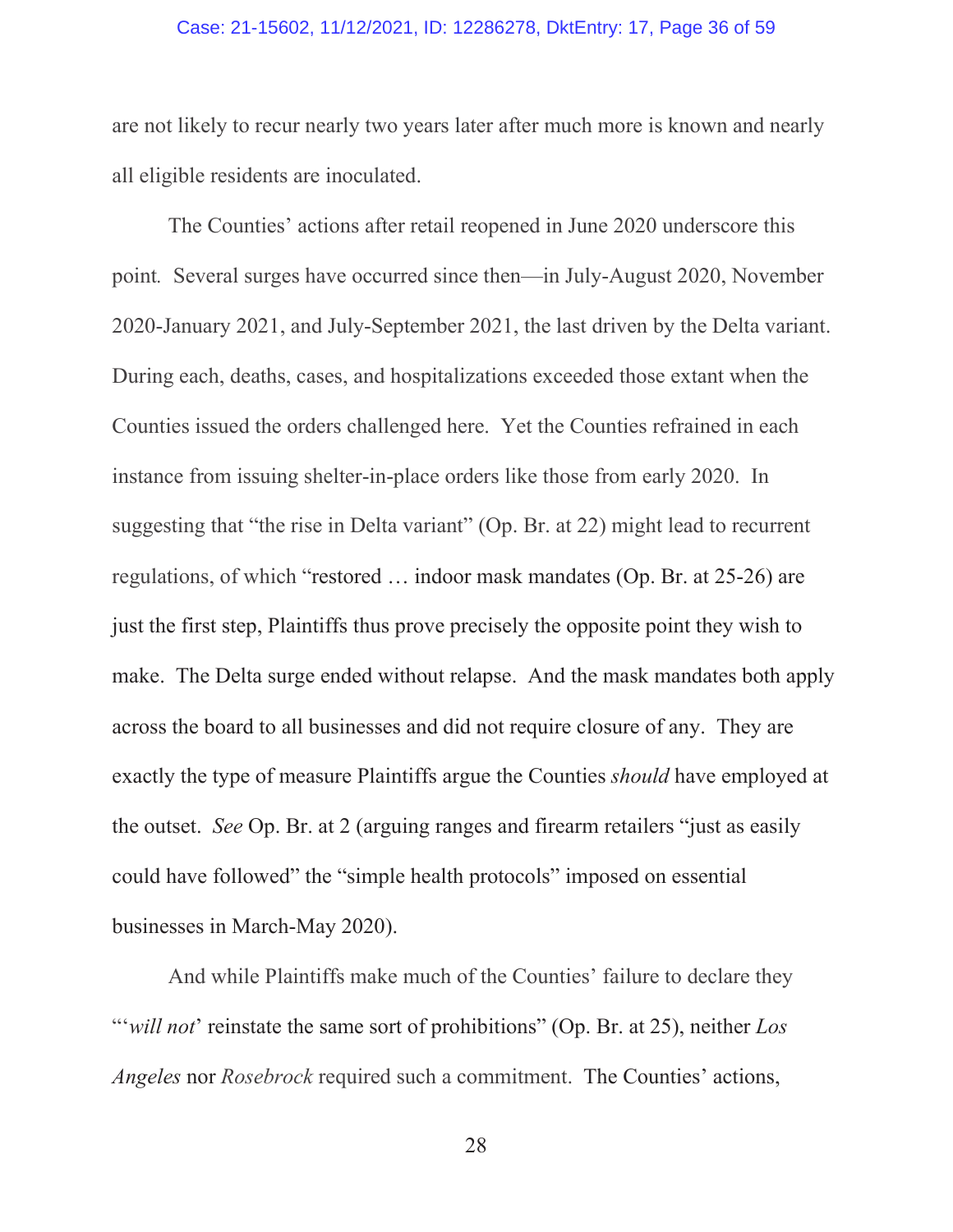moreover, do demonstrate they "*'will not'* reinstate the same sort of prohibitions" issued in early 2020 when confronted with the same (or even worse) circumstances as were then present. If the Court would be aided by an express declaration of the Counties' intent, it may accept one in this submission. *See CMM Cable Rep., Inc. v. Ocean Coast Properties, Inc*., 48 F.3d 618, 622 (1st Cir. 1995) (finding dispute unlikely to recur in part because "[w]hen questioned at oral argument," counsel stated its client would not repeat conduct); *State of Cal. Dep't of Educ. v. Bennett*, 829 F.2d 795, 800, n.16 (9th Cir. 1987) (finding issue moot because party, "in its brief," stated it would provide requested relief). To that end, the Counties state expressly: they do not intend, based on currently foreseeable conditions, to reinstate prohibitions of the type challenged here.

That the Counties have not declared they would *never* reinstate similar restrictions is beside the point. When future, and allegedly "recurrent," conduct does not occur "on similar facts and in the same context…, the 'voluntary cessation' doctrine is inapplicable, because… review of future instances of 'wrongful behavior' may be quite different than the complained-of example that already has ceased." *Unified Sch. Dist. No. 259, Sedgwick Cty., Kan. v. Disability Rts. Ctr. of Kansas*, 491 F.3d 1143, 1150 (10th Cir. 2007). Here, if the Counties closed retail, it would not be "on similar facts and in the same context" as this case but due to conditions materially worse than anything seen to date. In the unlikely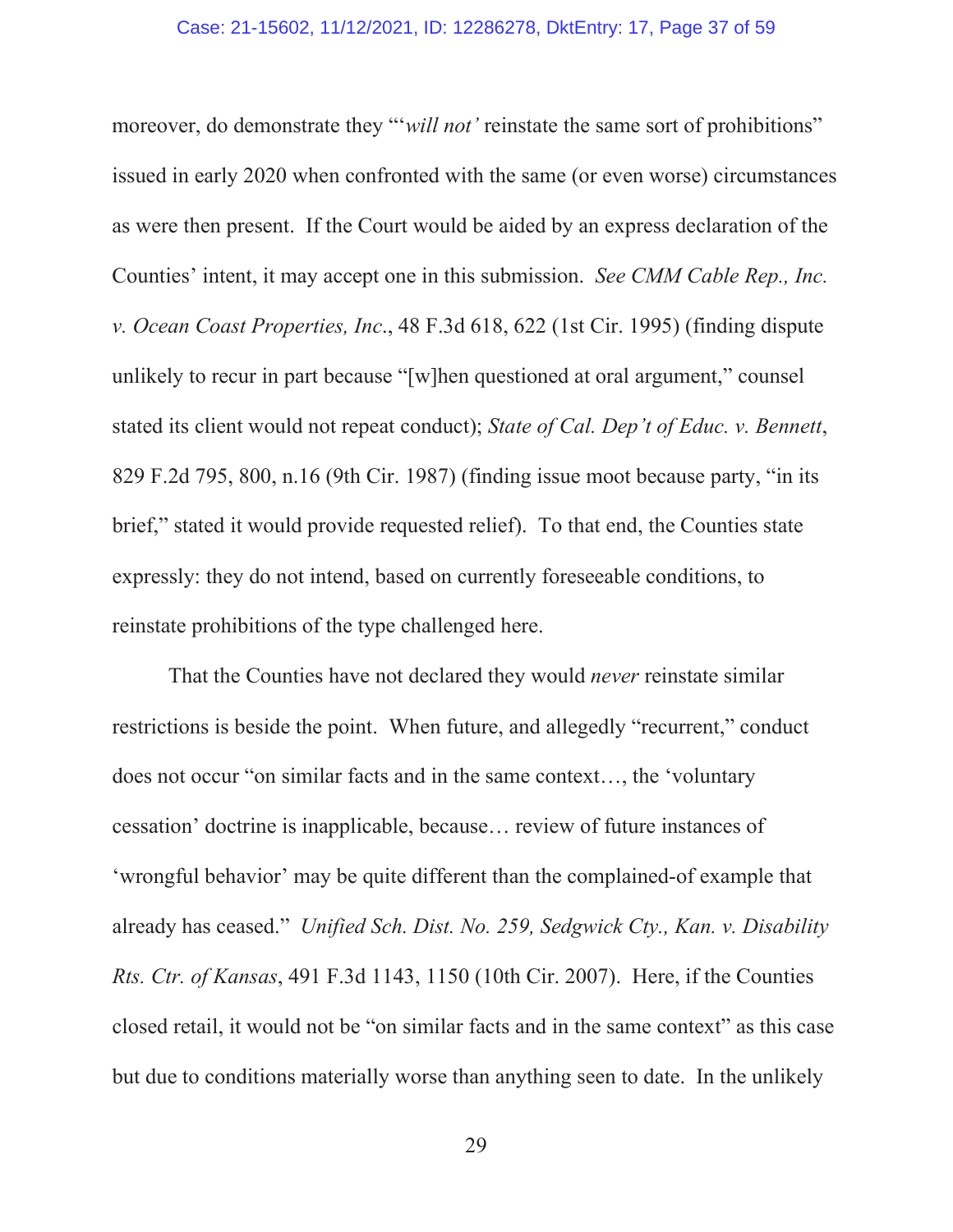#### Case: 21-15602, 11/12/2021, ID: 12286278, DktEntry: 17, Page 38 of 59

event that occurs, the dissimilar circumstances guarantee any resulting review would be "quite different." *Id*. What is permissible when, say, thousands are dying weekly may differ from what can be done to prevent dozens of deaths. *Id.*; *see also Nuiqsut*, 9 F.4th at 1215 (holding that voluntary exception did not apply in part because any future dispute would likely involve different environmental standards than the one then being litigated).

# **3. The Repetition-Review Exception Does Not Apply**

The repetition-review doctrine does not revive Plaintiff's prospective claims either. It applies where: (i) "the challenged action is too short to allow full litigation"; and (ii) "there is a reasonable expectation that the plaintiffs will be subjected to the challenged action again." *Nuiqsut*, 9 F.4th at 1209. Because the doctrine is not limited to situations where courts have "reason to be skeptical" of the party asserting mootness, *Friends,* 528 U.S. at 214 (Scalia, J., dissenting), precedent places "the burden for showing a likelihood of recurrence firmly on the plaintiff." *Sample v. Johnson*, 771 F.2d 1335, 1342 (9th Cir. 1985); *see also Nuiqsut*, 9 F.4th at 1209 ("the *plaintiffs* have the burden"). The exception, moreover, "is a narrow one" that "applies only in 'exceptional situations." *Lee v. Schmidt-Wenzel*, 766 F.2d 1387, 1390 (9th Cir. 1985). Here, even assuming its first element is satisfied, its second is not.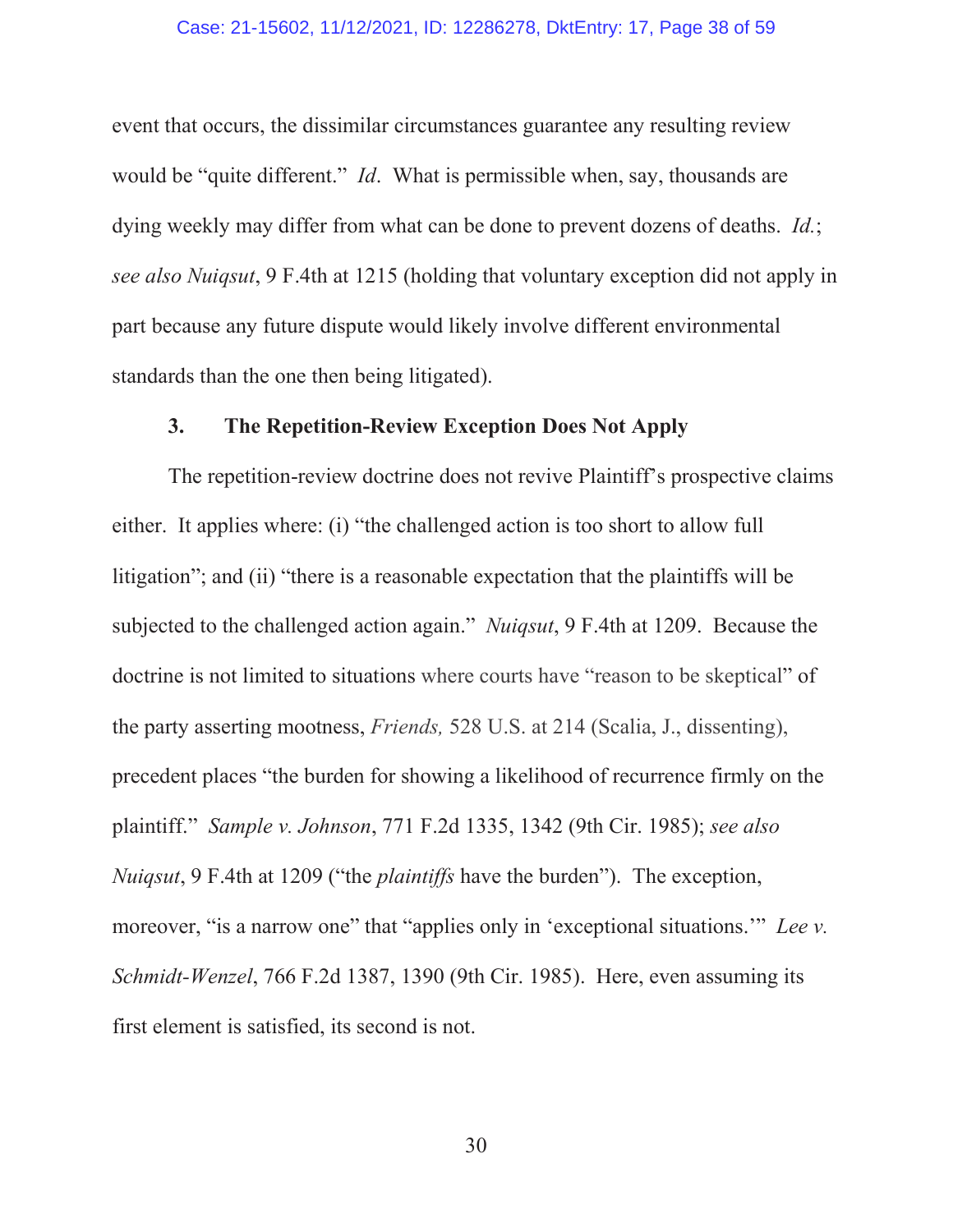#### Case: 21-15602, 11/12/2021, ID: 12286278, DktEntry: 17, Page 39 of 59

Plaintiffs argue recurrence is likely for three familiar reasons—because: (i) the Counties have not renounced their power to issue retail-closing health orders or declared they never will again; (ii) "the same sort of public health risks that led to" the challenged orders persist, as evidenced by the Delta variant, which increased new cases "over 60% in just … two weeks"; and (iii) "the counties already have a demonstrated history of reimposing restrictions…in response to sharp spikes in the COVID-19 data." Op. Br. at 27-28.

These arguments do not withstand scrutiny for the same reasons set forth above. The Delta surge ended without similar orders, and the "demonstrated history" of the Counties "reimposing restrictions" comes from a *State* order that does not reference ranges or gun stores. And, here too, the fact that the Counties have not renounced their power to—or declared they never again will—close retail misses the point. A defendant's mere retention of the power to act establishes only that the plaintiff *could* experience the same harm, not a "calculable" likelihood that the same injury *will* recur. *Sample*, 771 F.2d at 1340. It is not enough to meet their burden. *Id.* Otherwise, this "narrow" exception would apply not just in "exceptional situations" but in nearly every case challenging government action. *Lee*, 766 F.2d at 1390; *see also Halvonik*, 457 F.2d at 313 (rejecting argument that recurrence was likely because "the statute authorizing" challenged orders "still exists"); *Ctr. For Biological Diversity v. Lohn*, 511 F.3d 960, 964 (9th Cir. 2007)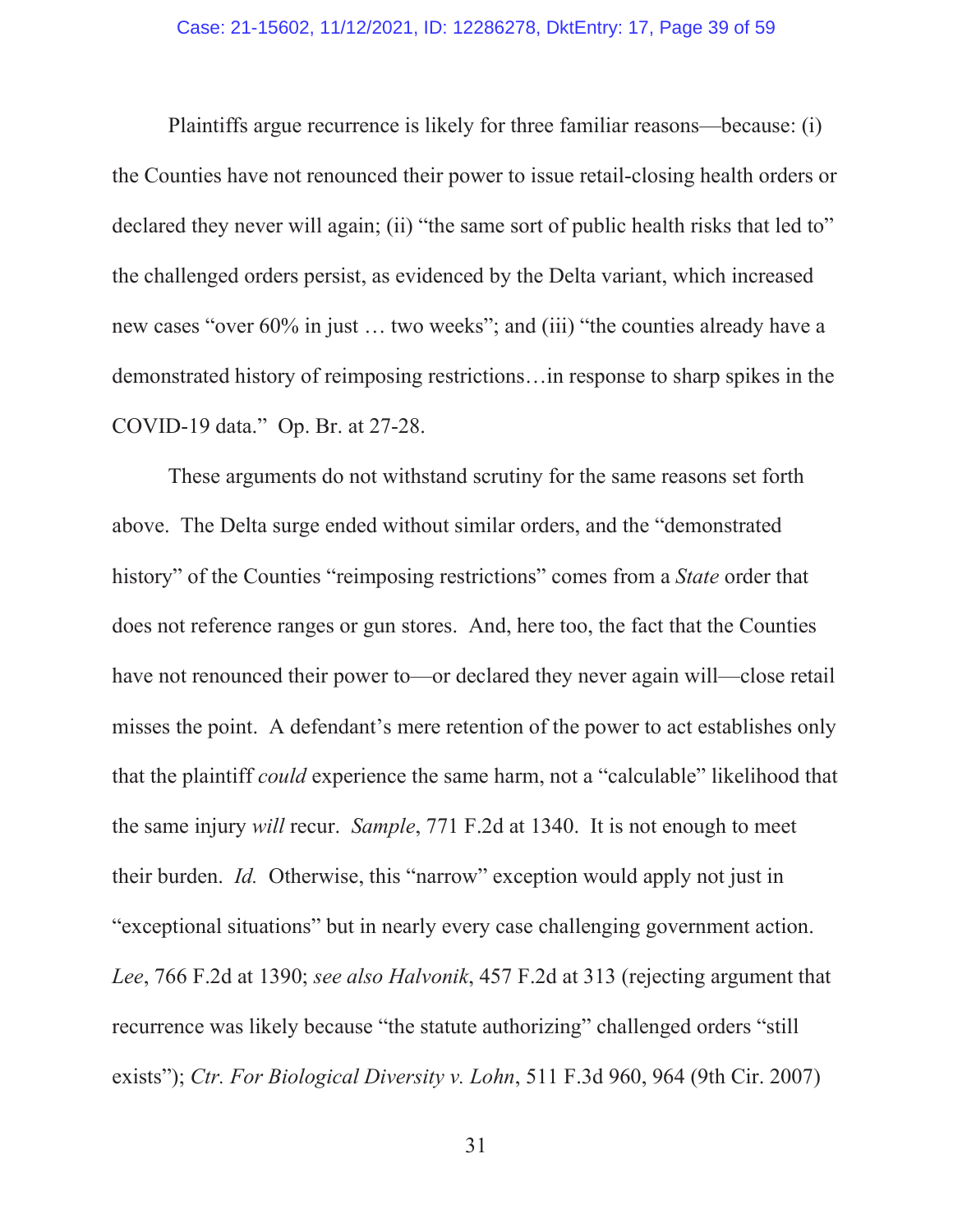### Case: 21-15602, 11/12/2021, ID: 12286278, DktEntry: 17, Page 40 of 59

(finding fact that policy "*might* adversely affect" plaintiff "at some indeterminate time in the future…too remote and … speculative").

Plaintiffs' arguments also ignore their obligation to establish that "the *same* controversy" will recur. *Lee*, 766 F.2d at 1390 (emphasis added). As Plaintiffs concede, the party invoking the exception must establish a demonstrated probability that it will face circumstances "'*materially similar*" to those giving rise to the original dispute. Op. Br. at 27 (citing *Wis. Right to Life Inc.*, 551 U.S. at 463) (emphasis added); *cf F.E.R.C.,* 100 F.3d at 1459 (exception applies only if the "exact factual and legal situation will recur").

Thus, as with voluntary cessation, when "resolution of a controversy depends on facts that are unique or unlikely to be repeated," the case "is not capable of repetition and hence is moot." *F.E.R.C*., 100 F.3d at 1460. Consistent with that rule, this Court has determined that the exception did not apply to a dispute involving a gas pipeline because there was no reason to believe "future natural gas pipeline expansions … will necessarily adopt the [same] unique configuration" as was then at issue (*id.* at 1459-60); to a controversy over fishing rights because "[t]he circumstances of each year's salmon run are different" (*Shoshone-Bannock Tribes v. Fish & Game Comm'n, Idaho*, 42 F.3d 1278, 1283 (9th Cir. 1994)); to environmental disputes where regulatory agencies would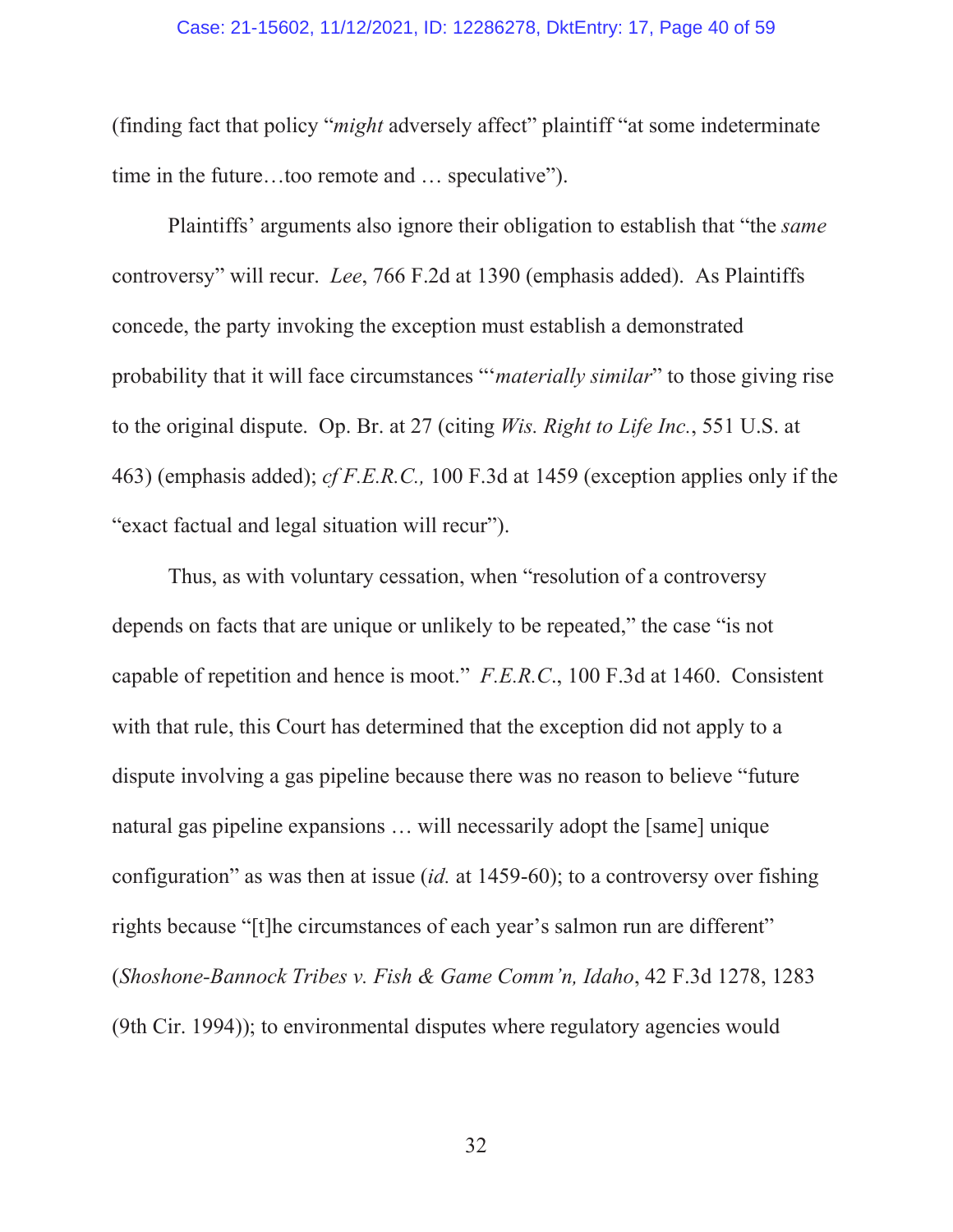### Case: 21-15602, 11/12/2021, ID: 12286278, DktEntry: 17, Page 41 of 59

determine future harvest limits using a different biological opinion (*Idaho Dep't of Fish & Game v. Nat'l Marine Fisheries Serv*., 56 F.3d 1071, 1075 (9th Cir. 1995)); the same biological opinion but "a different method of calculating the baseline" (*Ramsey v. Kantor*, 96 F.3d 434, 446 (9th Cir. 1996)); or different environmental standards (*Nuiqsut*, 9 F.4th at 1209-12).

For the reasons detailed above, this case is at least as fact- and contextspecific as these disputes and equally unlikely to recur. In the unlikely event similarly strict orders issued, it would be because materially different (and worse) conditions, such as much higher fatality rates, emerge than have existed at any point so far. The differences between that future, hypothetical dispute and this one would be at least as significant as between different gas-pipeline routs, annual salmon runs, or environmental analyses.

## **4.** *Roman Catholic***,** *Tandon***, and** *Brach* **Are Not to the Contrary**

In arguing this case remains live, Plaintiffs rely primarily on *Brach v. Newsom*, 6 F.4th 904, 921 (9th Cir. 2021), *pet'n for reh'g en banc pending, Roman Catholic Diocese of Brooklyn v. Cuomo*, 141 S. Ct. 63 (2020) and *Tandon v. Newsom*, 141 S. Ct. 1294, 1297 (2021). *See* Op. Br. at 23-26. None compels application of the voluntary cessation doctrine. The latter two cases do not even mention that doctrine by name. *Brach* nevertheless interpreted *Diocese of Brooklyn* as "foreclos[ing]" an argument that the voluntary cessation doctrine does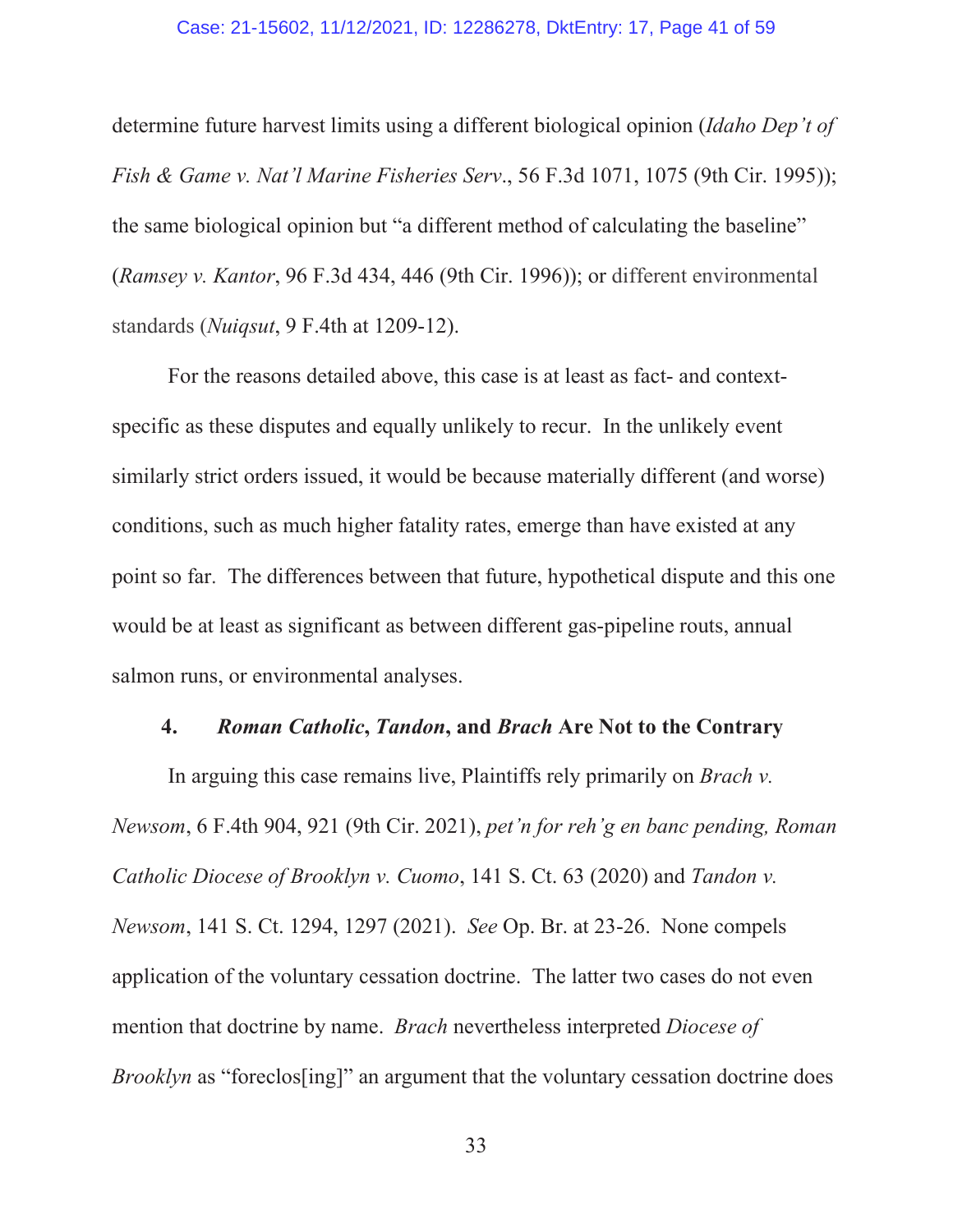### Case: 21-15602, 11/12/2021, ID: 12286278, DktEntry: 17, Page 42 of 59

not apply when a plaintiff obtains relief due to "changes in underlying Covid infection rates, rather than … changes in [the defendant's] directives." *Brach*, 6 F.4th at 918-19. But *Brach* does not address prior authority requiring a defendant to have both changed its position and to have done so because of litigation. It also does not articulate any framework to apply going forward; explain whether the doctrine always or only sometimes applies when mid-litigation events afford relief; identify which types of events qualify and why; or state whether certain disputes, such as First Amendment challenges, should be analyzed differently than others. *Brach* does little more than extend *Diocese of Brooklyn*, which itself contains no analysis, to the facts before it.

Those facts, moreover, differ materially from these ones, and the differences matter when considering whether there "is reason to be skeptical that cessation of violation means cessation of live controversy." *Friends,* 528 U.S. at 214 (Scalia, J., dissenting). The *Brach* majority's skepticism stemmed largely from California's "track record of moving the goalposts" (*Brach*, 6 F.4th at 919) by issuing policies that "ebbed and flowed" (*id.* at 920) and took a "zig-zag course" (*id.*) during the litigation. In particular, after the lawsuit was filed, the State "tightened Covid-related school restrictions" (*id.* at 919) and "reverse[d] course" by "abandon[ing] its *previous* school opening plans" (*id.* at 920). It was not until "[a]fter oral argument" that "the State reclassified" the counties at issue there (*id.*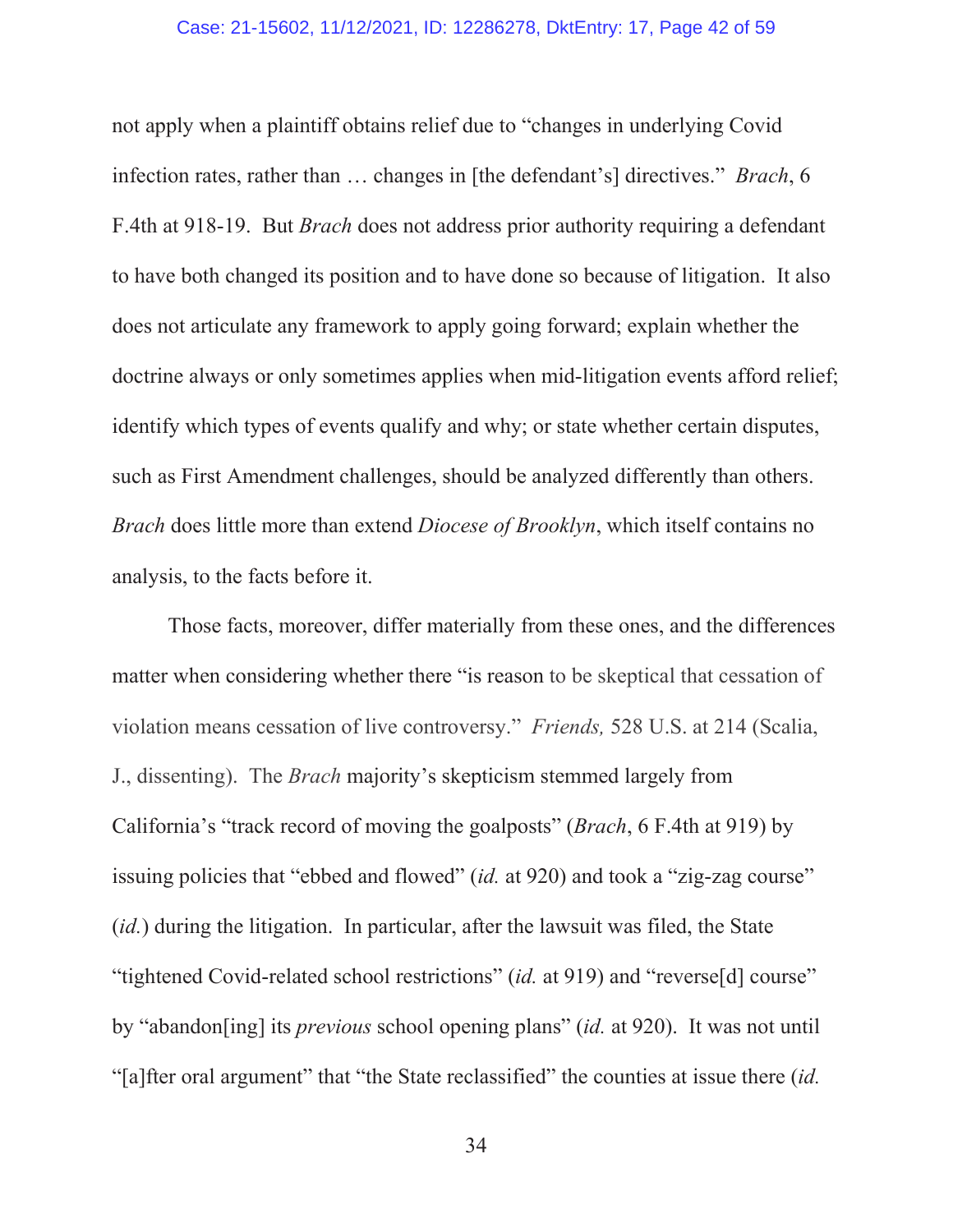### Case: 21-15602, 11/12/2021, ID: 12286278, DktEntry: 17, Page 43 of 59

at 916) and adopted a "new framework" (*id.* at 915) that disfavored the school closures the plaintiffs challenged. Similar concerns existed in *Tandon* and *Diocese of Brooklyn. See Diocese of Brooklyn*, 141 S. Ct. at 74, (Kavanaugh, J., concurring) (describing near-daily changes to rules and defendant's failure to deny it would likely reimpose restrictions "in the very near future"); *Tandon*, 141 S. Ct. at 1297 (noting that "California officials changed the challenged policy shortly after th[e] application" to the Supreme Court was filed).

Here, in stark contrast, County orders have not ebbed and flowed or zigged and zagged. Nor did the Counties "reverse course" by re-closing retail after opening it. On the contrary, the orders requiring broad retail closures, having issued in mid-March 2020, eased less than two months later, on May 18, then ended less than two weeks after that—a status quo that will have remained constant for over 18 months when this appeal is fully briefed.

Even if the Court were to apply the voluntary cessation doctrine, the facts of this case would lead to a different result than in *Brach*, *Tandon*, and *Diocese of Brooklyn*. Besides considering frequent and unpredictable policy changes not present here, those cases confronted a less certain epidemiological landscape than exists today. *Diocese of Brooklyn* was decided early in the pandemic, *Tandon* before vaccines became widespread. And although *Brach* issued in the vaccine era, the majority worried that the Delta variant had caused infections to reach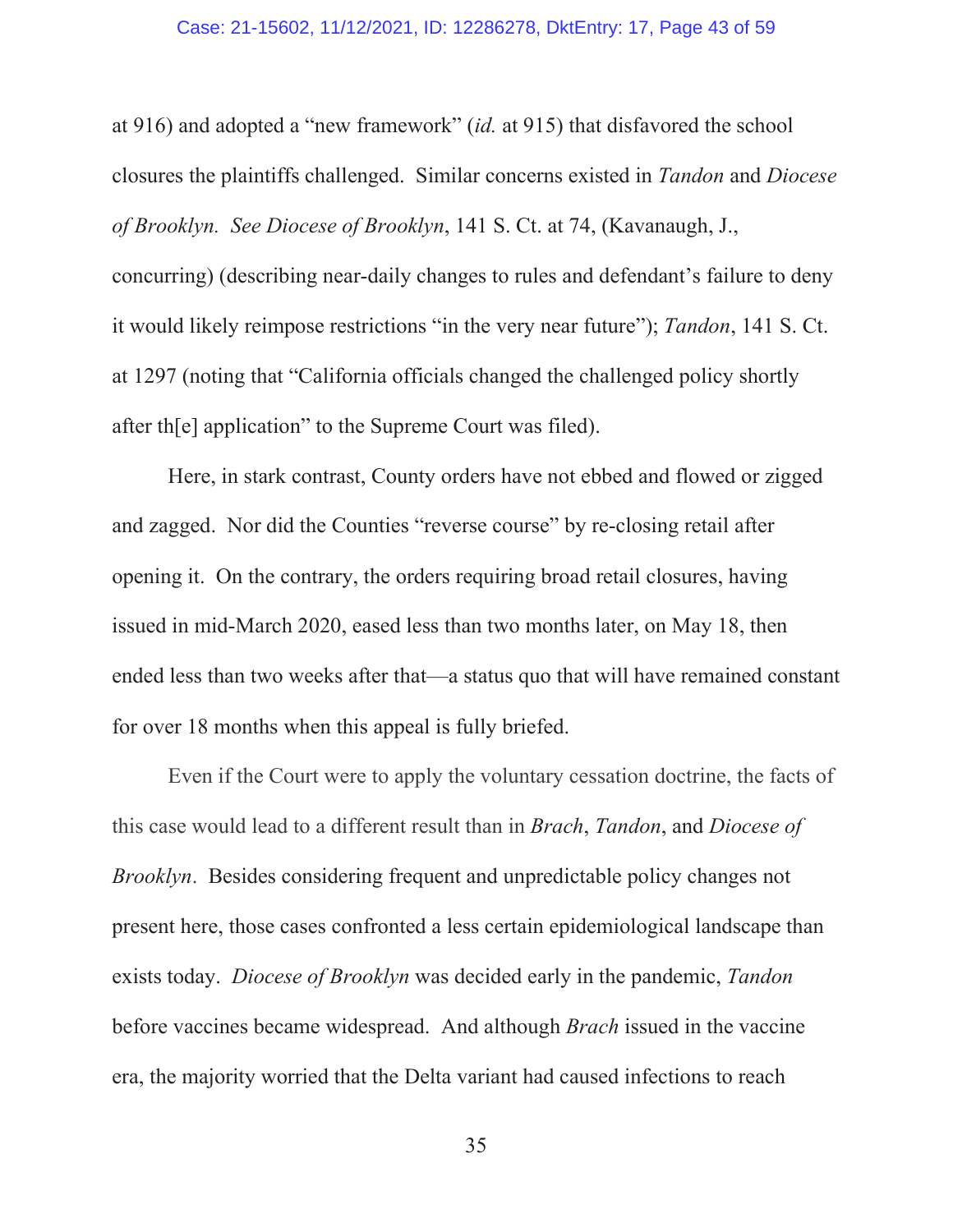### Case: 21-15602, 11/12/2021, ID: 12286278, DktEntry: 17, Page 44 of 59

levels that, under the State's then-recently superseded orders, "would have triggered an order to keep schools closed." *Brach*, 6 F.4th at 920. It similarly expressed concern that, if the State determined "case rates are increasing, that the pace of immunization has slowed, and that new variants pose a threat," it might reimpose orders requiring school closures. *Id.*

The contrast is again clear: vaccines are now widely distributed, the Delta surge has come and gone without retail closures, and there is no recently superseded County framework that, had it remained in effect, would currently require new shutdowns. Whatever one may think of *Brach's* concerns in July, and as to the State as a whole, that the "pace of immunization" might slow, "case rates" might increase, or that "new variants [could] pose a threat," they find no purchase at *this* time in *these* Counties. The percentage of fully vaccinated eligible California residents was only "61.5%" when *Brach* issued. *Brach*, 6 F.4th at 936, n 2 (Hurwitz, J., dissenting). Corresponding figures in San Mateo and Santa Clara counties, respectively, are 91% and 85.6% and rising. Those facts make recurrent orders extremely unlikely.

The main overlap between this case and *Brach*, *Tandon*, and *Diocese of Brooklyn* is that here, as there, the defendants did not "foreswear ever" reissuing similar orders. *Brach*, 6 F.4th at 920. Plaintiffs describe that commonality as "a primary basis" for *Brach's* holding. Their interpretation ignores the majority's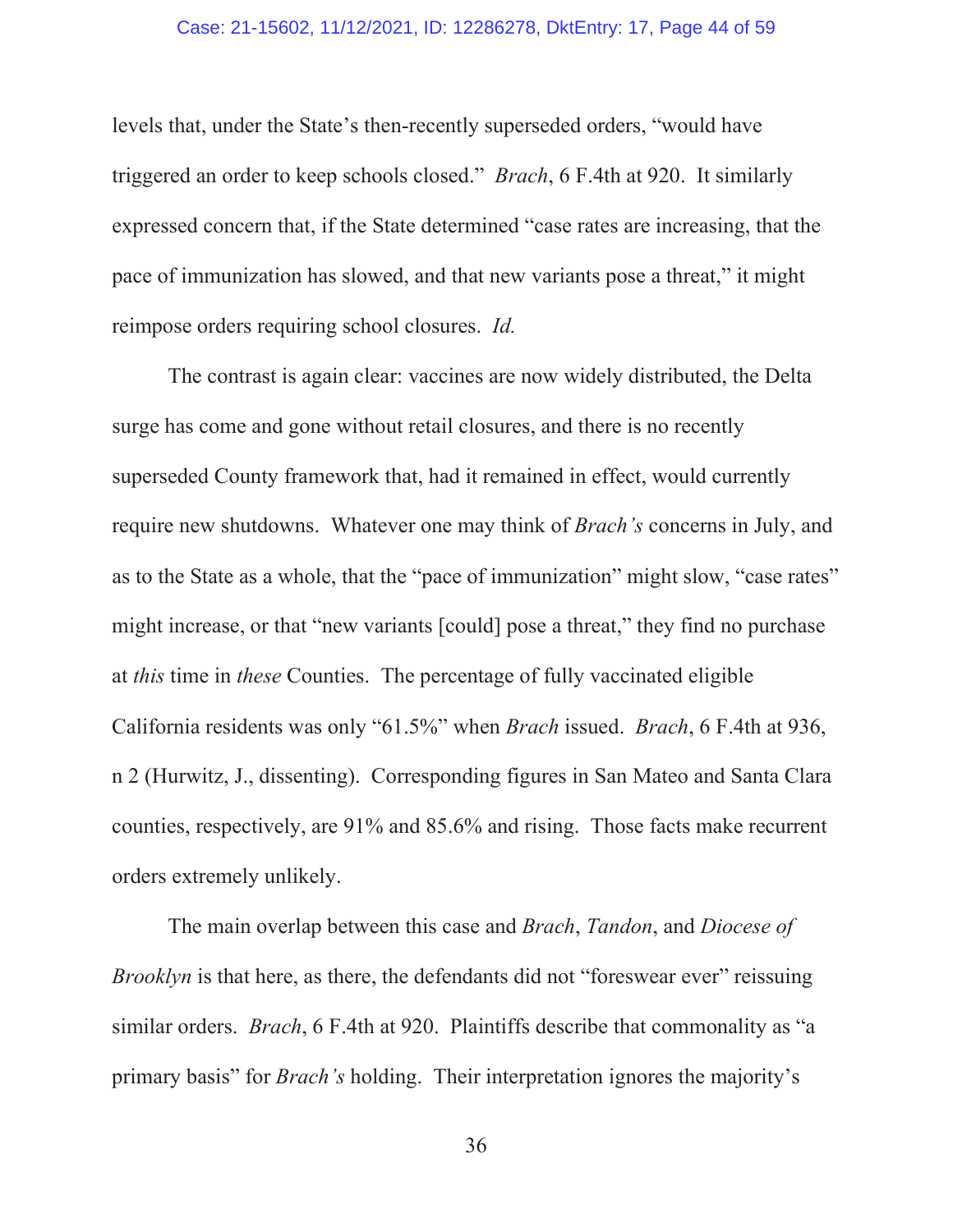### Case: 21-15602, 11/12/2021, ID: 12286278, DktEntry: 17, Page 45 of 59

discussion of the State's "oft-changing" regulations, the Delta surge, and California's then-modest vaccination rates. Moreover, as set forth above, that a defendant has not relinquished (or promised never to exercise) a right cannot alone be dispositive or virtually no case involving the government would ever be moot. *See* pp. 28-32, *supra.* Finally, the Counties *do* expressly declare that they do not intend to issue similar restrictions based on currently foreseeable conditions. Similar orders would not issue unless circumstances became materially worse than anything experienced to date.

For the same reasons, *Brach*, *Tandon*, and *Diocese of Brooklyn* also do not establish that this dispute is capable of repetition and evading review. Repetition is far less likely here than in those cases due to the Counties' consistent and now longstanding positions regarding shelter-in-place orders, the widespread distribution of vaccines locally, and the recurrence-free end of the Delta surge. If orders similar to those from early 2020 did issue, it would be in response to materially different circumstances than existed then, which would represent not a repetition of this dispute but the creation of a new one.

# **C. Plaintiffs' Nominal Damages Request is No Longer Live**

## **1. Plaintiffs Can, and Did, Forfeit Their Nominal Damages Request**

Plaintiffs alternatively argue that the FAC's request for nominal damages keeps the case alive—at least to the extent they seek an award of one dollar from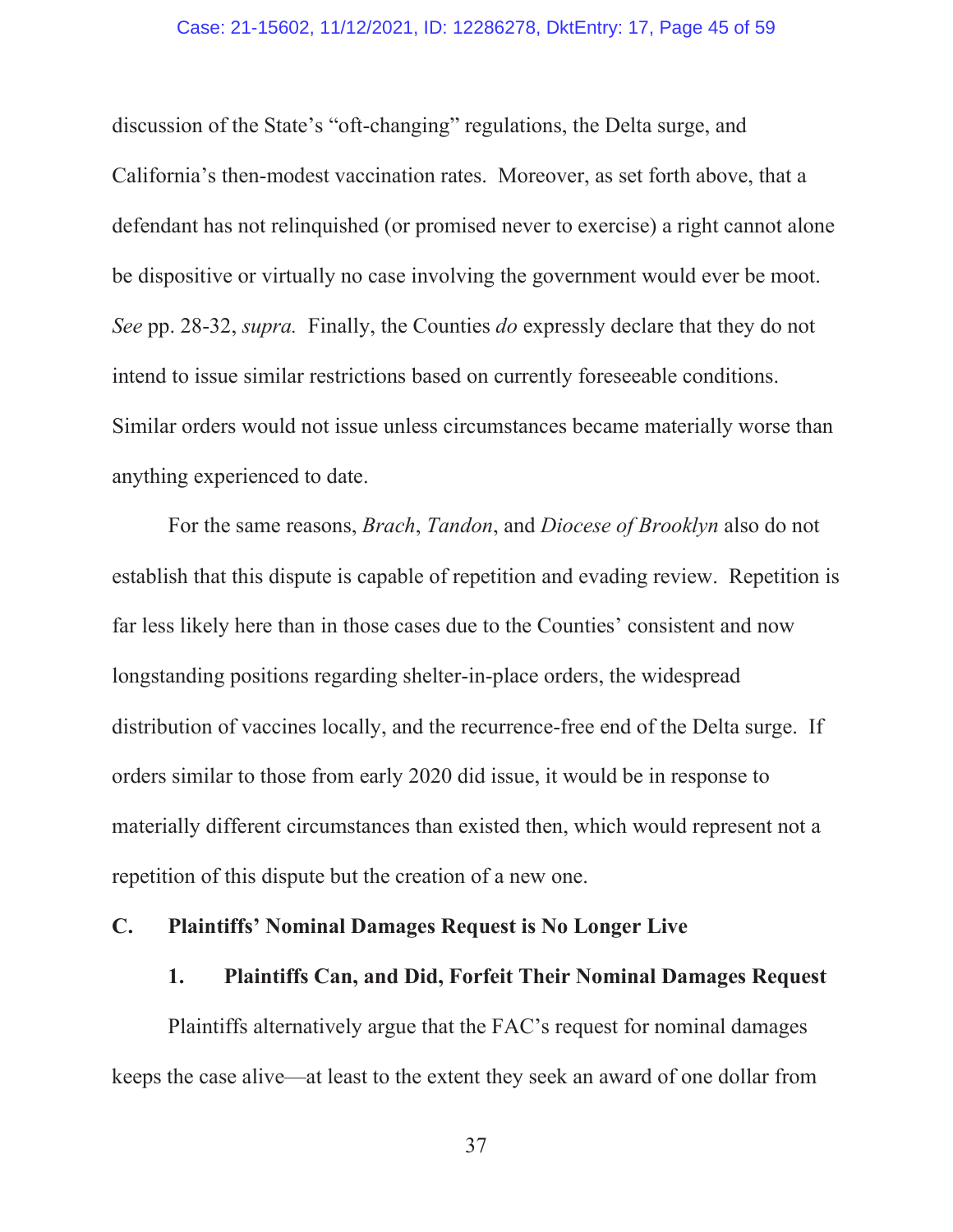### Case: 21-15602, 11/12/2021, ID: 12286278, DktEntry: 17, Page 46 of 59

the district court—even though they did not raise that argument when the parties briefed mootness below. In general, "[a] plaintiff who makes a claim ... in his complaint[] but fails to raise the issue in response to a defendant's motion to dismiss ..., has effectively abandoned his claim, and cannot raise it on appeal." *Carvalho v. Equifax Info. Servs*., LLC, 629 F.3d 876, 888 (9th Cir. 2010) (quoting *Walsh v. Nev. Dep't of Human Res.,* 471 F.3d 1033, 1037 (9th Cir.2006)). Nominal damages is no exception to this rule.

The analysis in *County Motors, Inc. v. Gen. Motors Corp*., 278 F.3d 40, 43– 44 (1st Cir. 2002) is instructive. The plaintiff automobile dealer in that case, County Motors ("County Motors"), sued to enjoin General Motors (GM) from allowing a competitor to relocate in its sales area. *Id.* at 42. The district court granted judgment as a matter of law to GM, County Motors appealed, and, during the appeal, the competitor abandoned its plans to relocate. *Id.* at 43. County Motors argued that "even if it is no longer entitled to the injunctive relief that it originally sought," the case remained live because, on remand, "the district court could find that [Motors] is entitled to nominal damages…." *Id.* The court agreed "that a claim for damages may prevent a case from becoming moot" but added that the claim "must have been articulated to the district court." *Id.* "Because County [Motors] failed to argue that it was entitled to nominal damages until its reply brief," it had "waived this claim." *Id.* The court therefore remanded the case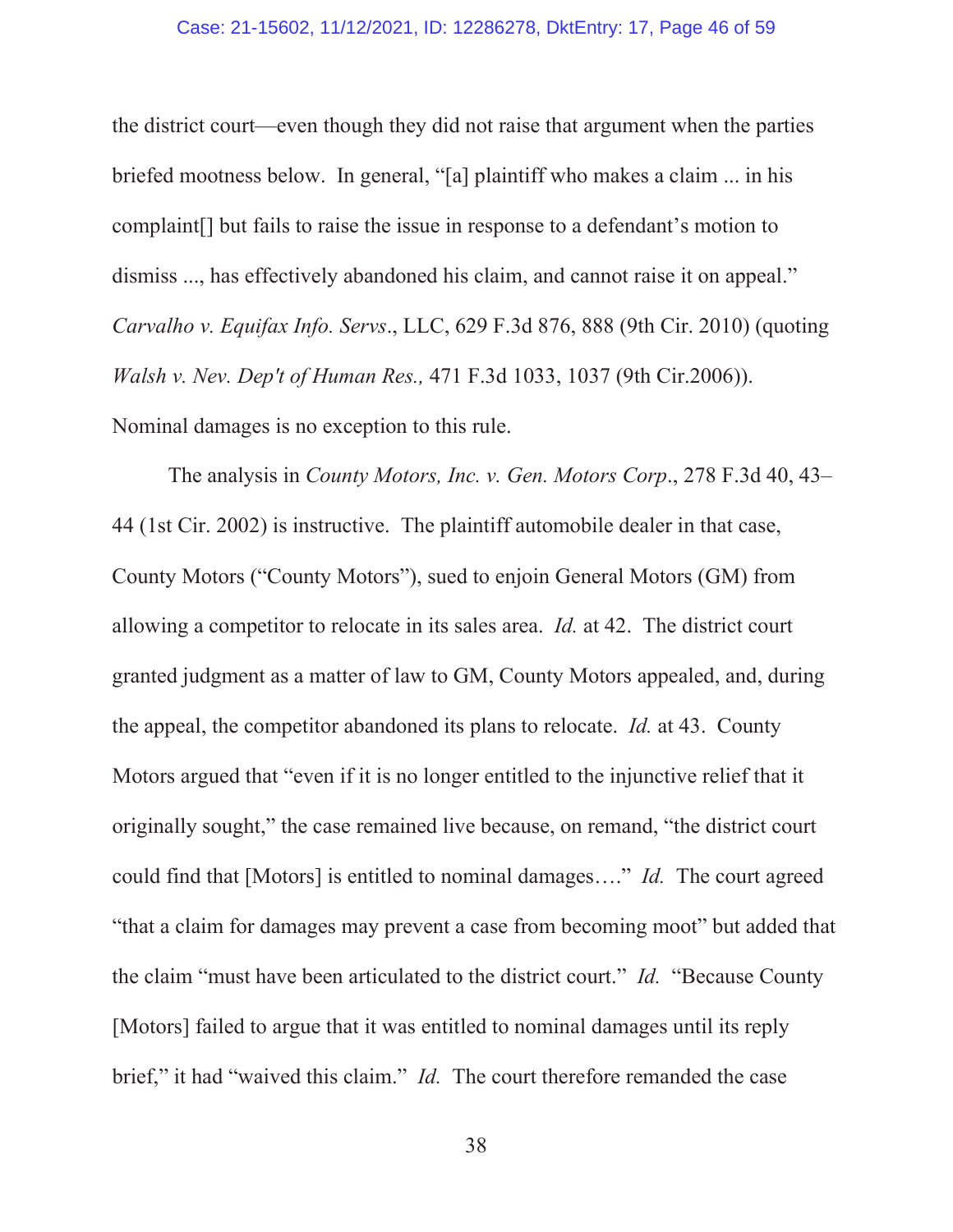"with direction to dismiss the complaint as moot." *Id.* at 44.

Similarly, in *Fitzgerald v. Century Park, Inc*., 642 F.2d 356, 357 (9th Cir. 1981), the plaintiff sued a developer for violating the Interstate Land Sales Full Disclosure Act. The district court ruled that she had not suffered "cognizable damages" (*id.*), a conclusion with which this Court agreed (*id.* at 358-59). She argued "that even if … damages are not available," the Court should "remand for trial on the issue of nominal damages." *Id.* at 357. Because that "request for nominal damages" was "raised, for the first time, on appeal," and because this Court "decline[s] to consider arguments not presented to the district court unless … injustice might … result," the Court denied her request. *Id.* at 359; *see also Walsh*, 471 F.3d at 1036 (holding that even if plaintiff "properly pleaded her claim for injunctive relief, she failed to preserve issue for appeal" because she did not raise it "in response to [the] defendant's motion to dismiss").

These cases control. During the preliminary injunction hearing below, the district court set a schedule—agreed to by Plaintiffs—for supplemental briefing to address mootness. It directed Plaintiffs to argue: "Here is why the case is not moot" (3-ER-570) and, again, "This case is not moot and here's why" (3-ER-576). Plaintiffs then filed briefs in which they argued not only that their request for injunctive relief remained live but that intervening events had not "render[ed] *the claims* moot." 3-ER-517 (emphasis added). They specifically argued that "the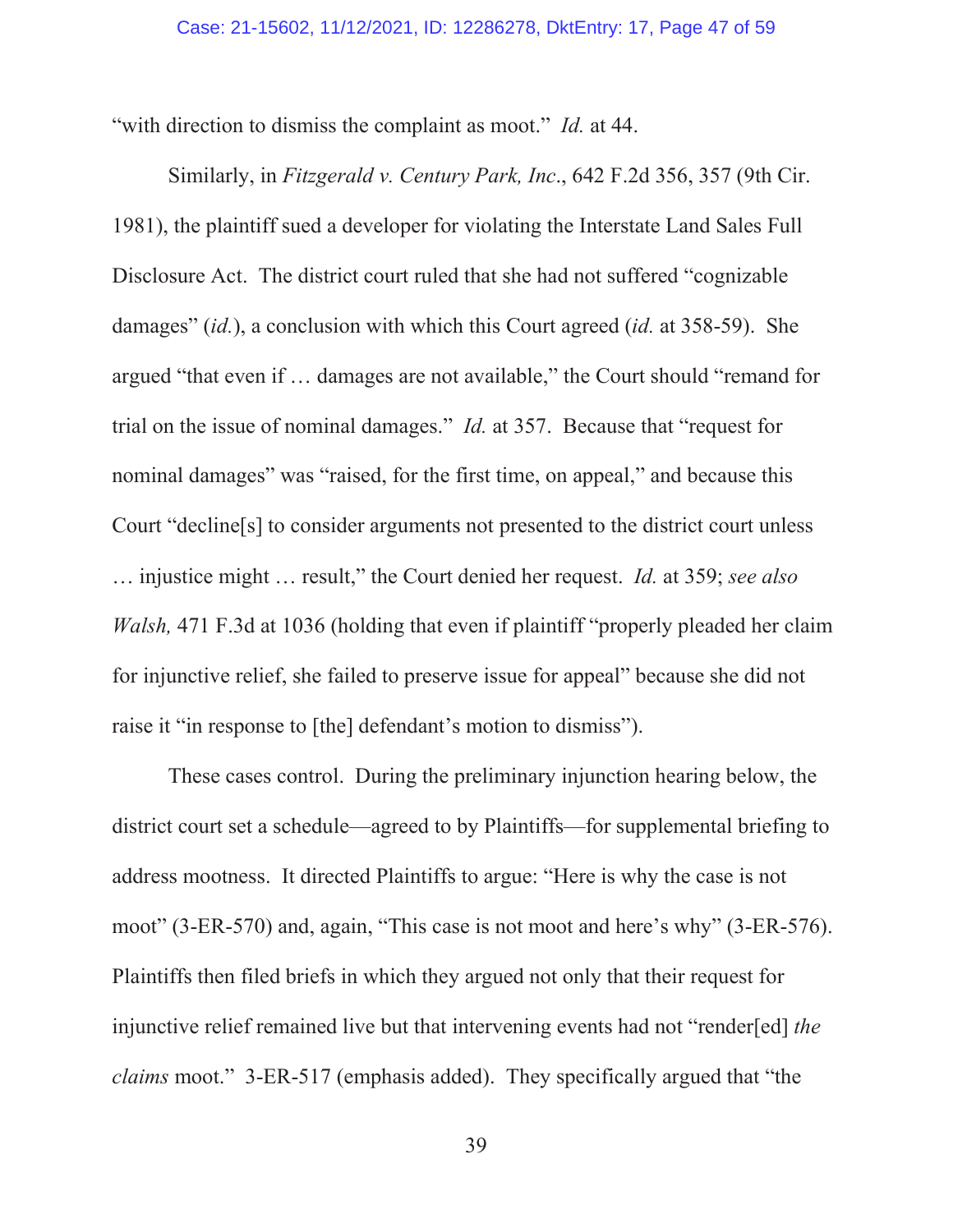voluntary cessation doctrine … preserve[d] this Court's *jurisdiction* over *the controversy*" because "*[a] case* is not easily mooted where the government" can easily reenact the offending provision. 3-ER-517 (emphasis added). They also argued that "any assumed mootness would not deprive this Court of *jurisdiction* because *the controversy* is inherently one 'capable of repetition, yet evading review.'" 3-ER-519 (emphasis added). What Plaintiffs did *not* do is argue that their request for nominal damages conferred "jurisdiction" or kept "the case" or "controversy" live. As in *County* and *Fitzgerald,* their failure to raise the issue before the district court precludes them doing so here.

That result is particularly appropriate in this case for several reasons. First, Plaintiffs do not explain their prior omissions, and an "unexplained failure to raise an argument that was indisputably available below is perhaps the least 'exceptional' circumstance" justifying appellate review. *AMA Multimedia, LLC v. Wanat*, 970 F.3d 1201, 1214–15 (9th Cir. 2020). Second, despite claiming surprise, Plaintiffs did not "request reconsideration" (*Young v. Hawaii*, 992 F.3d 765, 779 (9th Cir. 2021) or file a Rule 59(e) motion which, would have been "the most prudent course" (*Charter Co. v. United States,* 971 F.2d 1576, 1582 (11th Cir. 1992)). Third, Plaintiffs do not argue that any specific exceptions to the general rule against introducing issues on appeal apply or explain why, if they do,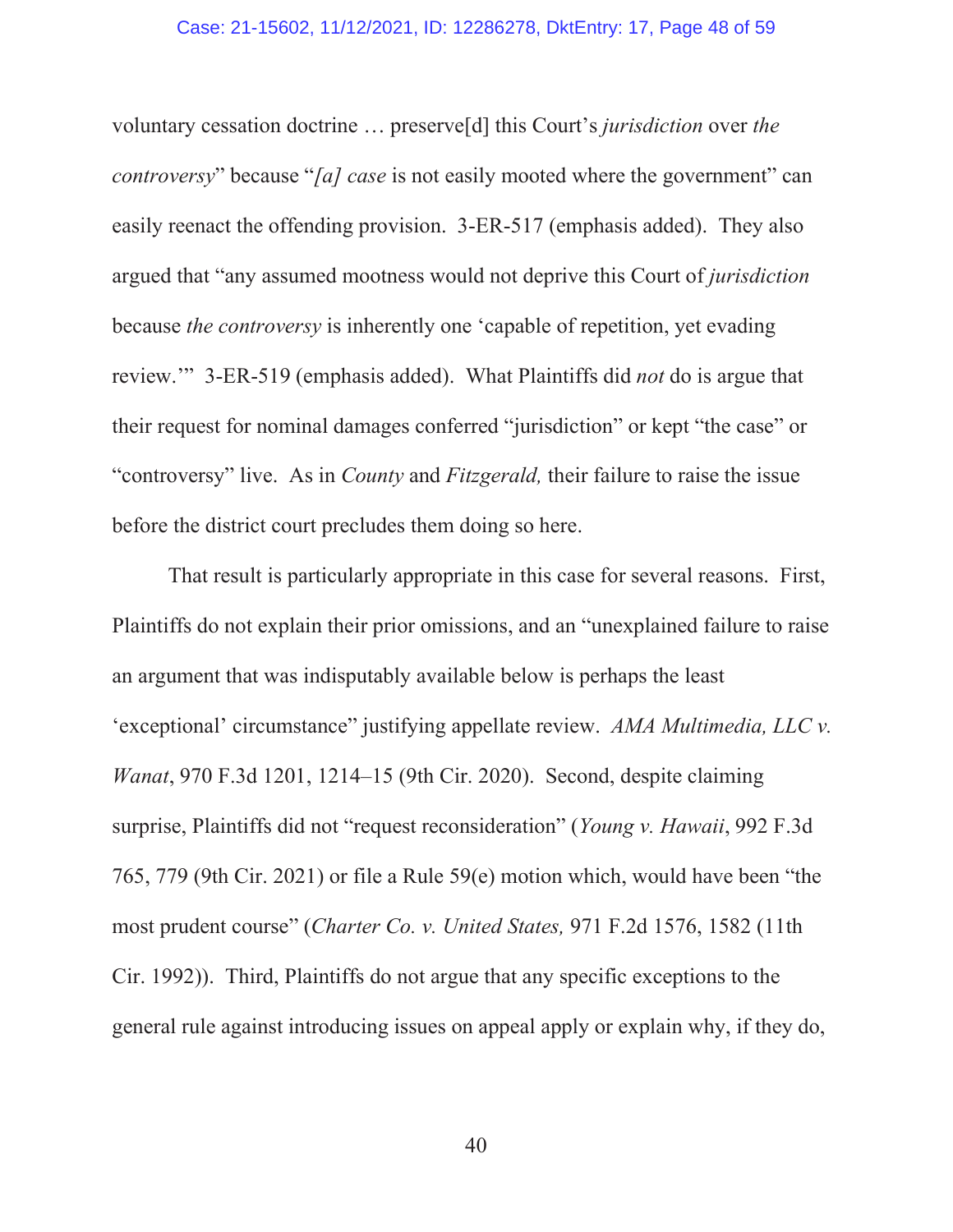### Case: 21-15602, 11/12/2021, ID: 12286278, DktEntry: 17, Page 49 of 59

the Court should indulge them here. *See Dream Palace v. Cty. of Maricopa*, 384 F.3d 990, 1005 (9th Cir. 2004) (noting that, even if exception applies, "we must "still decide whether the particular circumstances" justify exercise discretion to consider forfeited arguments); *Club One Casino, Inc. v. Bernhardt*, 959 F.3d 1142, 1153 (9th Cir. 2020) (plaintiffs waived arguments because they "failed to address any of the exceptions to the general rule").

Plaintiffs instead argue, first, that their nominal damages "claim" is "not an 'argument' that can be waived." Op. Br. at 35. But a request for damages "constitute[s] a remedy, not a claim." *Oppenheimer v. Sw. Airlines Co*., No. 13- CV-260-IEG BGS, 2013 WL 3149483, at \*3 (S.D. Cal. June 17, 2013). And "[a] party can waive a form of relief, including nominal damages." *Alpha Painting & Constr. Co., Inc. v. Delaware River Port Auth. of Pennsylvania New Jersey*, 822 F. App'x 61, 68 (3d Cir. 2020). This Court found such a request waived in *Fitzgerald* and reached the same result in other cases where a plaintiff failed to properly raise a demand at the district court. *See, e.g., Seven Words LLC v. Network Sols*., 260 F.3d 1089, 1098 (9th Cir. 2001) (finding waiver). This court has even found waiver and dismissed "for lack of a live case or controversy" when plaintiffs *did* properly raise nominal damages before the district court but "fail[ed] on appeal to name any of the Defendants"—state actors who otherwise enjoyed sovereign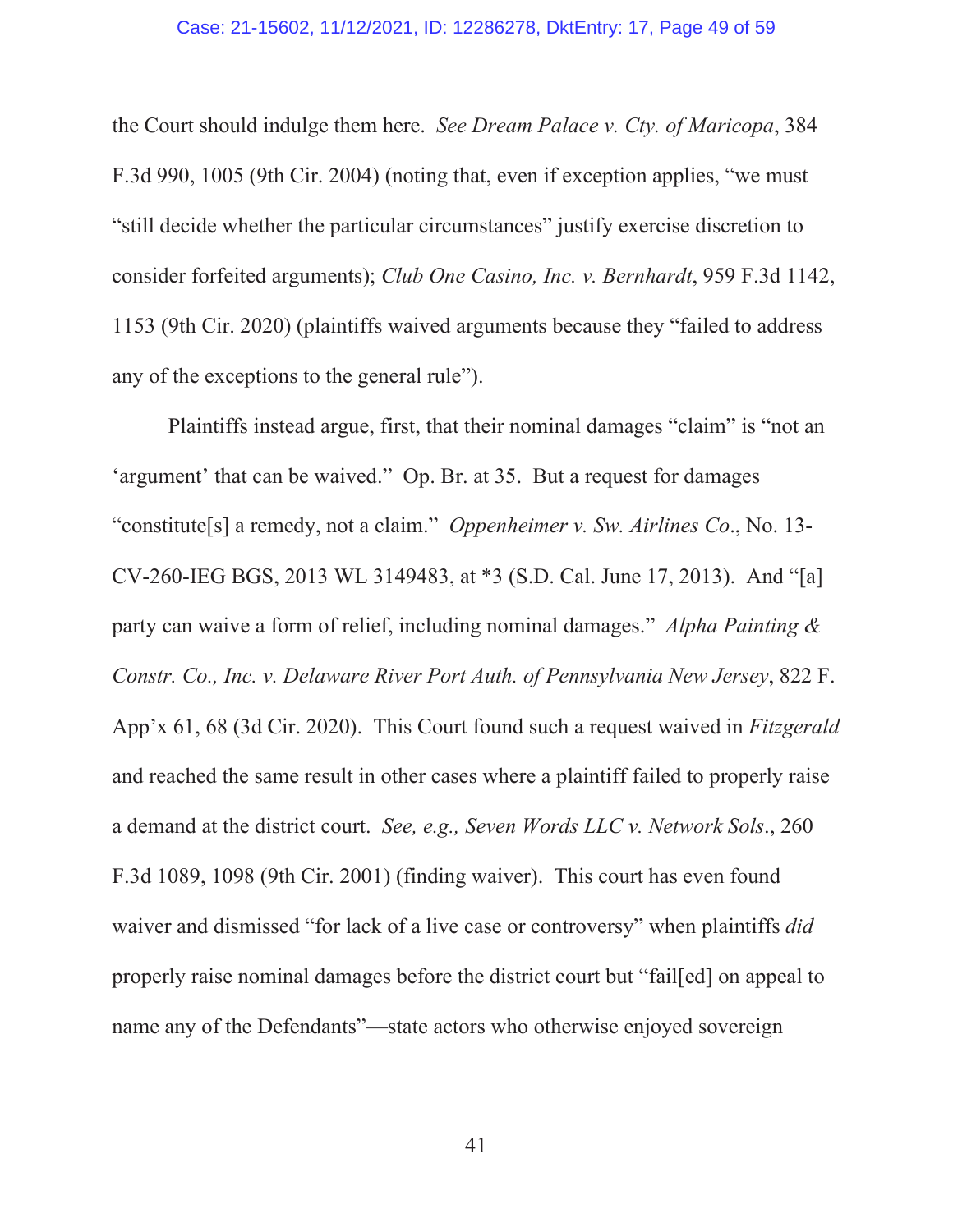### Case: 21-15602, 11/12/2021, ID: 12286278, DktEntry: 17, Page 50 of 59

immunity—"in their personal capacities." *Espinosa v. Dzurenda*, 775 F. App'x 362, 363 n.2 (9th Cir. 2019).

Plaintiffs rely mainly on *Brach* for the claim that "[a] proper analysis does not turn on the list of specific arguments a party does or does not raise in support of claim…." Op. Br. at 36. *Brach* does not aid Plaintiffs. The majority there determined that the plaintiffs asserted claims that "*necessarily* rested on the *Meyers-Pierce* fundamental right of parents to choose their children's educational forum." *Brach*, 6 F.4th at 925. It rejected the defendant's argument that the "more detailed *Meyers-Pierce* argument" in the plaintiffs' appellate brief should have been presented "in that form" to the district court because arguments are "typically elaborated more articulately… on appeal…." *Id.* at 926. The principle applied with "special force" because "expedited proceedings" had "resulted in a *sua sponte* grant of summary judgment…." *Id.* at 926-27. In the alternative, the majority found that the "importance of the issue" favored considering the argument even if the plaintiffs had forfeited it. *Id.*

None of these considerations apply here. Defendants do not fault Plaintiffs for presenting a "more detailed" nominal damages argument here or for elaborating it "more articulately" on appeal. Plaintiffs previously did not make the argument at all. Further, although the district court considered mootness on an expedited basis and *sua sponte* dismissed Defendants, it did so according to a schedule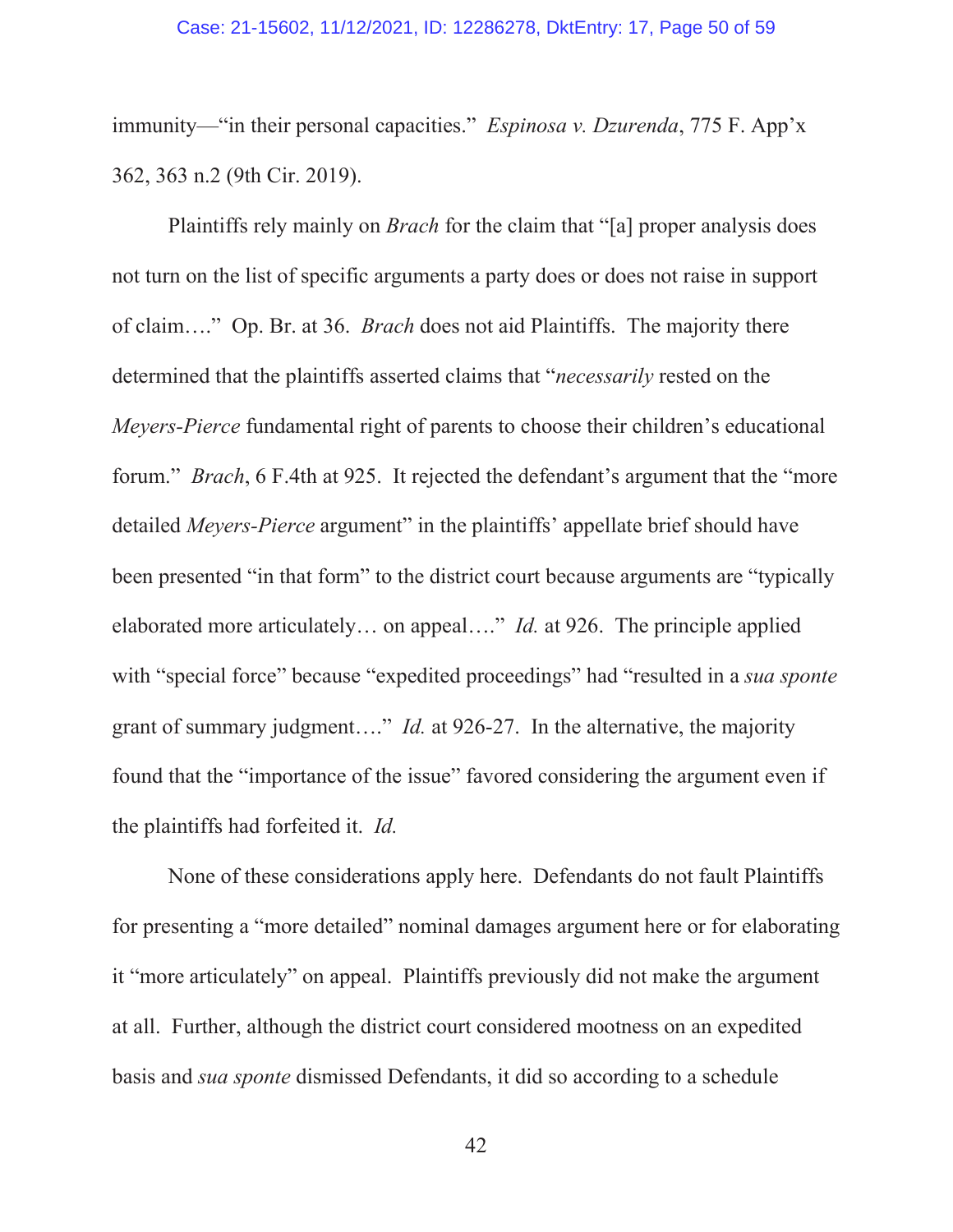#### Case: 21-15602, 11/12/2021, ID: 12286278, DktEntry: 17, Page 51 of 59

Plaintiffs themselves negotiated after briefing dedicated solely to the issue of mootness. Finally, whatever the importance of the issues in *Brach*, here, all that could possibly remain of this case is an attempt by Plaintiffs—who have already obtained a \$10,000 settlement from Alameda County—to recoup an additional dollar in damages from the remaining Defendants. Indeed, at least one Plaintiff (Albert Lee Swan of Alameda County (5-ER-1171)) seems to have no claim left at all following that settlement. The insubstantial nature of Plaintiffs' interest weighs against excusing their omission.

Plaintiffs next argue "[i]t is axiomatic that jurisdictional issues can be raised at any time, and indeed must be considered whenever they may surface … regardless of whether" a party raised them. Op. Br. at 38. But one case they cite states that "*[d]efects* in subject matter jurisdiction may be raised at any time…and may never be waived." *Id.* at 39 (citing *Cripps v. Life Ins. Co. of N. Am.*, 980 F.2d 1261, 1264 (9th Cir. 1992) (emphasis added). Another, that a *"lack of* subject matter jurisdiction may be raised at any time…." *Hill v. Blind Indus. & Servs. of Maryland*, 179 F.3d 754, 757 (9th Cir. 1999) (emphasis added). A third declares that "[a] jurisdictional issue may be raised for the first time on appeal regardless of its 'constitutional magnitude'" (*Hajro v. U.S. Citizenship & Immigr. Servs*., 811 F.3d 1086, 1099, n.6 (9th Cir. 2016)) but contextualizes that claim in the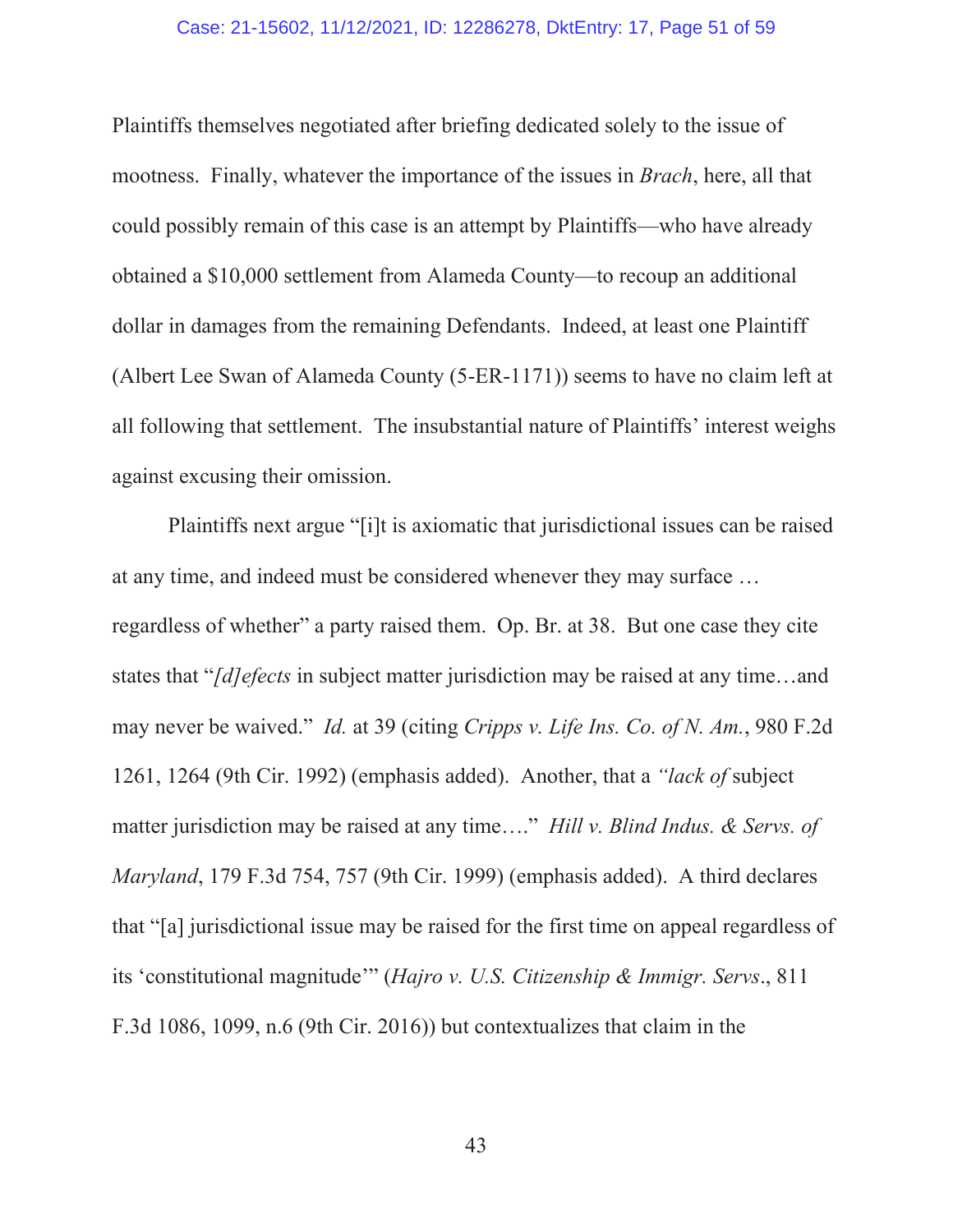### Case: 21-15602, 11/12/2021, ID: 12286278, DktEntry: 17, Page 52 of 59

immediately preceding sentence (not quoted by Plaintiffs): "*failure to challenge*  the district court's jurisdiction … does not ordinarily constitute waiver." *Id.* (emphasis added). None stand for the claim that a party can introduce arguments *in support of* jurisdiction at any time. Any such dictum would contradict the Supreme Court's admonition that "a claim for nominal damages, extracted late in the day from [plaintiff's] general prayer for relief and asserted solely to avoid otherwise certain mootness, [bears] close inspection" (*Arizonans for Off. Eng. v. Arizona*, 520 U.S. 43, 71 (1997)), as well as this Court's application of that rule (*see Seven*, 260 F.3d at 1098 (finding claim moot under *Arizona* because plaintiffs asserted nominal damages claim too late)).

### **2. Plaintiffs Had Ample Opportunity to Argue Nominal Damages**

*Bernhardt v. Cty. of Los Angeles*, 279 F.3d 862, 871 (9th Cir. 2002), on which Plaintiffs primarily rely, is not to the contrary. The plaintiff in that case challenged a county's policy to settle civil rights cases solely on a "lump sum" basis, which she claimed prevented her from "the opportunity to obtain a civil rights lawyer" in a separate action. *Id.* at 866. The district court dismissed her claim for lack of standing. On appeal, this Court considered the issue of mootness not because it must always consider any basis *for* subject matter jurisdiction but because it was concerned the plaintiff's "claim may have become moot," *negating*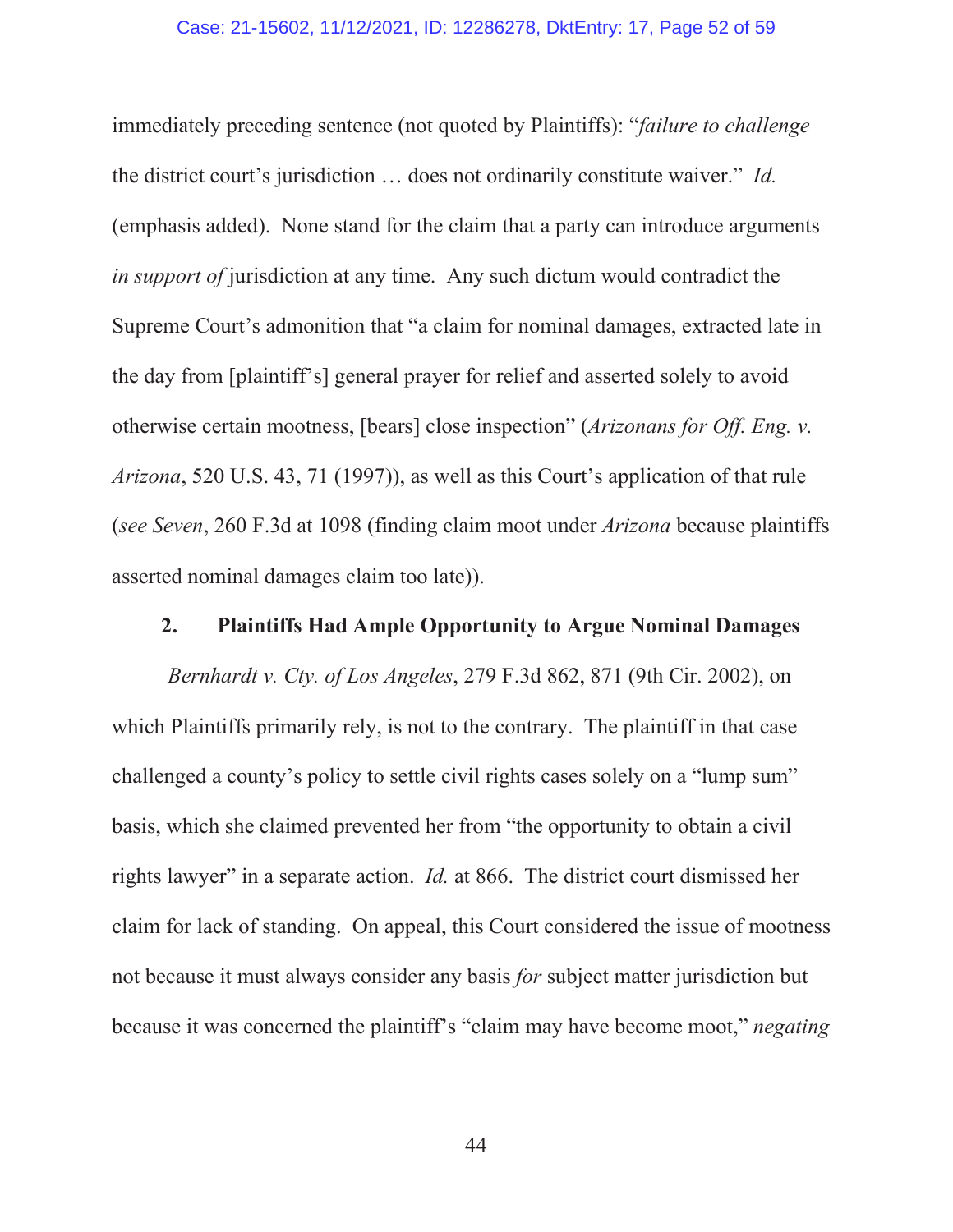### Case: 21-15602, 11/12/2021, ID: 12286278, DktEntry: 17, Page 53 of 59

jurisdiction. *Id.* at 871. That subject had not previously been "raised by the [defendant] or briefed by the parties." *Id.* Indeed, the "underlying [civil rights] action" was dismissed "[s]ubsequent to the dismissal of the instant action" (*id.* at 866-67), so mootness *could not* have been raised previously, and the plaintiff could not possibly have forfeited any argument related to it. The case provides no support for Plaintiffs' no-forfeiture argument.

Plaintiffs' final argument—that "the district court was *duty-bound* to consider the effect of Plaintiff's nominal damages claim" (Op. Br. at 41)—fails for similar reasons. Plaintiffs rely primarily on *California Diversified Promotions, Inc. v. Musick*, 505 F.2d 278, 281 (9th Cir. 1974). There, a district court *sua sponte* dismissed the plaintiffs' complaint because they asked the court to "enjoin[]… pending [criminal] prosecutions," relief barred under the abstention doctrine of *Younger v. Harris*, 401 U.S. 37, 91 (1971). This court reversed because the district court "should have given notice of [its] intention to dismiss, an opportunity to submit a written memorandum in opposition to such motion, a hearing, and an opportunity to amend the complaint to overcome the deficiencies raised by the court." *Id*. It explained that, if given the opportunity, "the plaintiff may have been able to frame an injunction … without posing a threat of interruption of pending prosecution." *Id.* at 282.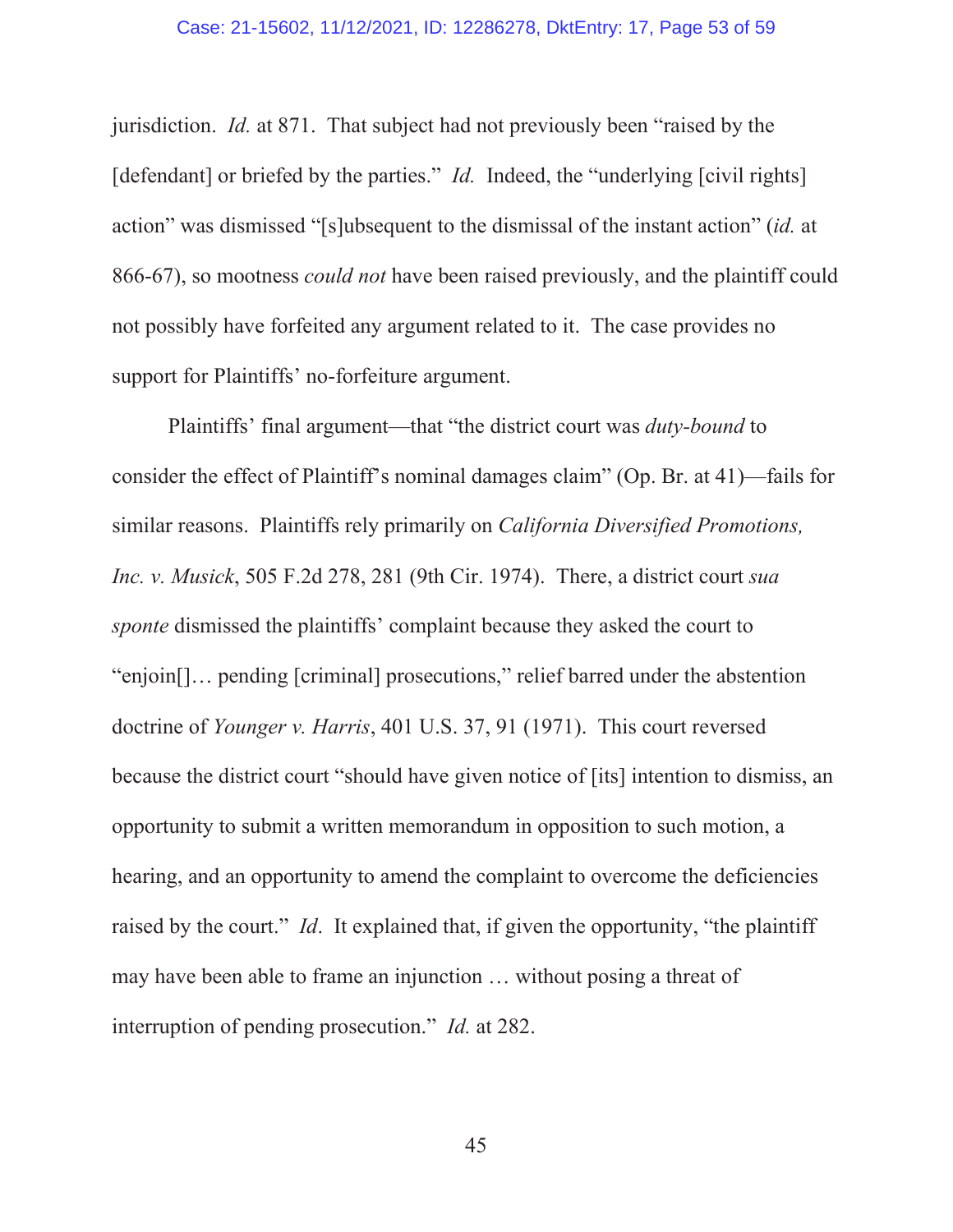This case differs for familiar reasons. Here, there *was* a hearing at which Plaintiffs admit "the first and primary topic of discussion" was mootness (Op. Br. at 11), and the court *did* provide Plaintiffs with notice of its potential "intention to dismiss." The district court likewise gave them "an opportunity to submit a written memorandum" on the subject—as Plaintiffs describe it, "supplemental briefing…on the question of mootness." Op. Br. at 11. Indeed, the court specifically directed Plaintiffs to address the risk of dismissal in that submission, explaining that they should argue: "Here is why the case is not moot" (3-ER-570) and, "This case is not moot and here's why" (3-ER-576). Finally, although the district court here did not provide an "opportunity to amend," that is because it based dismissal on mootness rather than any pleading deficiency that could be cured by amendment. In short, *Diversified* is inapposite where, as here, forfeiture followed argument and briefing on mootness. Further, Plaintiffs' assertion that the district court was required to accept pleaded facts as true for dismissal purposes is immaterial. Op. Br. at 45. The district court's mootness decision was grounded in law; it was not required to accept Plaintiff's failed legal arguments or forfeited remedies, neither of which precluded dismissal here.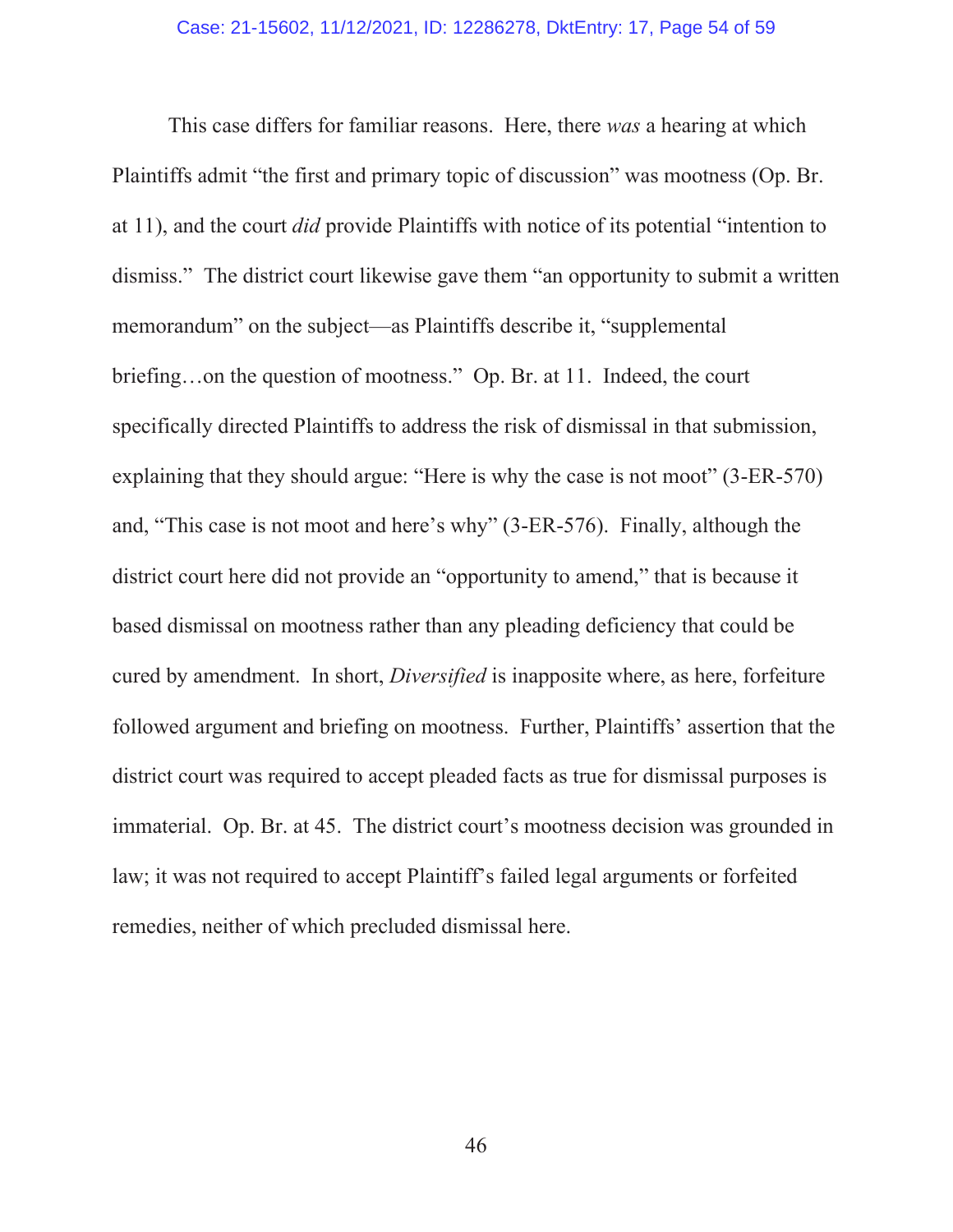### **VI. CONCLUSION**

The district court's dismissal of Plaintiffs' request for prospective relief should be affirmed because Plaintiffs obtained that relief long ago, because the voluntary cessation doctrine does not apply, and because the controversy is not capable of repetition and evading review. And dismissal was appropriate, despite Plaintiffs' request for nominal damages, because Plaintiffs, by failing to present that request to the district court, forfeited the right to rely on it.

Date: November 12, 2021 Respectfully submitted,

 JAMES R. WILLIAMS County Counsel

 By: */s/ Jason M. Bussey*  JASON M. BUSSEY Deputy County Counsel

> *Attorneys for Appellees County of Santa Clara, Laurie Smith, Jeffrey Rosen and Sara Cody*

 NORA FRIMANN City Attorney

Dated: November 12, 2021

By: /s/ *Margo Laskowska* MARGO LASKOWSKA Senior Deputy City Attorney

> Attorneys for Defendants CITY OF SAN JOSÉ, SAM LICCARDO and EDGARDO GARCIA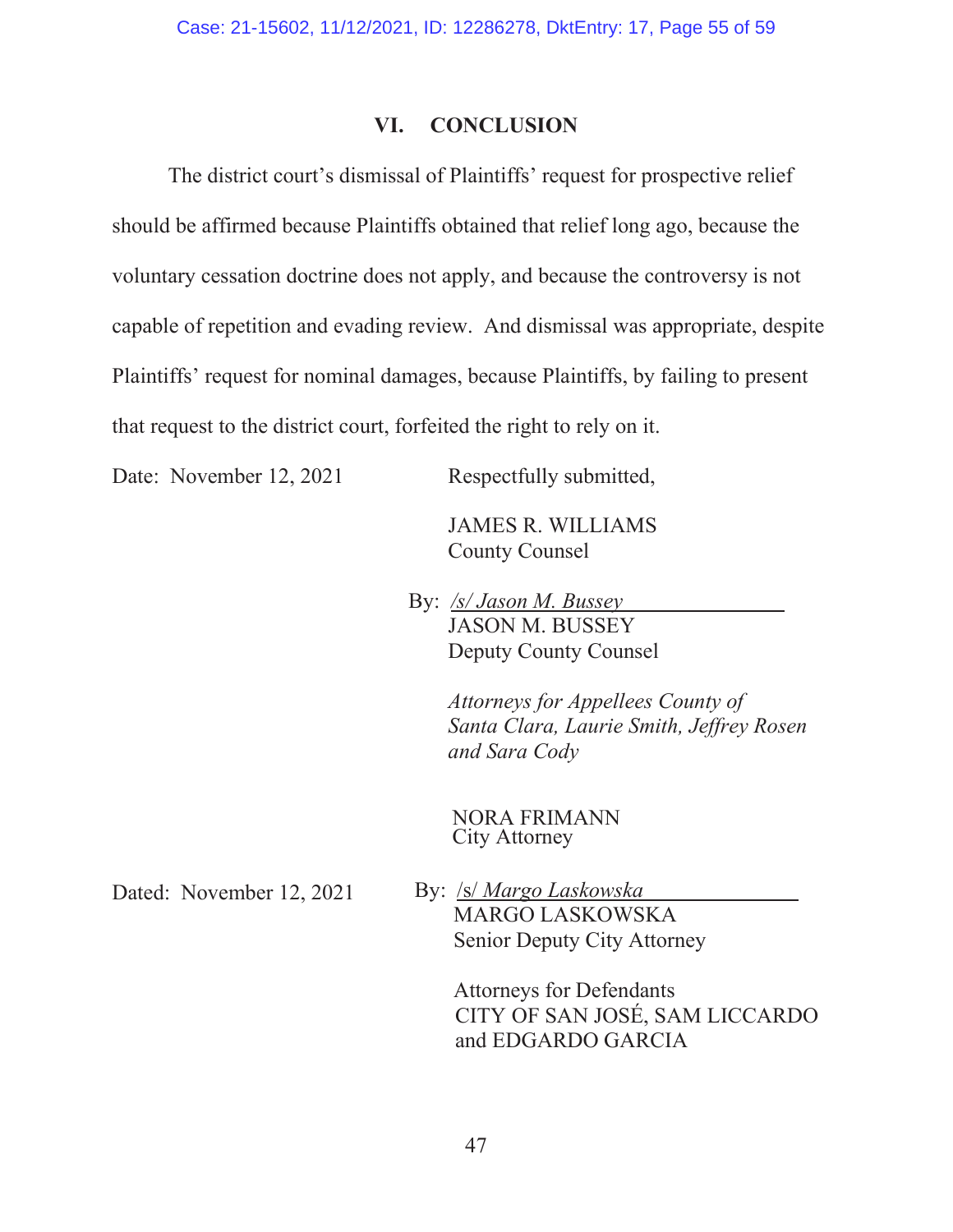Dated: November 12, 2021 By: */s/ Krishan Chopra* 

KRISHAN CHOPRA City Attorney

> Attorneys for Defendants MOUNTAIN VIEW and MAX BOSEL

JOHN C. BEIERS, County Counsel

Dated: November 12, 2021 By: /s/ *Daniel McCloskey* DANIEL MCCLOSKEY, Deputy SARAH H. TRELA, Deputy

> Attorneys for Defendants COUNTY OF SAN MATEO, CARLOS BOLANOS, and SCOTT MORROW BURKE, WILLIAMS & SORENSEN, LLP

Dated: November 12, 2021

By: /s/ *Kevin D. Siegel* KEVIN D. SIEGEL MICHELLE MARCHETTA KENYON

> Attorneys for Defendants CITY OF PACIFICA and DAN STEIDLE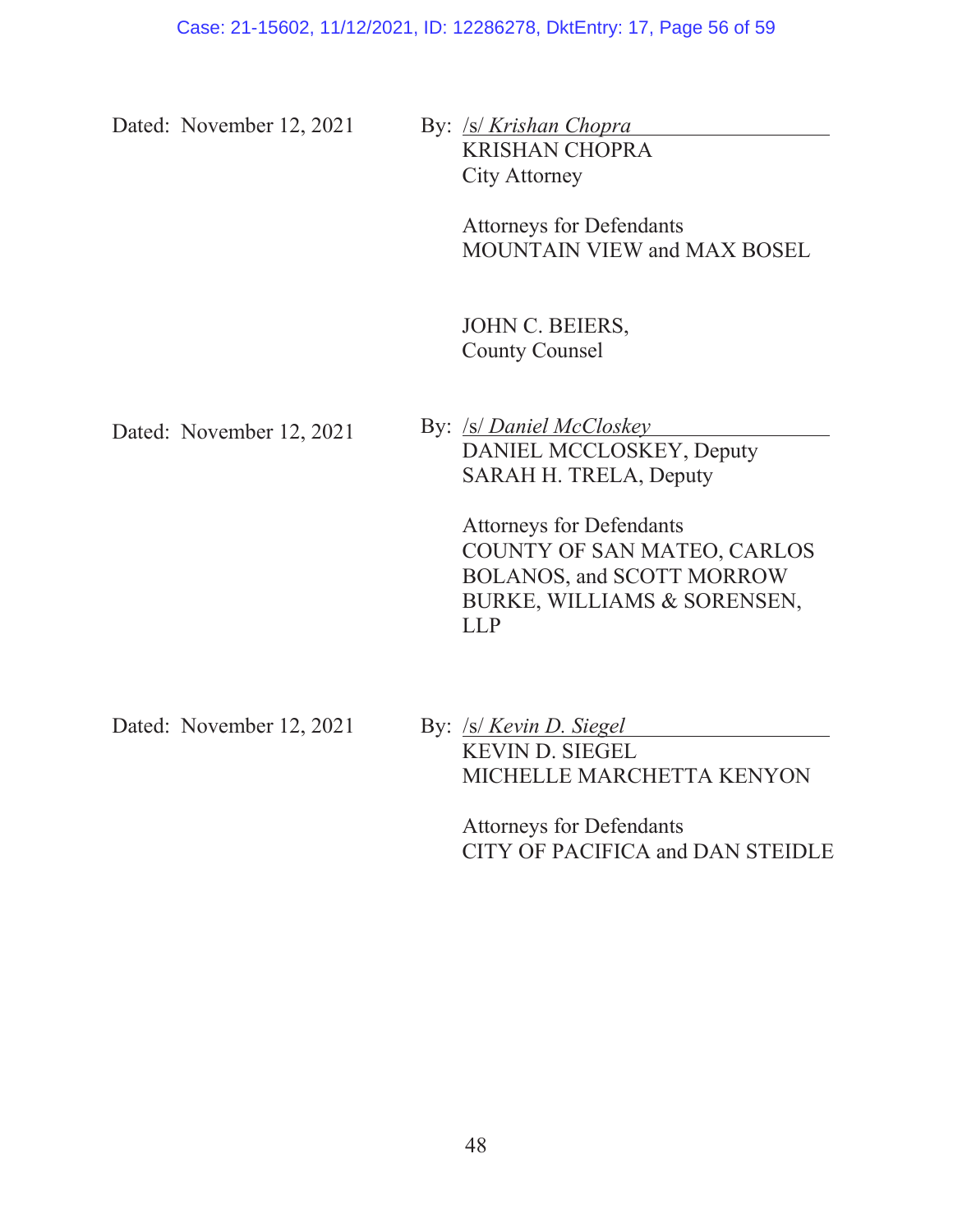SHARON L. ANDERSON County Counsel

Dated: November 12, 2021

By: /s/ *Thomas L. Geiger* THOMAS L. GEIGER Assistant County Counsel

> Attorneys for Defendants COUNTY OF CONTRA COSTA, CHRIS FARNITANO, and DAVID O. LIVINGSTON

# BEST BEST & KRIEGER LLP

Dated: November 12, 2021

By: /s/ *Gene Tanaka* GENE TANAKA DAKOTAH BENJAMIN

> Attorneys for Defendants CITY OF PLEASANT HILL and BRYAN HILL

 I hereby attest that all parties on whose behalf this Answering Brief is submitted concur in the filing's content.

Dated: November 12, 2021 By: */s/ Jason M. Bussey* 

JASON M. BUSSEY Deputy County Counsel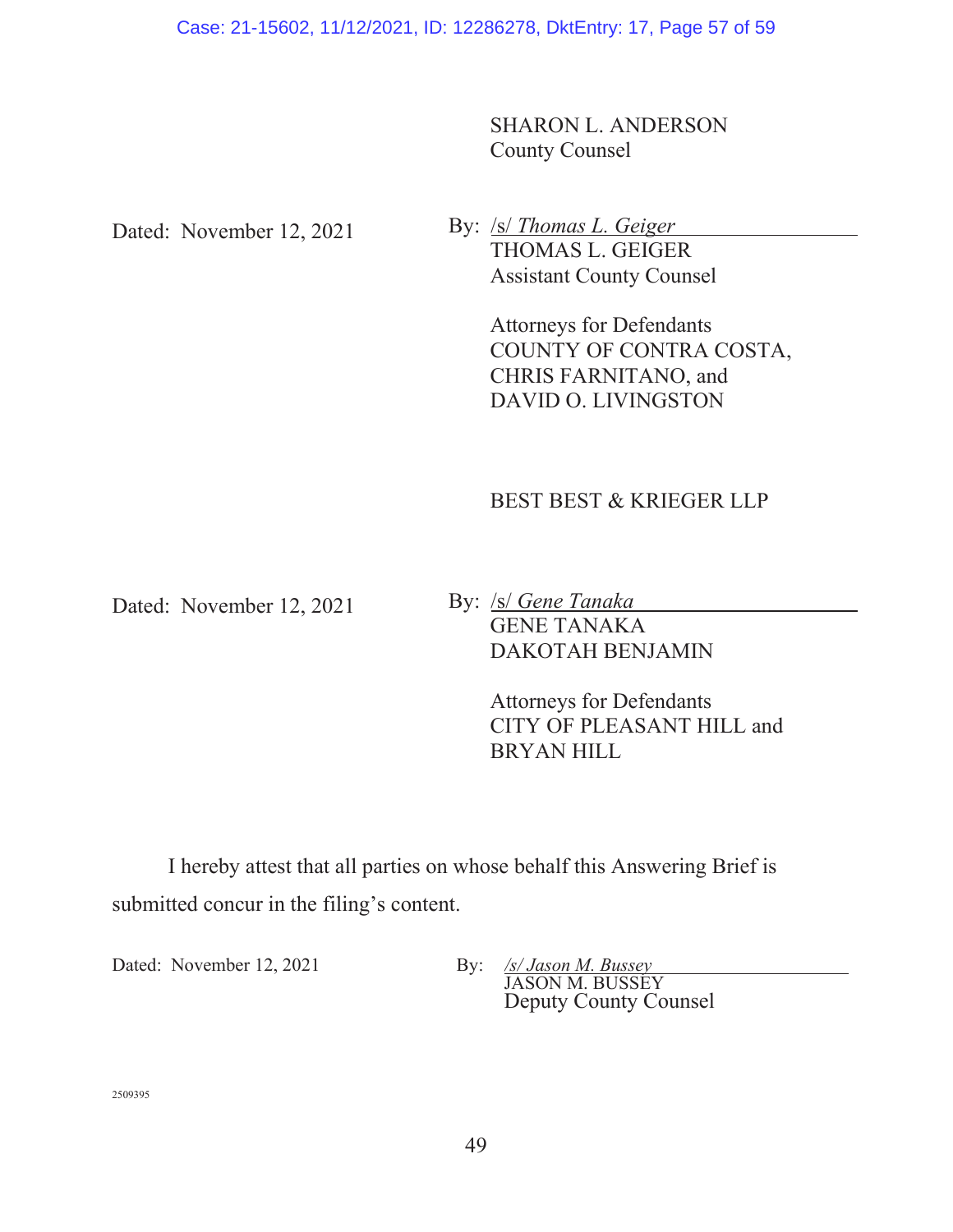# UNITED STATES COURT OF APPEALS **FOR THE NINTH CIRCUIT**

# Form 8. Certificate of Compliance for Briefs

Instructions for this form: http://www.ca9.uscourts.gov/forms/form08instructions.pdf

9th Cir. Case Number: No. 21-15602

I am the attorney or self-represented party.

This brief contains  $\qquad 10,074$  words, excluding the items exempted by

Fed. R. App. P. 32(f). The brief's type size and typeface comply with Fed. R. App.

P.  $32(a)(5)$  and (6).

I certify that this brief (select only one):

[X] complies with the word limit of Cir. R. 32-1.

 $\lceil$  1 is a cross-appeal brief and complies with the word limit of Cir. R. 28.1-1.

- I is an amicus brief and complies with the word limit of Fed. R. App. P. L  $29(a)(5)$ , Cir. R. 29-2(c)(2), or Cir. R. 29-2(c)(3).
- $\lceil$  1 is for a **death penalty** case and complies with the word limit of Cir. R. 32-4.
- $\lceil$  complies with the longer length limit permitted by Cir. R. 32-2(b) because (select only one):

[] it is a joint brief submitted by separately represented parties;

[] a party or parties are filing a single brief in response to multiple briefs; or [ ] a party or parties are filing a single brief in response to a longer joint brief.

- [] complies with the length limit designated by court order dated
- $\lceil$  1 is accompanied by a motion to file a longer brief pursuant to Cir. R. 32-2(a).

Signature /s/ Jason M. Bussey

Date November 12, 2021